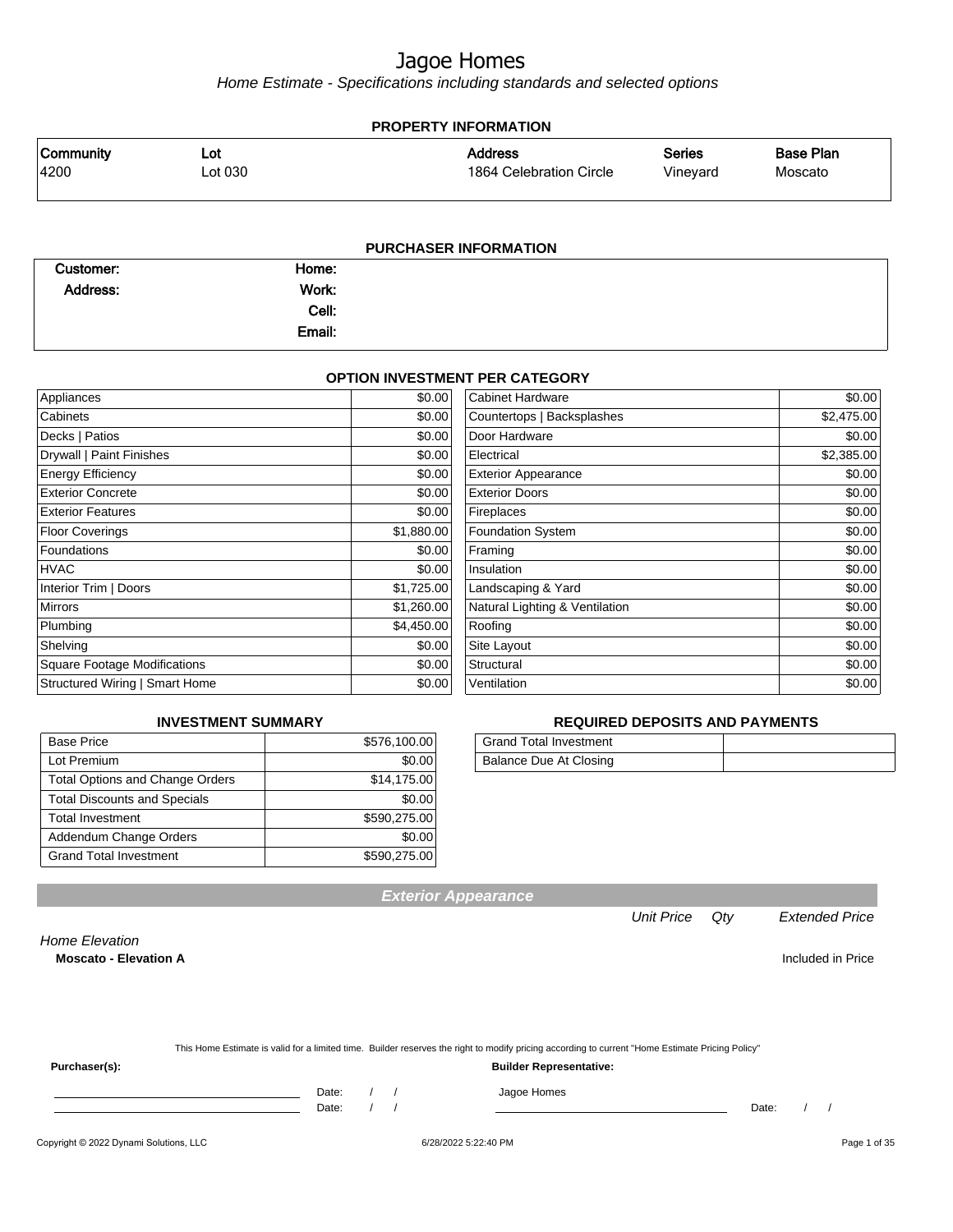Home Estimate - Specifications including standards and selected options

|                                 |                                                                                                                                                                                       |                              | <b>PROPERTY INFORMATION</b>               |                    |     |                                               |
|---------------------------------|---------------------------------------------------------------------------------------------------------------------------------------------------------------------------------------|------------------------------|-------------------------------------------|--------------------|-----|-----------------------------------------------|
| Community<br>4200               | Lot<br>Lot 030                                                                                                                                                                        |                              | <b>Address</b><br>1864 Celebration Circle | Series<br>Vineyard |     | <b>Base Plan</b><br>Moscato                   |
|                                 |                                                                                                                                                                                       |                              | <b>Exterior Appearance</b>                |                    |     |                                               |
|                                 |                                                                                                                                                                                       |                              |                                           | <b>Unit Price</b>  | Qty | <b>Extended Price</b>                         |
| <b>Home Exterior Brick</b>      | Brick Veneer Front, Sides & Back of Home - Per Plan<br>Includes brick front, sides, and back of home. See plan for side gable and other detail. Does<br>not include drop brick ledge. |                              |                                           |                    |     | \$0.00                                        |
| <b>Brick Color</b>              | Selected Brick Color: Brownstone                                                                                                                                                      |                              |                                           |                    |     | Included in Price                             |
| Drop Brick Ledge                | Drop Brick Ledge, Applies Only where Brick is Located on Wall Above                                                                                                                   |                              |                                           |                    |     | Included in Price                             |
|                                 |                                                                                                                                                                                       |                              | <b>Foundation System</b>                  |                    |     |                                               |
| <b>Foundation System</b>        |                                                                                                                                                                                       |                              |                                           | <b>Unit Price</b>  | Qty | <b>Extended Price</b>                         |
| <b>Insulated Concrete Slab</b>  |                                                                                                                                                                                       |                              |                                           |                    |     | Included in Price                             |
|                                 |                                                                                                                                                                                       |                              | <b>Energy Efficiency</b>                  |                    |     |                                               |
|                                 |                                                                                                                                                                                       |                              |                                           | <b>Unit Price</b>  | Qty | <b>Extended Price</b>                         |
| <b>HERS Rating</b>              | <b>HERS Rated Home (Less than 85 Score)</b>                                                                                                                                           |                              |                                           |                    |     | Included in Price                             |
|                                 | Note - Jagoe Homes receives all applicable rebates for energy efficiency, utilities,<br>manufacturers, etc. Rebates have been reflected as a discount in Base Price of Home           |                              |                                           |                    |     |                                               |
|                                 |                                                                                                                                                                                       |                              | <b>Square Footage Modifications</b>       |                    |     |                                               |
|                                 |                                                                                                                                                                                       |                              |                                           | <b>Unit Price</b>  | Qty | <b>Extended Price</b>                         |
| <b>Attic Storage Addition</b>   | Moscato Storage Area Addition w/Pull Down Stairs - Above Garage<br>LADDER IS RATED TO 250 POUNDS.                                                                                     |                              |                                           |                    |     | Included in Price                             |
|                                 |                                                                                                                                                                                       |                              | <b>Structural</b>                         |                    |     |                                               |
| Concrete Slab                   |                                                                                                                                                                                       |                              |                                           | <b>Unit Price</b>  | Qty | <b>Extended Price</b>                         |
|                                 | Concrete Slab 4" thick (avg), 3500 psi, Slab fill 6" minimum, 6 mil polyethylene Vapor<br>Barrier, Termite Warranty 1 year                                                            |                              |                                           |                    |     | Included in Price                             |
| Foundation Block w/ Brick Ledge | Block Size - Dropped Brick Ledge 12"x8"x16" & 8"x8"x16"                                                                                                                               |                              |                                           |                    |     | Included in Price                             |
| <b>Foundation Drain</b>         | <b>Foundation Drain - Gravel French Drain</b>                                                                                                                                         |                              |                                           |                    |     | Included in Price                             |
|                                 | This Home Estimate is valid for a limited time. Builder reserves the right to modify pricing according to current "Home Estimate Pricing Policy"                                      |                              |                                           |                    |     |                                               |
| Purchaser(s):                   |                                                                                                                                                                                       |                              | <b>Builder Representative:</b>            |                    |     |                                               |
|                                 | Date:<br>Date:                                                                                                                                                                        | $\frac{1}{2}$<br>$1 \quad 1$ | Jagoe Homes                               |                    |     | Date:<br>$\prime$<br>$\overline{\phantom{a}}$ |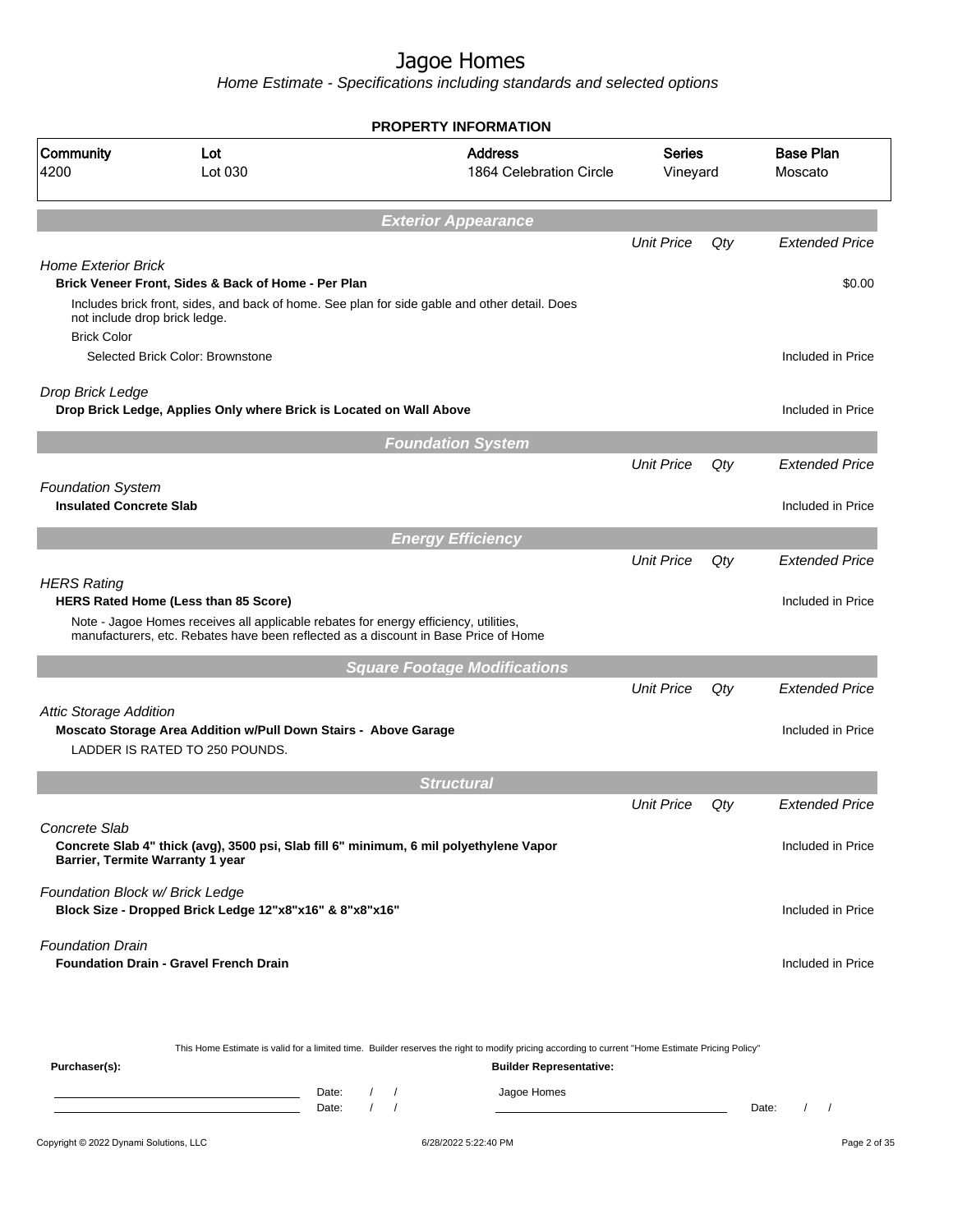Home Estimate - Specifications including standards and selected options

**Decks | Patios** Unit Price Qty Extended Price Outside Retreat Concrete Patio or Covered Patio **Covered Patio - Per Plan** Included in Price Finish Selected Finish: Broom Included in Price **Exterior Doors** Unit Price Qty Extended Price Front Door Lemieux Torrefied Maple 3/0x8/0 Stained #504 w/ 4 Lite Beveled Glass Insert **Included Included in Price** Consult with Design Coordinator for available Door Handle and Stain selections. Stain Color Selected Stain Color: MW421 Forrester Included in Price Dining Area Patio Door **Clad Wood 15 Lite 6/0 x 8/0 Sliding Door w/ Grilles & Screen** Included in Price Included in Price Clad Wood 15 Lite 6/0x8/0 Sliding Door w/ Grilles & Screen Color Selected Color: White Included in Price Included in Price Garage-to-Home Door **Solid Core Smooth 6 Panel Equal 3/0x8/0 Door Included in Price Included in Price** Solid Core Smooth 6 Panel Equal 3/0x8/0 Door. Door will match interior door paint selection 16' Garage Overhead Door **Insulated Raised Short Panel Steel Woodtone 16x7 Garage Door Included in Price 16x7 Garage Door Included in Price** CHI 2251 | Insulated Raised Short Panel Steel | Woodtones Color Selected Color: Walnut **Included in Price** Garage Door - Key Pad **Wireless Keypad for Garage Door Included in Price** Includes Wireless Keypad for Garage Door Garage Door Opener **Garage Door Opener(s) with 2 Transmitters Included in Price** Included in Price **PROPERTY INFORMATION** Vineyard Series 1864 Celebration Circle Address 4200 Lot 030 Community Lot Moscato Base Plan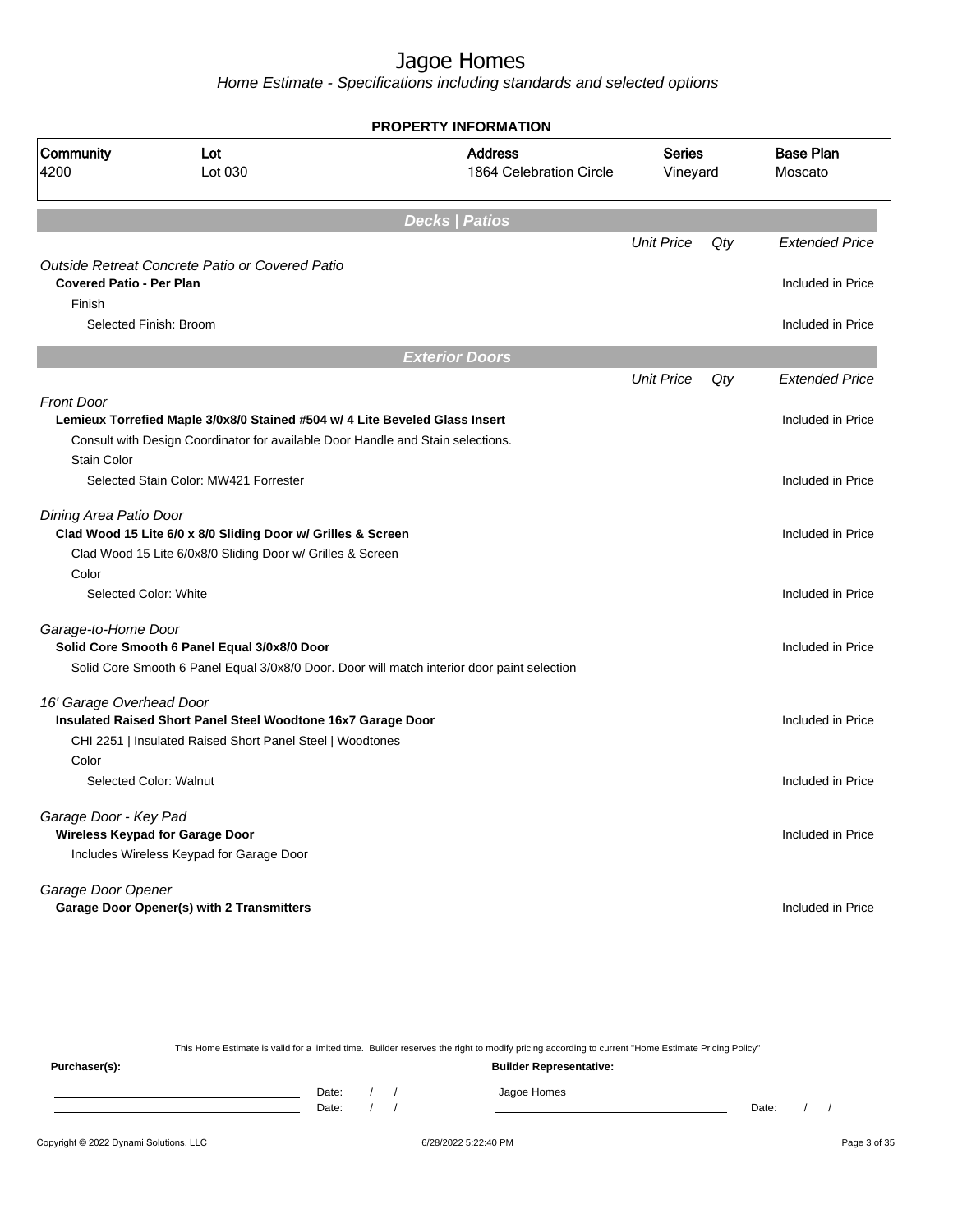Home Estimate - Specifications including standards and selected options

|                                                          |                                                                                                                                                                                                                                                               | <b>PROPERTY INFORMATION</b>                                                                |                    |     |                             |
|----------------------------------------------------------|---------------------------------------------------------------------------------------------------------------------------------------------------------------------------------------------------------------------------------------------------------------|--------------------------------------------------------------------------------------------|--------------------|-----|-----------------------------|
| Community<br>4200                                        | Lot<br>Lot 030                                                                                                                                                                                                                                                | <b>Address</b><br>1864 Celebration Circle                                                  | Series<br>Vineyard |     | <b>Base Plan</b><br>Moscato |
|                                                          |                                                                                                                                                                                                                                                               | <b>Natural Lighting &amp; Ventilation</b>                                                  |                    |     |                             |
|                                                          |                                                                                                                                                                                                                                                               |                                                                                            | <b>Unit Price</b>  | Qty | <b>Extended Price</b>       |
| <b>Entire Home Windows</b><br><b>Screen</b>              | Wood Clad Comfort Tilt Low E w/ Argon Double Hung Window w/ ICM Grilles & Full<br>Wood Clad Comfort Tilt Low E w/ Argon Double Hung Window w/ ICM Grilles & Full Screen.<br>Features Colonial Grille Pattern. Exterior White, Interior painted to match trim. |                                                                                            |                    |     | Included in Price           |
| Color<br>Selected Color: White                           |                                                                                                                                                                                                                                                               |                                                                                            |                    |     | Included in Price           |
|                                                          |                                                                                                                                                                                                                                                               |                                                                                            |                    |     |                             |
|                                                          |                                                                                                                                                                                                                                                               | <b>Exterior Concrete</b>                                                                   |                    |     |                             |
|                                                          |                                                                                                                                                                                                                                                               |                                                                                            | <b>Unit Price</b>  | Qty | <b>Extended Price</b>       |
| Driveway   Concrete<br>Finish                            | Driveway/Parking Per Plan, 3500 psi                                                                                                                                                                                                                           |                                                                                            |                    |     | Included in Price           |
|                                                          | Selected Finish: Broom Finish                                                                                                                                                                                                                                 |                                                                                            |                    |     | Included in Price           |
| Sidewalk                                                 | Exterior Concrete - Sidewalk/Front Approach 3500 psi - Broom Finish                                                                                                                                                                                           |                                                                                            |                    |     | Included in Price           |
| <b>City Sidewalk</b>                                     | Exterior Concrete - City Sidewalk, 3500 psi, Broom Finish                                                                                                                                                                                                     |                                                                                            |                    |     | Included in Price           |
|                                                          |                                                                                                                                                                                                                                                               | <b>Exterior Features</b>                                                                   |                    |     |                             |
|                                                          |                                                                                                                                                                                                                                                               |                                                                                            | <b>Unit Price</b>  | Qty | <b>Extended Price</b>       |
| <b>Front Porch and Steps</b>                             |                                                                                                                                                                                                                                                               |                                                                                            |                    |     |                             |
|                                                          | <b>Trex Composite Front Porch and Steps</b>                                                                                                                                                                                                                   |                                                                                            |                    |     | Included in Price           |
| their rich color.<br>Porch & Step Color                  | Trex was designed with the beauty of wood decking, but not all the maintenance. High-                                                                                                                                                                         | performance, eco-friendly composite boards withstand years of sun, sleet and snow, keeping |                    |     |                             |
|                                                          | Selected Porch & Step Color: Pebble Grey                                                                                                                                                                                                                      |                                                                                            |                    |     | Included in Price           |
|                                                          |                                                                                                                                                                                                                                                               |                                                                                            |                    |     |                             |
| <b>Exterior Siding</b><br><b>LP Smartside Lap Siding</b> |                                                                                                                                                                                                                                                               |                                                                                            |                    |     | Included in Price           |
| appearance.<br>and decay.                                | LP Smartside Lap Siding. Available in long lengths for fewer seams and a beautiful<br>Features rich cedar grain texture and treated with SmartGuard® process to resist termites                                                                               |                                                                                            |                    |     |                             |
| Color                                                    |                                                                                                                                                                                                                                                               |                                                                                            |                    |     |                             |
|                                                          | Selected Color: Jagoe Blue                                                                                                                                                                                                                                    |                                                                                            |                    |     | Included in Price           |
|                                                          |                                                                                                                                                                                                                                                               |                                                                                            |                    |     |                             |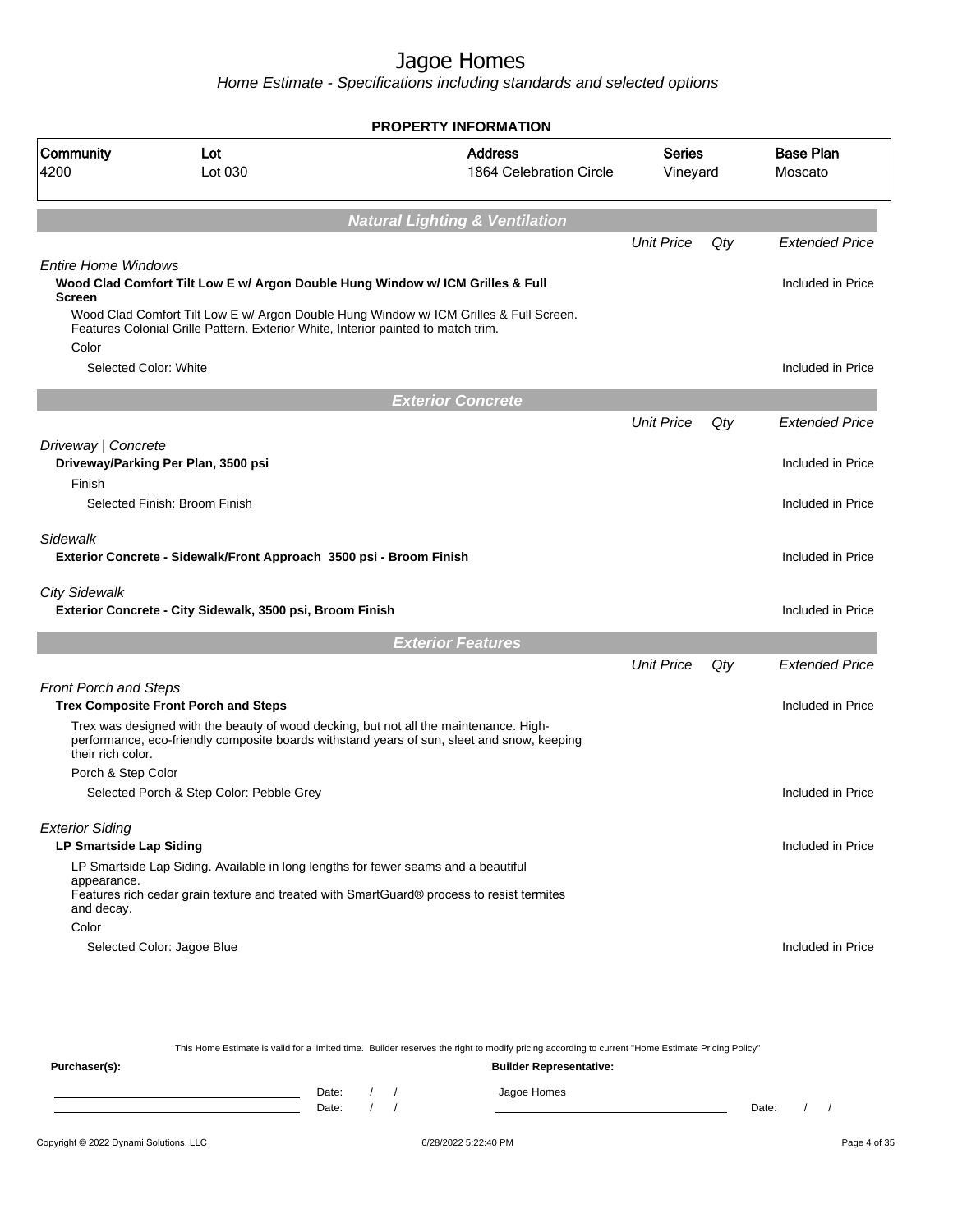Home Estimate - Specifications including standards and selected options

|                                    |                                                                                                                                                                                                                         | <b>PROPERTY INFORMATION</b>               |                           |     |                             |
|------------------------------------|-------------------------------------------------------------------------------------------------------------------------------------------------------------------------------------------------------------------------|-------------------------------------------|---------------------------|-----|-----------------------------|
| <b>Community</b><br>4200           | Lot<br>Lot 030                                                                                                                                                                                                          | <b>Address</b><br>1864 Celebration Circle | <b>Series</b><br>Vineyard |     | <b>Base Plan</b><br>Moscato |
|                                    |                                                                                                                                                                                                                         | <b>Exterior Features</b>                  |                           |     |                             |
|                                    |                                                                                                                                                                                                                         |                                           | <b>Unit Price</b>         | Qty | <b>Extended Price</b>       |
| <b>Exterior Special Trim Areas</b> | LP Smartside - All Trim, Porch Ceiling(s) & Beam(s), & Frieze.                                                                                                                                                          |                                           |                           |     | Included in Price           |
|                                    | LP® SmartSide® Trim is the perfect accent to any substrate. Uniform in density and<br>consistency; made with SmartGuard® manufacturing process to protect against fungal decay<br>and termite. DOES NOT INCLUDE FASCIA. |                                           |                           |     |                             |
| Color                              |                                                                                                                                                                                                                         |                                           |                           |     |                             |
| Selected Color: White              |                                                                                                                                                                                                                         |                                           |                           |     | Included in Price           |
| <b>Front Porch Ceiling Beams</b>   |                                                                                                                                                                                                                         |                                           |                           |     |                             |
|                                    | <b>Stained Front Porch Ceiling Beams</b>                                                                                                                                                                                |                                           |                           |     | Included in Price           |
| <b>Stain Color</b>                 |                                                                                                                                                                                                                         |                                           |                           |     |                             |
|                                    | Selected Stain Color: Coffee Gel Stain                                                                                                                                                                                  |                                           |                           |     | Included in Price           |
| Fascia                             |                                                                                                                                                                                                                         |                                           |                           |     |                             |
| <b>Fascia Aluminum</b>             |                                                                                                                                                                                                                         |                                           |                           |     | Included in Price           |
|                                    | Color will match Soffit Color Selected                                                                                                                                                                                  |                                           |                           |     |                             |
| Soffit                             |                                                                                                                                                                                                                         |                                           |                           |     |                             |
|                                    | <b>Soffit - Continuous Perforated Vinyl</b>                                                                                                                                                                             |                                           |                           |     | Included in Price           |
| Color                              |                                                                                                                                                                                                                         |                                           |                           |     |                             |
| Selected Color: White              |                                                                                                                                                                                                                         |                                           |                           |     | Included in Price           |
| Gutter                             |                                                                                                                                                                                                                         |                                           |                           |     |                             |
|                                    | Gutter Aluminum 5", Soffit, Fascia, Rake, etc.                                                                                                                                                                          |                                           |                           |     | Included in Price           |
| Color                              |                                                                                                                                                                                                                         |                                           |                           |     |                             |
| Selected Color: White              |                                                                                                                                                                                                                         |                                           |                           |     | Included in Price           |
| Downspout                          |                                                                                                                                                                                                                         |                                           |                           |     |                             |
|                                    | Downspouts Aluminum 3" x 2" (.027 gauge)                                                                                                                                                                                |                                           |                           |     | Included in Price           |
|                                    |                                                                                                                                                                                                                         |                                           |                           |     |                             |
| Window & Door Crossheads           | Window & Door Crossheads   Painted   Per Plan                                                                                                                                                                           |                                           |                           |     | Included in Price           |
|                                    | Placement predetermined. See plan for details.                                                                                                                                                                          |                                           |                           |     |                             |
| Color                              |                                                                                                                                                                                                                         |                                           |                           |     |                             |
|                                    | Selected Color: SW7006 Extra White                                                                                                                                                                                      |                                           |                           |     | Included in Price           |
|                                    |                                                                                                                                                                                                                         |                                           |                           |     |                             |
|                                    |                                                                                                                                                                                                                         |                                           |                           |     |                             |

This Home Estimate is valid for a limited time. Builder reserves the right to modify pricing according to current "Home Estimate Pricing Policy" **Purchaser(s): Builder Representative:** Date: / / Jagoe Homes<br>Date: / / Jagoe Homes Date: / / **Date: / / 2006** Date: / / / Date: / / / Date: / / / 2006 Date: / / / 2006 Date: / / / 2006 Date: / / / 2006 Date: / / / 2007 Date: / / / 2007 Date: / / / 2007 Date: / / / 2007 Date: / / / 2007 Date: / / / 2007 D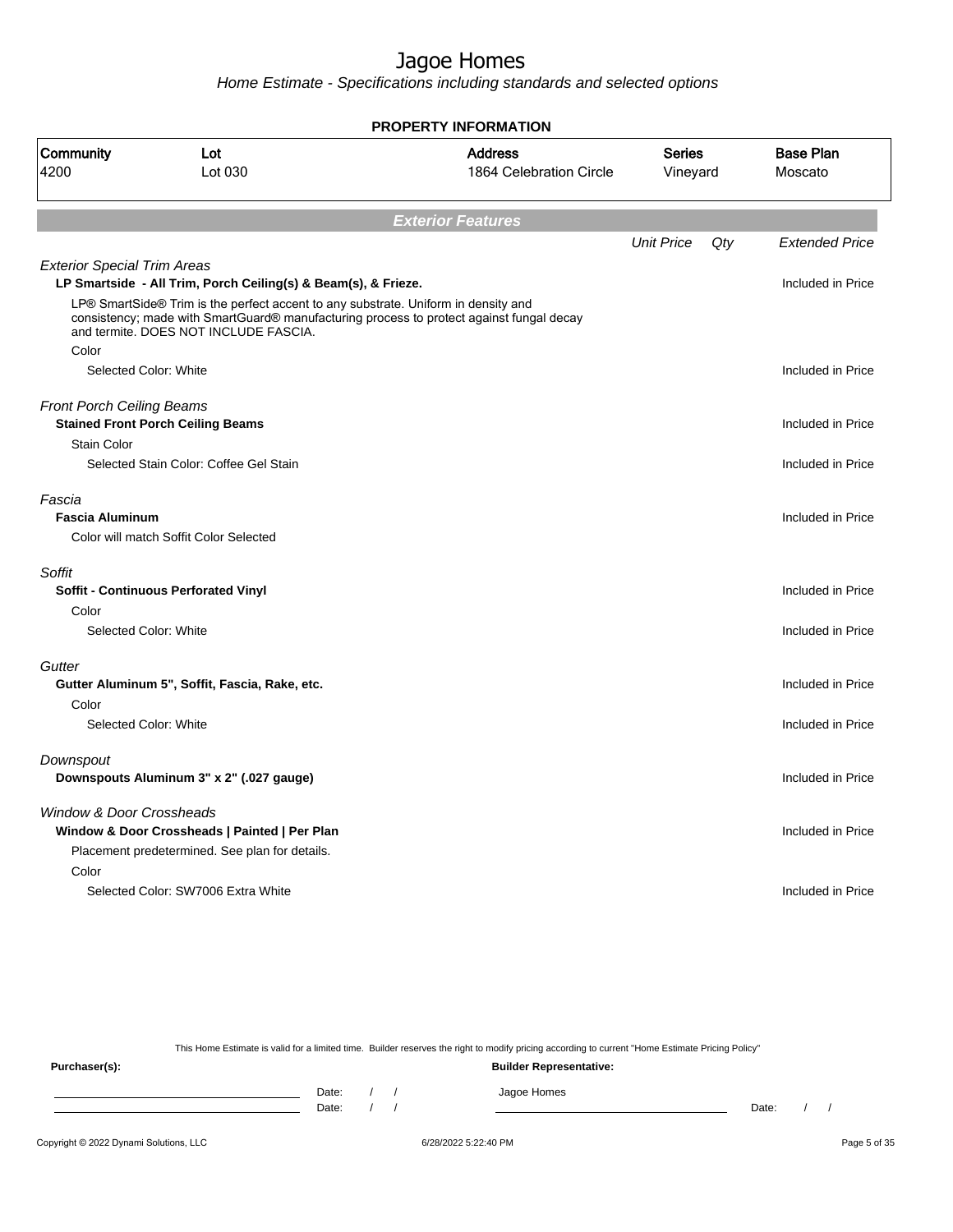Home Estimate - Specifications including standards and selected options

|                                |                                                        | <b>PROPERTY INFORMATION</b>               |                           |     |                             |
|--------------------------------|--------------------------------------------------------|-------------------------------------------|---------------------------|-----|-----------------------------|
| Community<br>4200              | Lot<br>Lot 030                                         | <b>Address</b><br>1864 Celebration Circle | <b>Series</b><br>Vineyard |     | <b>Base Plan</b><br>Moscato |
|                                |                                                        | <b>Exterior Features</b>                  |                           |     |                             |
|                                |                                                        |                                           | <b>Unit Price</b>         | Qty | <b>Extended Price</b>       |
| <b>Front Porch Post</b>        |                                                        |                                           |                           |     |                             |
|                                | Front Porch Column(s)   Painted   Per Plan             |                                           |                           |     | Included in Price           |
| Color                          | Placement predetermined. Check plan for details.       |                                           |                           |     |                             |
|                                | Selected Color: SW7006 Extra White                     |                                           |                           |     | Included in Price           |
| <b>Rear Porch Post</b>         |                                                        |                                           |                           |     |                             |
|                                | Rear Porch Column(s)   Painted   Per Plan              |                                           |                           |     | Included in Price           |
|                                | Placement predetermined. Check plan for details.       |                                           |                           |     |                             |
| Color                          |                                                        |                                           |                           |     |                             |
|                                | Selected Color: SW7006 Extra White (White Coordinate)  |                                           |                           |     | Included in Price           |
| Porch Railing                  |                                                        |                                           |                           |     |                             |
|                                | Vinyl Contemporary Porch Railing with Square Balusters |                                           |                           |     | Included in Price           |
| See plan for details.          |                                                        |                                           |                           |     |                             |
| Color<br>Selected Color: White |                                                        |                                           |                           |     | Included in Price           |
|                                |                                                        |                                           |                           |     |                             |
| <b>Exterior Mailbox</b>        |                                                        |                                           |                           |     |                             |
|                                | <b>Decorative Mailbox - The Cumberland</b>             |                                           |                           |     | \$0.00                      |
|                                |                                                        | <b>Roofing</b>                            |                           |     |                             |
|                                |                                                        |                                           | <b>Unit Price</b>         | Qty | <b>Extended Price</b>       |
| <b>Roof Felt</b>               |                                                        |                                           |                           |     |                             |
|                                | Synthetic Underlayment or Felt   Aluminum Drip Edge    |                                           |                           |     | Included in Price           |
| <b>Roof Shingles</b>           |                                                        |                                           |                           |     |                             |
|                                | GAF Timberline Dimensional Roof Shingles   Per Plan    |                                           |                           |     | Included in Price           |
| Roofing Color                  |                                                        |                                           |                           |     |                             |
|                                | Selected Roofing Color: Charcoal                       |                                           |                           |     | Included in Price           |
| Roof Shingles Ridge Cap        |                                                        |                                           |                           |     |                             |
| Ridge Cap   Per Plan           |                                                        |                                           |                           |     | Included in Price           |
| Roof Valley Material           |                                                        |                                           |                           |     |                             |
|                                | Ice and Water Shield or Equivalent                     |                                           |                           |     | Included in Price           |
|                                |                                                        |                                           |                           |     |                             |

This Home Estimate is valid for a limited time. Builder reserves the right to modify pricing according to current "Home Estimate Pricing Policy"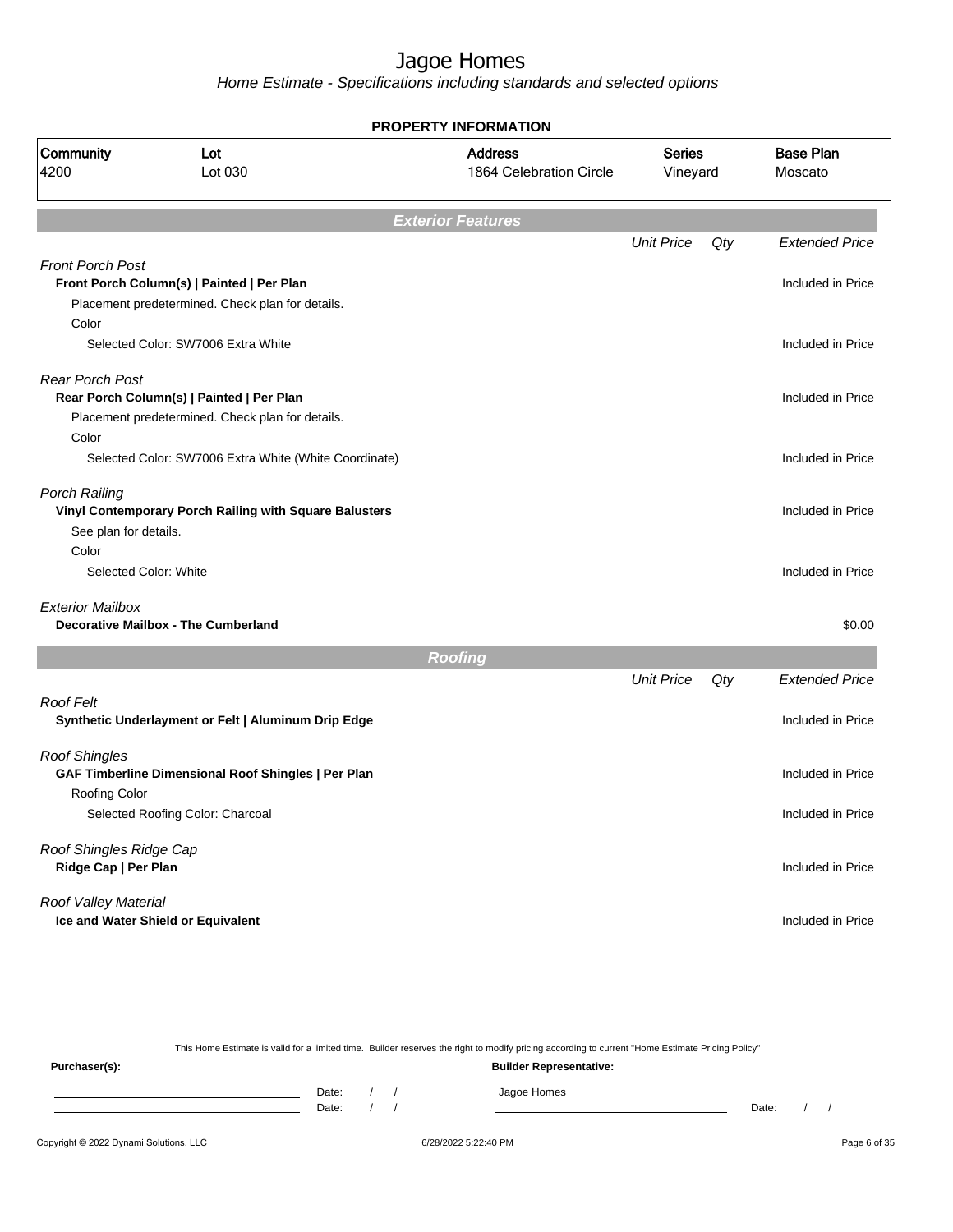Home Estimate - Specifications including standards and selected options

|                                                                 |                                                                                                                                                                                                                                                                                                                | <b>PROPERTY INFORMATION</b>               |                           |     |                             |
|-----------------------------------------------------------------|----------------------------------------------------------------------------------------------------------------------------------------------------------------------------------------------------------------------------------------------------------------------------------------------------------------|-------------------------------------------|---------------------------|-----|-----------------------------|
| Community<br>4200                                               | Lot<br>Lot 030                                                                                                                                                                                                                                                                                                 | <b>Address</b><br>1864 Celebration Circle | <b>Series</b><br>Vineyard |     | <b>Base Plan</b><br>Moscato |
|                                                                 |                                                                                                                                                                                                                                                                                                                | <b>Roofing</b>                            |                           |     |                             |
|                                                                 |                                                                                                                                                                                                                                                                                                                |                                           | <b>Unit Price</b>         | Qty | <b>Extended Price</b>       |
| Metal Roof                                                      |                                                                                                                                                                                                                                                                                                                |                                           |                           |     |                             |
| Metal Roofing   Per Plan                                        |                                                                                                                                                                                                                                                                                                                |                                           |                           |     | Included in Price           |
| Color                                                           | Placement predetermined. See plan for details.                                                                                                                                                                                                                                                                 |                                           |                           |     |                             |
|                                                                 | Selected Color: Textured Burnished Slate                                                                                                                                                                                                                                                                       |                                           |                           |     | Included in Price           |
|                                                                 |                                                                                                                                                                                                                                                                                                                |                                           |                           |     |                             |
|                                                                 |                                                                                                                                                                                                                                                                                                                | <b>Fireplaces</b>                         | <b>Unit Price</b>         | Qty | <b>Extended Price</b>       |
|                                                                 |                                                                                                                                                                                                                                                                                                                |                                           |                           |     |                             |
| Fireplace   Location   Great Room<br><b>Exterior Wall</b>       |                                                                                                                                                                                                                                                                                                                |                                           |                           |     | Included in Price           |
|                                                                 |                                                                                                                                                                                                                                                                                                                |                                           |                           |     |                             |
| Fireplace   Great Room                                          |                                                                                                                                                                                                                                                                                                                |                                           |                           |     | Included in Price           |
| <b>Mantel Style</b>                                             | Direct Rear Vent Gas   Painted Mantle   Ceramic Surround                                                                                                                                                                                                                                                       |                                           |                           |     |                             |
|                                                                 | Selected Mantel Style: Mission to Ceiling                                                                                                                                                                                                                                                                      |                                           |                           |     | Included in Price           |
|                                                                 |                                                                                                                                                                                                                                                                                                                |                                           |                           |     |                             |
| <b>Interior Trim Selection</b>                                  | Fireplace   Paint Color   Great Room                                                                                                                                                                                                                                                                           |                                           |                           |     | Included in Price           |
|                                                                 |                                                                                                                                                                                                                                                                                                                |                                           |                           |     |                             |
| Fireplace   Surround   Great Room<br><b>Ceramic   Mythology</b> |                                                                                                                                                                                                                                                                                                                |                                           |                           |     | \$0.00                      |
|                                                                 | Muted colors and handmade nuances are the foundation of Mythology with curvaceous                                                                                                                                                                                                                              |                                           |                           |     |                             |
| Ceramic Color                                                   | arabesque and angular picket mosaic pieces.                                                                                                                                                                                                                                                                    |                                           |                           |     |                             |
|                                                                 | Selected Ceramic Color: Picket   Santorini MY90                                                                                                                                                                                                                                                                |                                           |                           |     | Included in Price           |
| <b>Ceramic Direction</b>                                        |                                                                                                                                                                                                                                                                                                                |                                           |                           |     |                             |
|                                                                 | Selected Ceramic Direction: Vertical                                                                                                                                                                                                                                                                           |                                           |                           |     | Included in Price           |
| <b>Grout Color</b>                                              |                                                                                                                                                                                                                                                                                                                |                                           |                           |     |                             |
|                                                                 | Selected Grout Color: 02 Pewter                                                                                                                                                                                                                                                                                |                                           |                           |     | Included in Price           |
| Fireplace   Side AV Niche                                       |                                                                                                                                                                                                                                                                                                                |                                           |                           |     |                             |
| <b>Side AV Niche</b>                                            |                                                                                                                                                                                                                                                                                                                |                                           |                           |     | Included in Price           |
| (1) 110V Outlet inside niche                                    | Includes: (1) Coax inside niche<br>(1) Shielded CAT6 with female termination inside niche homerun back to the panel with male<br>termination labeled at the panel<br>(1) HDMI from inside niche to wall above mantle<br>(1) 1" conduit from niche to wall above mantle<br>(1) 110V outlet on wall above mantle |                                           |                           |     |                             |
| Location                                                        |                                                                                                                                                                                                                                                                                                                |                                           |                           |     |                             |
|                                                                 | Selected Location: Front of Home                                                                                                                                                                                                                                                                               |                                           |                           |     | Included in Price           |
|                                                                 |                                                                                                                                                                                                                                                                                                                |                                           |                           |     |                             |
|                                                                 | This Home Estimate is valid for a limited time. Builder reserves the right to modify pricing according to current "Home Estimate Pricing Policy"                                                                                                                                                               |                                           |                           |     |                             |
| Purchaser(s):                                                   |                                                                                                                                                                                                                                                                                                                | <b>Builder Representative:</b>            |                           |     |                             |
|                                                                 | $\frac{1}{2}$<br>Date:                                                                                                                                                                                                                                                                                         | Jagoe Homes                               |                           |     |                             |

Date: / / Date: / /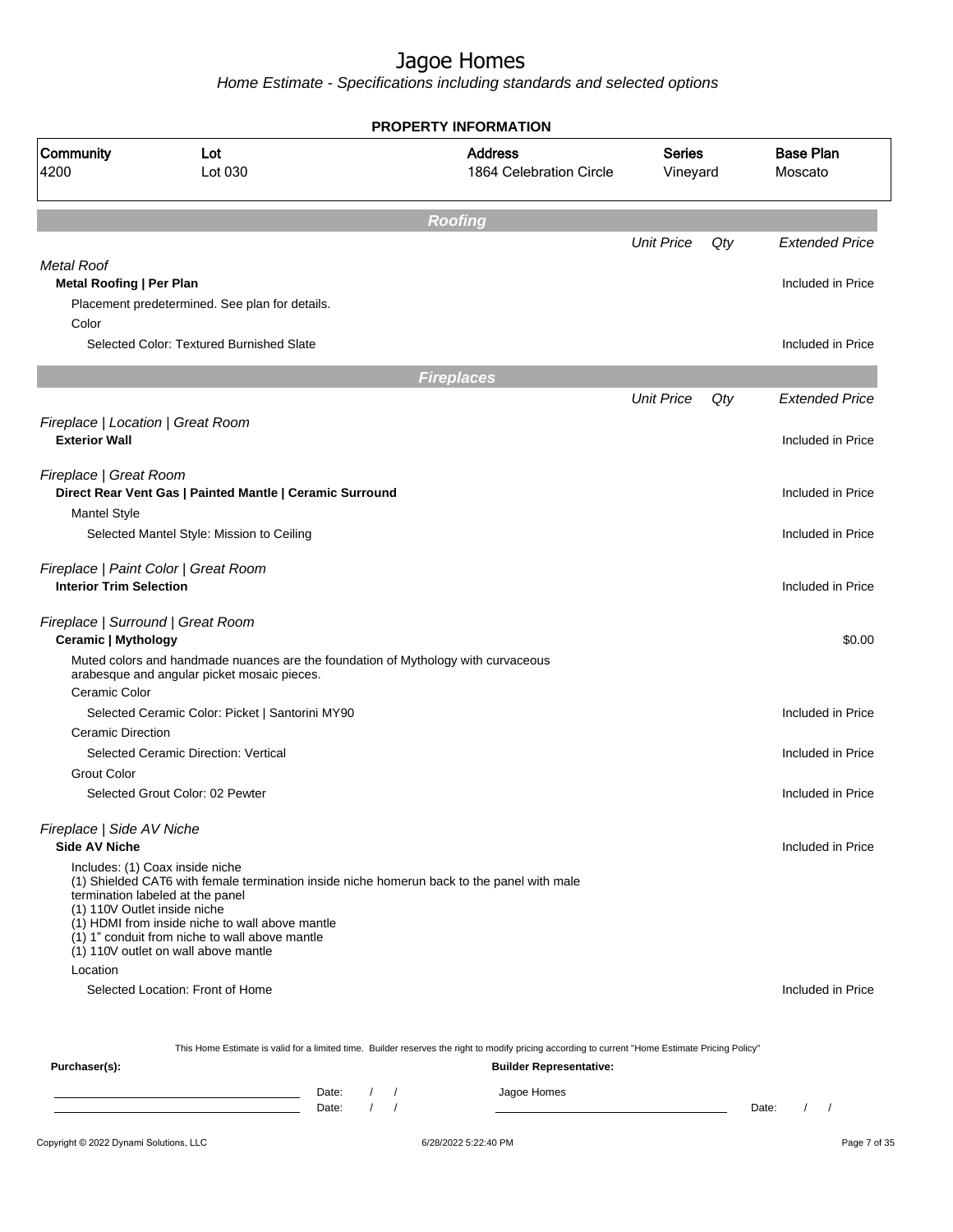Home Estimate - Specifications including standards and selected options

|                                   |                                                                                                                       | <b>PROPERTY INFORMATION</b>                                                                                                                      |                           |     |                             |
|-----------------------------------|-----------------------------------------------------------------------------------------------------------------------|--------------------------------------------------------------------------------------------------------------------------------------------------|---------------------------|-----|-----------------------------|
| Community<br>4200                 | Lot<br>Lot 030                                                                                                        | <b>Address</b><br>1864 Celebration Circle                                                                                                        | <b>Series</b><br>Vineyard |     | <b>Base Plan</b><br>Moscato |
|                                   |                                                                                                                       | <b>Insulation</b>                                                                                                                                |                           |     |                             |
|                                   |                                                                                                                       |                                                                                                                                                  | <b>Unit Price</b>         | Qty | <b>Extended Price</b>       |
|                                   | <b>Entire Home Foundation Insulation</b><br>Foundation Perimeter 1"x24" Styrofoam R5.0                                |                                                                                                                                                  |                           |     | Included in Price           |
| Living Area Wall Insulation       | Living Area Walls R15 Fiberglass Blown-In &/or Batt Wall System                                                       |                                                                                                                                                  |                           |     | Included in Price           |
| Living Area Ceiling Insulation    | Living Area Flat Ceiling R38 (Average) Blown-In Fiberglass                                                            |                                                                                                                                                  |                           |     | Included in Price           |
| Garage Insulation                 | Insulation for Two-Car Garage Walls & Ceiling<br>Includes R11 Insulation in Walls & R19 in Ceiling                    |                                                                                                                                                  |                           |     | Included in Price           |
|                                   |                                                                                                                       |                                                                                                                                                  |                           |     |                             |
|                                   |                                                                                                                       | <b>Drywall   Paint Finishes</b>                                                                                                                  |                           |     |                             |
|                                   |                                                                                                                       |                                                                                                                                                  | <b>Unit Price</b>         | Qty | <b>Extended Price</b>       |
| Entire Home   Drywall Finish      | 1/2" Drywall   Finished, Primed, & Painted Smooth                                                                     |                                                                                                                                                  |                           |     | Included in Price           |
| Entire Home   Home Ceiling Finish | Drywall   Finished Smooth Throughout                                                                                  |                                                                                                                                                  |                           |     | Included in Price           |
| Garage Included                   | 1/2in Structural or 5/8in Drywall   Finished Smooth   ProMar Interior Latex Ceiling Paint                             |                                                                                                                                                  |                           |     |                             |
| Color                             | Technical Specification: Vineyard Series Specific                                                                     |                                                                                                                                                  |                           |     |                             |
|                                   | Selected Color: SW7015 Repose Gray                                                                                    |                                                                                                                                                  |                           |     | Included in Price           |
| <b>Mechanical Storage</b>         |                                                                                                                       |                                                                                                                                                  |                           |     |                             |
| <b>Unfinished Drywall</b>         |                                                                                                                       |                                                                                                                                                  |                           |     | Included in Price           |
| Entire Home   Interior Wall Paint |                                                                                                                       |                                                                                                                                                  |                           |     |                             |
|                                   | <b>Sherwin Williams Duration Latex</b>                                                                                |                                                                                                                                                  |                           |     | Included in Price           |
| Color                             | Selected Color: SW7015 Repose Gray                                                                                    |                                                                                                                                                  |                           |     | Included in Price           |
| Sheen                             | Selected Sheen: Matte                                                                                                 |                                                                                                                                                  |                           |     | Included in Price           |
|                                   | Entire Home   Trim & Interior Door Paint<br>Trim & Door   Sherwin Williams ProClassic Waterborne Acrylic   Semi-Gloss |                                                                                                                                                  |                           |     | Included in Price           |
| Color                             |                                                                                                                       |                                                                                                                                                  |                           |     |                             |
|                                   | Selected Color: SW7006 Extra White                                                                                    |                                                                                                                                                  |                           |     | Included in Price           |
|                                   |                                                                                                                       | This Home Estimate is valid for a limited time. Builder reserves the right to modify pricing according to current "Home Estimate Pricing Policy" |                           |     |                             |
| Purchaser(s):                     |                                                                                                                       | <b>Builder Representative:</b>                                                                                                                   |                           |     |                             |
|                                   | Date:<br>$\frac{1}{2}$                                                                                                | Jagoe Homes                                                                                                                                      |                           |     |                             |

Date: / / Date: / /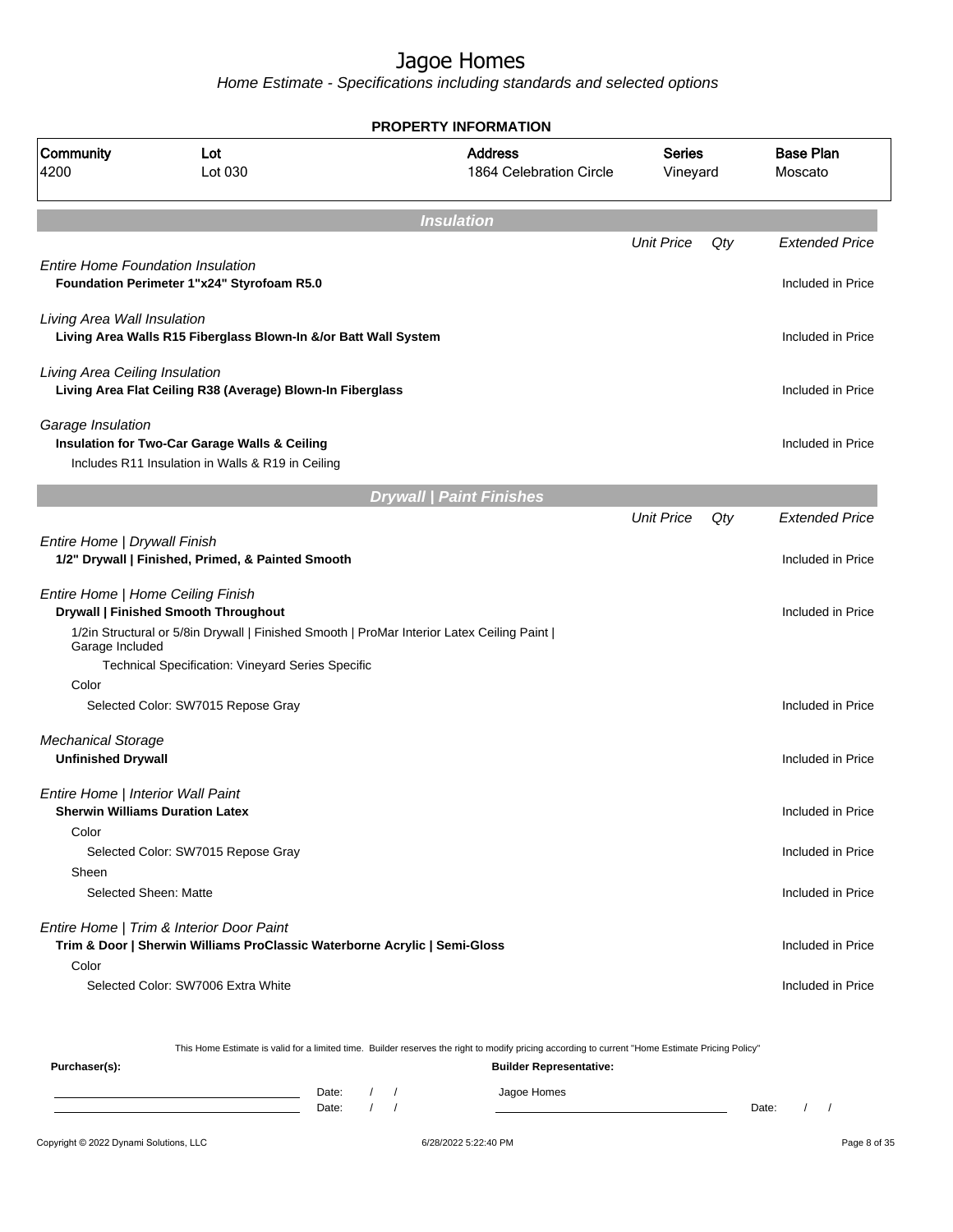Home Estimate - Specifications including standards and selected options

|                                                                  |                                                                                                               | <b>PROPERTY INFORMATION</b>                                                                                                                                                          |                           |     |                             |
|------------------------------------------------------------------|---------------------------------------------------------------------------------------------------------------|--------------------------------------------------------------------------------------------------------------------------------------------------------------------------------------|---------------------------|-----|-----------------------------|
| Community<br>4200                                                | Lot<br>Lot 030                                                                                                | <b>Address</b><br>1864 Celebration Circle                                                                                                                                            | <b>Series</b><br>Vineyard |     | <b>Base Plan</b><br>Moscato |
|                                                                  |                                                                                                               | <b>Interior Trim   Doors</b>                                                                                                                                                         |                           |     |                             |
|                                                                  |                                                                                                               |                                                                                                                                                                                      | <b>Unit Price</b>         | Qty | <b>Extended Price</b>       |
| Entire Home   Trim Package                                       |                                                                                                               |                                                                                                                                                                                      |                           |     |                             |
| <b>Flat Trim Package</b>                                         |                                                                                                               |                                                                                                                                                                                      |                           |     | Included in Price           |
| per Base Plan                                                    |                                                                                                               | Door & Window Casing: 3 1/2" 1015M   Base: 5 1/2" 430LM   Crown Moulding: 5 1/4" 45LM  <br>Crown Moulding will NOT be installed on Upper Level or Closets unless Otherwise Specified |                           |     |                             |
|                                                                  | Entire Home   Door & Window Casing                                                                            |                                                                                                                                                                                      |                           |     |                             |
|                                                                  | Flat Trim Package   Door & Window Casing 3 1/2" 1015M   Global                                                |                                                                                                                                                                                      |                           |     | Included in Price           |
|                                                                  |                                                                                                               |                                                                                                                                                                                      |                           |     |                             |
|                                                                  | Entire Home   Baseboard   Includes Garage<br>Flat Trim Package   Baseboard   5 1/2" 430LM Flat Trim Ultralite |                                                                                                                                                                                      |                           |     | Included in Price           |
|                                                                  |                                                                                                               |                                                                                                                                                                                      |                           |     |                             |
| Crown Moulding   Main Level                                      |                                                                                                               |                                                                                                                                                                                      |                           |     |                             |
|                                                                  | Flat Trim Package   Crown Moulding 5 1/4" 45 LM                                                               |                                                                                                                                                                                      |                           |     | Included in Price           |
|                                                                  |                                                                                                               |                                                                                                                                                                                      |                           |     |                             |
| Entire Home   Interior Doors<br>6 Panel Equal   Solid Core   8/0 |                                                                                                               |                                                                                                                                                                                      |                           |     | Included in Price           |
| 8/0 Main Level                                                   |                                                                                                               |                                                                                                                                                                                      |                           |     |                             |
| 6/8 Upper Level                                                  |                                                                                                               |                                                                                                                                                                                      |                           |     |                             |
| Smooth Finish<br><b>Primed for Paint</b>                         |                                                                                                               |                                                                                                                                                                                      |                           |     |                             |
|                                                                  |                                                                                                               |                                                                                                                                                                                      |                           |     |                             |
| Drop Zone                                                        |                                                                                                               |                                                                                                                                                                                      |                           |     |                             |
|                                                                  | Drop Zone with Bench Seat   Per Plan                                                                          |                                                                                                                                                                                      |                           |     | \$1,200.00                  |
|                                                                  | Painted Interior Trim Selection   Plan Modifications may be necessary for Placement   See                     |                                                                                                                                                                                      |                           |     |                             |
| <b>Plan for Details</b><br>Design Feature                        |                                                                                                               |                                                                                                                                                                                      |                           |     |                             |
|                                                                  | Selected Design Feature: Bead Board Back                                                                      |                                                                                                                                                                                      |                           |     | Included in Price           |
|                                                                  |                                                                                                               |                                                                                                                                                                                      |                           |     |                             |
| Wainscoting   Powder                                             |                                                                                                               |                                                                                                                                                                                      |                           |     |                             |
| Wainscoting   Flat Trim   Powder                                 |                                                                                                               |                                                                                                                                                                                      |                           |     | \$525.00                    |
| Approx 36" height                                                |                                                                                                               |                                                                                                                                                                                      |                           |     |                             |
| 4 1/4" Ultralite Flat Trim                                       | Paint Trim & Drywall to be Interior Trim Selection unless otherwise specified                                 |                                                                                                                                                                                      |                           |     |                             |
|                                                                  |                                                                                                               |                                                                                                                                                                                      |                           |     |                             |
|                                                                  |                                                                                                               |                                                                                                                                                                                      |                           |     |                             |
|                                                                  |                                                                                                               |                                                                                                                                                                                      |                           |     |                             |

This Home Estimate is valid for a limited time. Builder reserves the right to modify pricing according to current "Home Estimate Pricing Policy"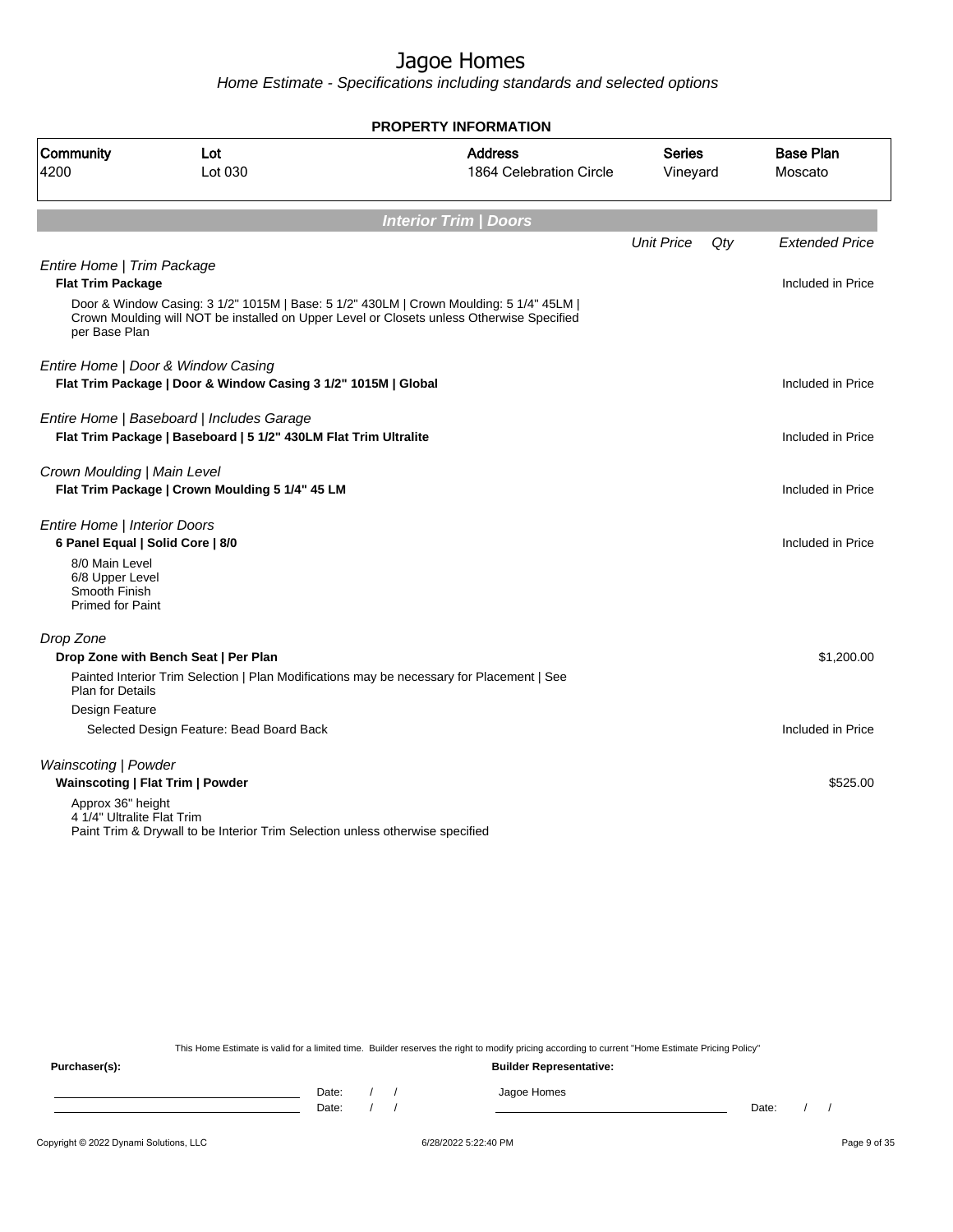Home Estimate - Specifications including standards and selected options

|                                        |                                                                                                                                    | <b>PROPERTY INFORMATION</b>                                                                                                                                                            |                           |     |                             |
|----------------------------------------|------------------------------------------------------------------------------------------------------------------------------------|----------------------------------------------------------------------------------------------------------------------------------------------------------------------------------------|---------------------------|-----|-----------------------------|
| Community<br>4200                      | Lot<br>Lot 030                                                                                                                     | <b>Address</b><br>1864 Celebration Circle                                                                                                                                              | <b>Series</b><br>Vineyard |     | <b>Base Plan</b><br>Moscato |
|                                        |                                                                                                                                    | <b>Door Hardware</b>                                                                                                                                                                   |                           |     |                             |
|                                        |                                                                                                                                    |                                                                                                                                                                                        | <b>Unit Price</b>         | Qty | <b>Extended Price</b>       |
| <b>Smart Lock</b>                      | Wifi Smart Lock   Halo Touchscreen                                                                                                 |                                                                                                                                                                                        |                           |     | Included in Price           |
|                                        | Your existing Wi-Fi router and an internet connection brings the ultimate in security and<br>convenience right to your fingertips. | With the Kwikset app and your smartphone, you can manage your lock from anywhere. Lock<br>and unlock, manage user codes, view lock activity, receive lock notifications and much more. |                           |     |                             |
| Finish                                 | Selected Finish: Match Front Door Handleset Finish                                                                                 |                                                                                                                                                                                        |                           |     | Included in Price           |
| <b>Front Door Handleset</b>            |                                                                                                                                    | Kwikset Signature Series™   San Clemente Handleset   Halifax Exterior Trim Kit Included                                                                                                |                           |     | Included in Price           |
|                                        | Includes (1) Exterior Handleset and (1) Door Trim Kit for Interior of Front Door, to match<br>Exterior Door Hardware Selection.    |                                                                                                                                                                                        |                           |     |                             |
| Finish                                 | Designer style and superior security with this Kwikset Signature Series™ product                                                   |                                                                                                                                                                                        |                           |     |                             |
|                                        | Selected Finish: Matte Black                                                                                                       |                                                                                                                                                                                        |                           |     | Included in Price           |
|                                        | Hinge & Interior Hardware Finish                                                                                                   |                                                                                                                                                                                        |                           |     |                             |
|                                        | Selected Hinge & Interior Hardware Finish: Match Exterior Handleset - Matte Black                                                  |                                                                                                                                                                                        |                           |     | Included in Price           |
| <b>Home Exterior Door Hardware</b>     |                                                                                                                                    |                                                                                                                                                                                        |                           |     |                             |
|                                        | Kwikset Signature Series™   Halifax Lever                                                                                          |                                                                                                                                                                                        |                           |     | Included in Price           |
|                                        | Hinged Patio or Service Door selected in the HE.                                                                                   | Includes Front Door (if Front Door Handleset is not selected) Garage to Home Door and any                                                                                              |                           |     |                             |
| Finish                                 |                                                                                                                                    |                                                                                                                                                                                        |                           |     |                             |
|                                        | Selected Finish: Matte Black                                                                                                       |                                                                                                                                                                                        |                           |     | Included in Price           |
| <b>Entire Home Interior Door Locks</b> | Kwikset Signature Series™   Halifax Lever                                                                                          |                                                                                                                                                                                        |                           |     | Included in Price           |
| Includes all Interior Doors            |                                                                                                                                    |                                                                                                                                                                                        |                           |     |                             |
| Finish                                 |                                                                                                                                    |                                                                                                                                                                                        |                           |     |                             |
|                                        | Selected Finish: Matte Black                                                                                                       |                                                                                                                                                                                        |                           |     | Included in Price           |
| Door Stops                             |                                                                                                                                    |                                                                                                                                                                                        |                           |     |                             |
|                                        | Hardware-Spring & Hinge Door Stops                                                                                                 |                                                                                                                                                                                        |                           |     | Included in Price           |
|                                        |                                                                                                                                    |                                                                                                                                                                                        |                           |     |                             |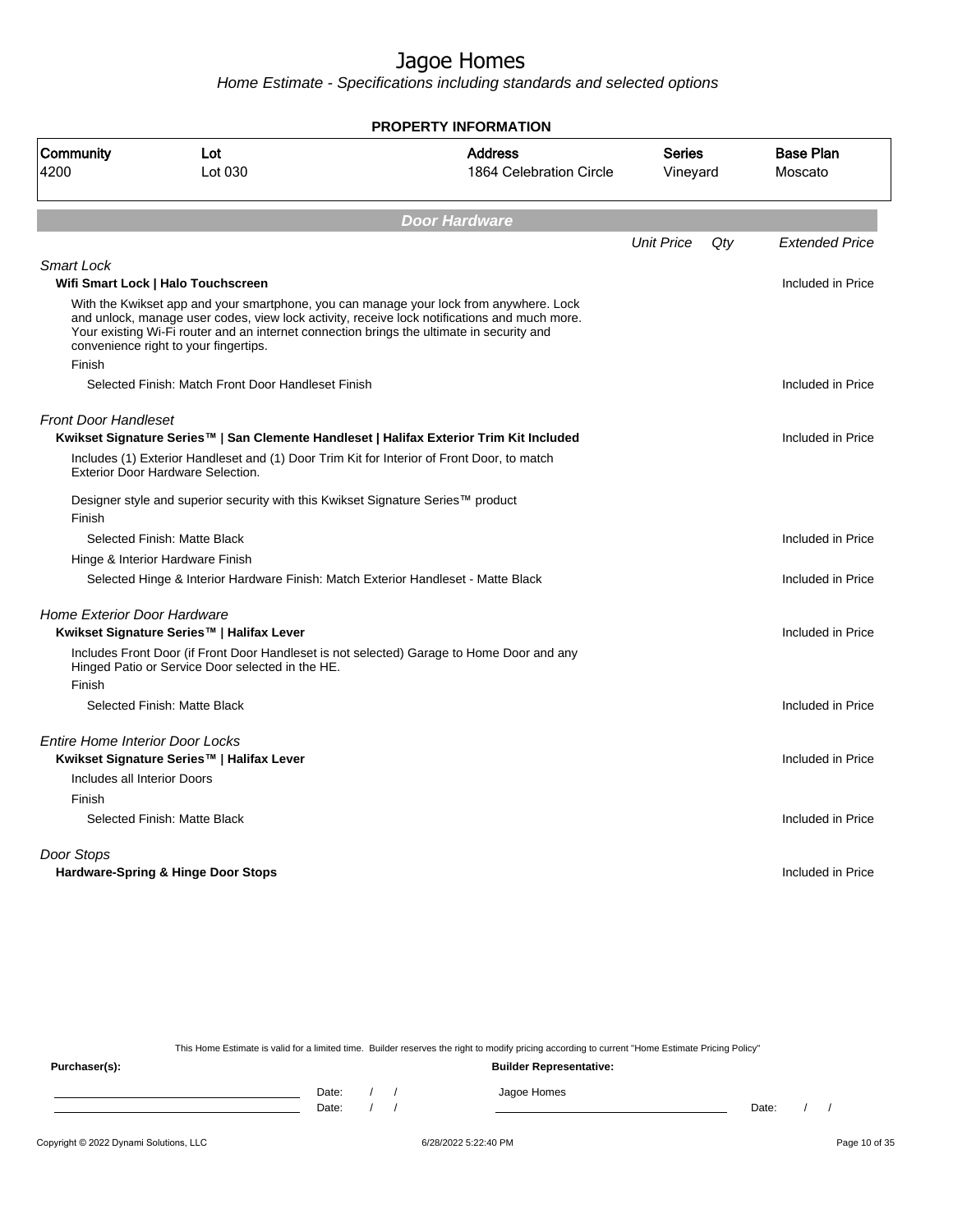Home Estimate - Specifications including standards and selected options

|                             |                                                                                        | <b>PROPERTY INFORMATION</b>               |                           |     |                             |
|-----------------------------|----------------------------------------------------------------------------------------|-------------------------------------------|---------------------------|-----|-----------------------------|
| Community<br>4200           | Lot<br>Lot 030                                                                         | <b>Address</b><br>1864 Celebration Circle | <b>Series</b><br>Vineyard |     | <b>Base Plan</b><br>Moscato |
|                             |                                                                                        | <b>Cabinets</b>                           |                           |     |                             |
|                             |                                                                                        |                                           | <b>Unit Price</b>         | Qty | <b>Extended Price</b>       |
| <b>Kitchen Cabinets</b>     |                                                                                        |                                           |                           |     |                             |
| <b>Korbett Maple</b>        |                                                                                        |                                           |                           |     | Included in Price           |
|                             | Maple Door   Dovetail Drawer Construction   Soft Close Door & Drawers   5 piece Drawer |                                           |                           |     |                             |
| Front<br>Color              |                                                                                        |                                           |                           |     |                             |
|                             | Selected Color: Painted Stone Gray                                                     |                                           |                           |     | Included in Price           |
|                             |                                                                                        |                                           |                           |     |                             |
| Laundry Room Cabinet(s)     |                                                                                        |                                           |                           |     |                             |
| <b>Korbett Maple</b>        |                                                                                        |                                           |                           |     | \$0.00                      |
| Color                       |                                                                                        |                                           |                           |     |                             |
|                             | Selected Color: Painted Stone Gray                                                     |                                           |                           |     | Included in Price           |
| <b>Owners Bath Cabinets</b> |                                                                                        |                                           |                           |     |                             |
| <b>Korbett Maple</b>        | Maple Door   Dovetail Drawer Construction   Soft Close Door & Drawers   5 piece Drawer |                                           |                           |     | \$0.00                      |
| Front                       |                                                                                        |                                           |                           |     |                             |
| Color                       |                                                                                        |                                           |                           |     |                             |
|                             | Selected Color: Painted Stone Gray                                                     |                                           |                           |     | Included in Price           |
| Vanity Height               |                                                                                        |                                           |                           |     |                             |
|                             | Selected Vanity Height: 35"                                                            |                                           |                           |     | Included in Price           |
| <b>Bath 2 Cabinets</b>      |                                                                                        |                                           |                           |     |                             |
| <b>Korbett Maple</b>        |                                                                                        |                                           |                           |     | \$0.00                      |
| Front                       | Maple Door   Dovetail Drawer Construction   Soft Close Door & Drawers   5 piece Drawer |                                           |                           |     |                             |
| Color                       |                                                                                        |                                           |                           |     |                             |
|                             | Selected Color: Painted Stone Gray                                                     |                                           |                           |     | Included in Price           |
| Vanity Height               |                                                                                        |                                           |                           |     |                             |
|                             | Selected Vanity Height: 35"                                                            |                                           |                           |     | Included in Price           |
| <b>Powder Room Cabinets</b> |                                                                                        |                                           |                           |     |                             |
| <b>Faucet</b>               | Adler 30" Vanity w/ White Carrara Marble Top, White Undermount Bowl, & 8" Center       |                                           |                           |     | Included in Price           |
|                             | 8" Center Faucet Included; see Design Coordinator for available personal selections    |                                           |                           |     |                             |
| <b>Bowl Style</b>           |                                                                                        |                                           |                           |     |                             |
|                             | Selected Bowl Style: Rectangle                                                         |                                           |                           |     | Included in Price           |
| <b>Cabinet Color</b>        |                                                                                        |                                           |                           |     |                             |
|                             | Selected Cabinet Color: Grey Vanity w/ White Carrara Top                               |                                           |                           |     | Included in Price           |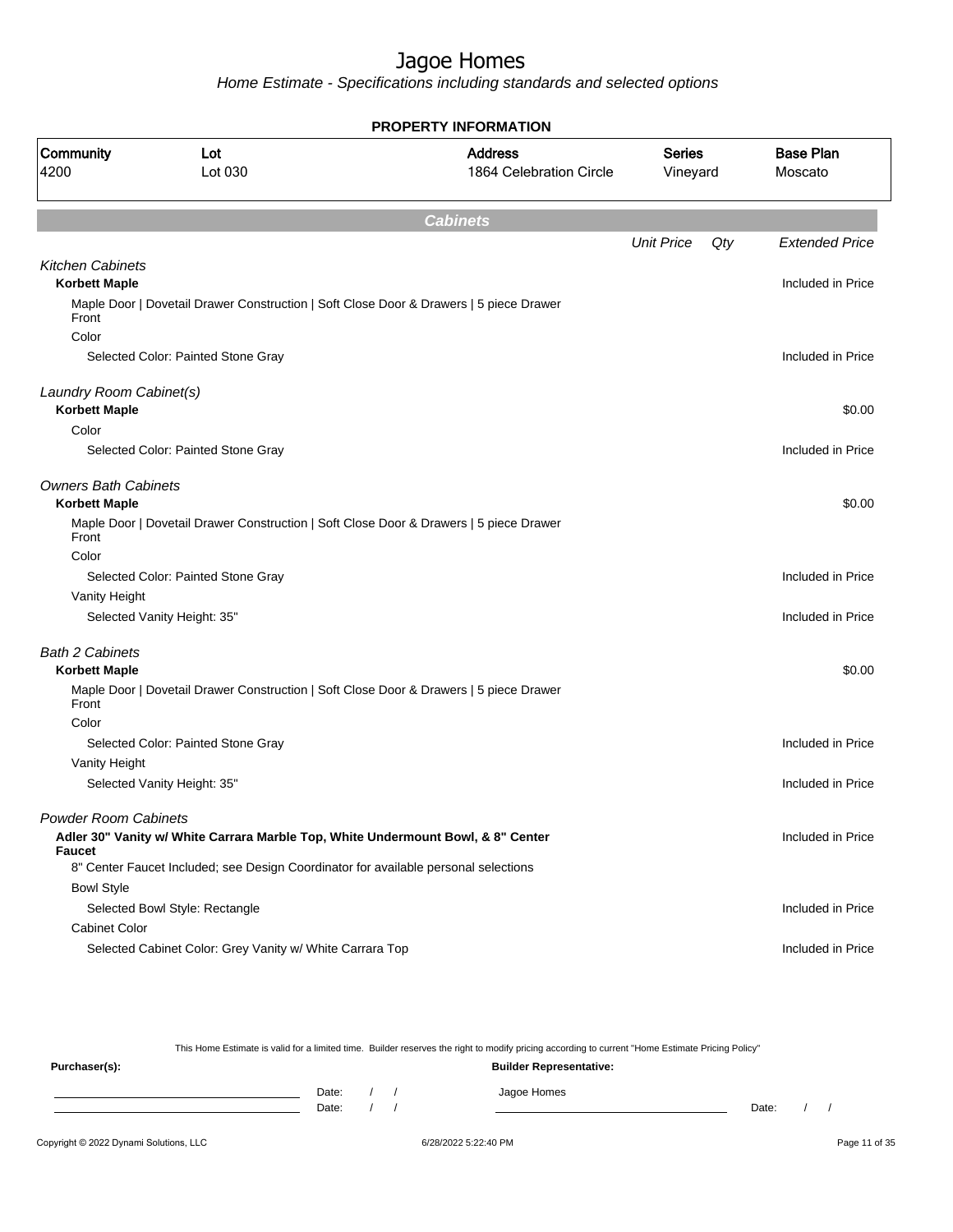Home Estimate - Specifications including standards and selected options

|                                     |                                         | <b>PROPERTY INFORMATION</b>               |                           |     |                             |
|-------------------------------------|-----------------------------------------|-------------------------------------------|---------------------------|-----|-----------------------------|
| Community<br>4200                   | Lot<br>Lot 030                          | <b>Address</b><br>1864 Celebration Circle | <b>Series</b><br>Vineyard |     | <b>Base Plan</b><br>Moscato |
|                                     |                                         | <b>Cabinet Hardware</b>                   |                           |     |                             |
|                                     |                                         |                                           | <b>Unit Price</b>         | Qty | <b>Extended Price</b>       |
| Kitchen Cabinet Hardware            |                                         |                                           |                           |     |                             |
| <b>Rosalynn Collection</b>          |                                         |                                           |                           |     | \$0.00                      |
| <b>Cabinet Door Hardware</b>        |                                         |                                           |                           |     |                             |
|                                     | Selected Cabinet Door Hardware: 192mm   |                                           |                           |     | Included in Price           |
| <b>Cabinet Drawer Hardware</b>      |                                         |                                           |                           |     |                             |
|                                     | Selected Cabinet Drawer Hardware: 128mm |                                           |                           |     | Included in Price           |
| Finish                              |                                         |                                           |                           |     |                             |
|                                     | Selected Finish: Satin Champagne        |                                           |                           |     | Included in Price           |
| <b>Owners Bath Cabinet Hardware</b> |                                         |                                           |                           |     |                             |
| <b>Rosalynn Collection</b>          |                                         |                                           |                           |     | \$0.00                      |
| <b>Cabinet Door Hardware</b>        |                                         |                                           |                           |     |                             |
|                                     | Selected Cabinet Door Hardware: 192mm   |                                           |                           |     | Included in Price           |
| <b>Cabinet Drawer Hardware</b>      |                                         |                                           |                           |     |                             |
|                                     | Selected Cabinet Drawer Hardware: 128mm |                                           |                           |     | Included in Price           |
| Finish                              |                                         |                                           |                           |     |                             |
|                                     | Selected Finish: Satin Champagne        |                                           |                           |     | Included in Price           |
| <b>Bath 2 Cabinet Hardware</b>      |                                         |                                           |                           |     |                             |
| <b>Rosalynn Collection</b>          |                                         |                                           |                           |     | \$0.00                      |
| <b>Cabinet Door Hardware</b>        |                                         |                                           |                           |     |                             |
|                                     | Selected Cabinet Door Hardware: 128mm   |                                           |                           |     | Included in Price           |
| <b>Cabinet Drawer Hardware</b>      |                                         |                                           |                           |     |                             |
|                                     | Selected Cabinet Drawer Hardware: 96mm  |                                           |                           |     | Included in Price           |
| Finish                              |                                         |                                           |                           |     |                             |
|                                     | Selected Finish: Satin Champagne        |                                           |                           |     | Included in Price           |
| Laundry Cabinet Hardware            |                                         |                                           |                           |     |                             |
| <b>Rosalynn Collection</b>          |                                         |                                           |                           |     | \$0.00                      |
| <b>Cabinet Door Hardware</b>        |                                         |                                           |                           |     |                             |
|                                     | Selected Cabinet Door Hardware: 192mm   |                                           |                           |     | Included in Price           |
| <b>Cabinet Drawer Hardware</b>      |                                         |                                           |                           |     |                             |
|                                     | Selected Cabinet Drawer Hardware: 128mm |                                           |                           |     | Included in Price           |
| Finish                              |                                         |                                           |                           |     |                             |
|                                     | Selected Finish: Satin Champagne        |                                           |                           |     | Included in Price           |
|                                     |                                         |                                           |                           |     |                             |

This Home Estimate is valid for a limited time. Builder reserves the right to modify pricing according to current "Home Estimate Pricing Policy"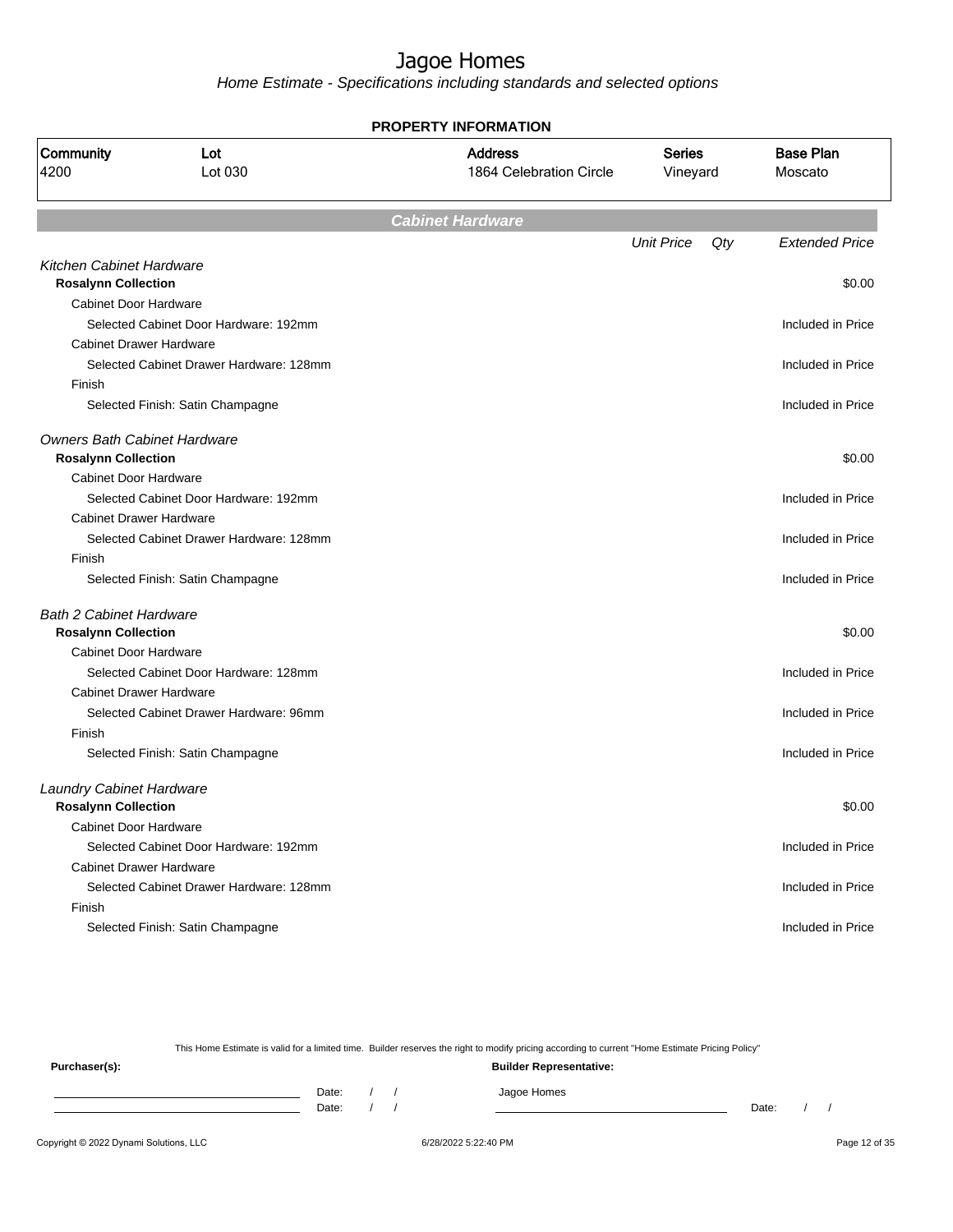Home Estimate - Specifications including standards and selected options

**PROPERTY INFORMATION**

| Community<br>4200                                                          | Lot<br>Lot 030                                                                                                                                                                                                                                                                        | <b>Address</b><br>1864 Celebration Circle                                                                                                        | <b>Series</b><br>Vineyard |     | <b>Base Plan</b><br>Moscato |  |  |  |
|----------------------------------------------------------------------------|---------------------------------------------------------------------------------------------------------------------------------------------------------------------------------------------------------------------------------------------------------------------------------------|--------------------------------------------------------------------------------------------------------------------------------------------------|---------------------------|-----|-----------------------------|--|--|--|
| <b>Countertops   Backsplashes</b>                                          |                                                                                                                                                                                                                                                                                       |                                                                                                                                                  |                           |     |                             |  |  |  |
|                                                                            |                                                                                                                                                                                                                                                                                       |                                                                                                                                                  | <b>Unit Price</b>         | Qty | <b>Extended Price</b>       |  |  |  |
| Kitchen   Countertops<br>Quartz   3cm Caesarstone                          |                                                                                                                                                                                                                                                                                       |                                                                                                                                                  |                           |     | \$1,330.00                  |  |  |  |
| Color                                                                      |                                                                                                                                                                                                                                                                                       |                                                                                                                                                  |                           |     |                             |  |  |  |
|                                                                            | Selected Color: Frosty Carrina                                                                                                                                                                                                                                                        |                                                                                                                                                  |                           |     | Included in Price           |  |  |  |
| Edge Profile                                                               |                                                                                                                                                                                                                                                                                       |                                                                                                                                                  |                           |     |                             |  |  |  |
|                                                                            | Selected Edge Profile: Pencil Edge Top & Bottom                                                                                                                                                                                                                                       |                                                                                                                                                  |                           |     | Included in Price           |  |  |  |
| Kitchen   Backsplash<br><b>Mythology</b>                                   |                                                                                                                                                                                                                                                                                       |                                                                                                                                                  |                           |     | \$0.00                      |  |  |  |
| the Mediterranean islands.                                                 | Experience Mediterranean essence with the Mythology™ collection – featuring<br>natural earth tones and textures with handmade look punches<br>are the foundation of Mythology™. With curvaceous 6-inch arabesque shapes & Picket<br>Mosaic options, embody the warmth and serenity of | styles and characteristics sure to stir your soul. As dramatic as it is chic in the detailing; rich                                              |                           |     |                             |  |  |  |
| Ceramic                                                                    |                                                                                                                                                                                                                                                                                       |                                                                                                                                                  |                           |     |                             |  |  |  |
|                                                                            | Selected Ceramic: Mythology Picket Santorini MY90                                                                                                                                                                                                                                     |                                                                                                                                                  |                           |     | Included in Price           |  |  |  |
| <b>Ceramic Direction</b>                                                   |                                                                                                                                                                                                                                                                                       |                                                                                                                                                  |                           |     |                             |  |  |  |
|                                                                            | Selected Ceramic Direction: Vertical                                                                                                                                                                                                                                                  |                                                                                                                                                  |                           |     | Included in Price           |  |  |  |
| <b>Grout Color</b>                                                         |                                                                                                                                                                                                                                                                                       |                                                                                                                                                  |                           |     |                             |  |  |  |
|                                                                            | Selected Grout Color: 02 Pewter                                                                                                                                                                                                                                                       |                                                                                                                                                  |                           |     | Included in Price           |  |  |  |
| Trim                                                                       | Selected Trim: Brushed Graphite                                                                                                                                                                                                                                                       |                                                                                                                                                  |                           |     | Included in Price           |  |  |  |
|                                                                            |                                                                                                                                                                                                                                                                                       |                                                                                                                                                  |                           |     |                             |  |  |  |
| <b>Owners Bath   Vanity Countertop</b><br>Quartz   Undermount Bowl   Qty 2 |                                                                                                                                                                                                                                                                                       |                                                                                                                                                  |                           |     | \$275.00                    |  |  |  |
| <b>Bowl Style</b>                                                          |                                                                                                                                                                                                                                                                                       |                                                                                                                                                  |                           |     |                             |  |  |  |
|                                                                            | Selected Bowl Style: Rectangular   White                                                                                                                                                                                                                                              |                                                                                                                                                  |                           |     | \$180.00                    |  |  |  |
| Color                                                                      |                                                                                                                                                                                                                                                                                       |                                                                                                                                                  |                           |     |                             |  |  |  |
|                                                                            | Selected Color: Frosty Carrina                                                                                                                                                                                                                                                        |                                                                                                                                                  |                           |     | Included in Price           |  |  |  |
| Edge Profile                                                               |                                                                                                                                                                                                                                                                                       |                                                                                                                                                  |                           |     |                             |  |  |  |
|                                                                            | Selected Edge Profile: Pencil Edge Top & Bottom                                                                                                                                                                                                                                       |                                                                                                                                                  |                           |     | Included in Price           |  |  |  |
| Bath 2   Vanity Countertop<br><b>Quartz   Undermount Bowl</b>              |                                                                                                                                                                                                                                                                                       |                                                                                                                                                  |                           |     | \$480.00                    |  |  |  |
|                                                                            | Caesarstone 3cm Pencil Edge Top and Bottom                                                                                                                                                                                                                                            |                                                                                                                                                  |                           |     |                             |  |  |  |
| <b>Bowl Style</b>                                                          |                                                                                                                                                                                                                                                                                       |                                                                                                                                                  |                           |     |                             |  |  |  |
|                                                                            | Selected Bowl Style: Rectangular - White                                                                                                                                                                                                                                              |                                                                                                                                                  |                           |     | \$90.00                     |  |  |  |
| Color                                                                      |                                                                                                                                                                                                                                                                                       |                                                                                                                                                  |                           |     |                             |  |  |  |
|                                                                            | Selected Color: Frosty Carrina                                                                                                                                                                                                                                                        |                                                                                                                                                  |                           |     | Included in Price           |  |  |  |
|                                                                            |                                                                                                                                                                                                                                                                                       | This Home Estimate is valid for a limited time. Builder reserves the right to modify pricing according to current "Home Estimate Pricing Policy" |                           |     |                             |  |  |  |
| Purchaser(s):                                                              |                                                                                                                                                                                                                                                                                       | <b>Builder Representative:</b>                                                                                                                   |                           |     |                             |  |  |  |

Date: / / Jagoe Homes<br>Date: / / Jagoe Homes Date: / / Date: / /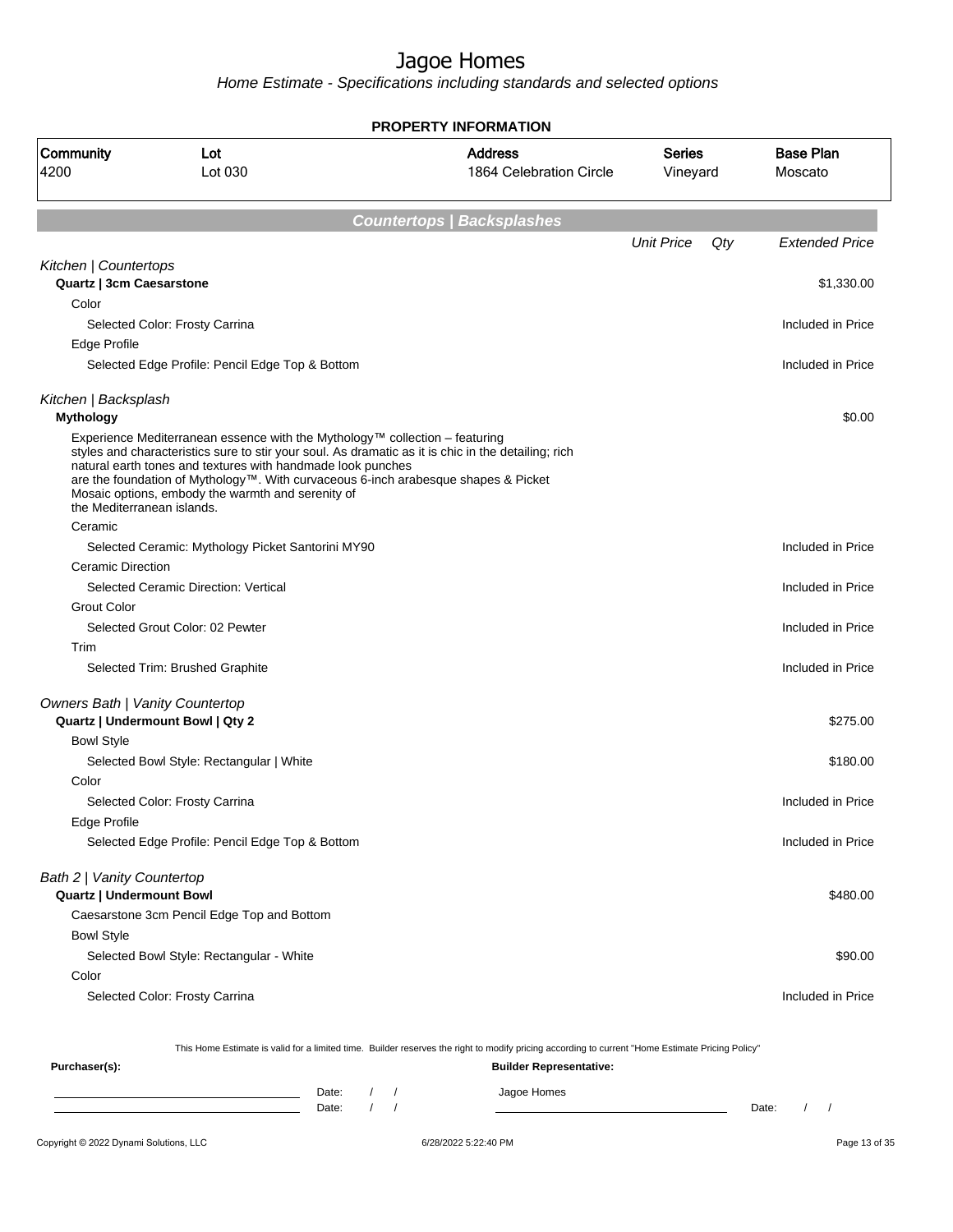Home Estimate - Specifications including standards and selected options

**Countertops | Backsplashes** Unit Price Qty Extended Price Bath 2 | Vanity Countertop Edge Profile Selected Edge Profile: Pencil Edge Top & Bottom Included in Price Laundry | Countertop(s) **Countertop - Formica - 1.5" Thick Square Edge** Included in Price Included in Price Color Selected Color: 6696-46 Carrara Bianco Etchings \$120.00 by \$120.00 \$120.00 \$120.00 **Mirrors** Unit Price Qty Extended Price Owners Bath Mirrors **Reynolds Black | 23.5x35.5 | MT1851 | Qty 2**  $$630.00$ • Iron frame • Black powder coated finish Designer Recommendation: The Reynolds Black is truly versatile and can be used with any style décor and paired with all finishes. Dimensions : 23.5"W X 35.5"H X 0.5"D • Net weight: 20.2 lbs • Gross weight: 23.5 lbs Bath 2 Mirror **Reynolds Black | 23.5x35.5 | MT1851** \$315.00 • Iron frame • Black powder coated finish Designer Recommendation: The Reynolds Black is truly versatile and can be used with any style décor and paired with all finishes. Dimensions : 23.5"W X 35.5"H X 0.5"D • Net weight: 20.2 lbs • Gross weight: 23.5 lbs Powder Room Mirror **Reynolds Black | 23.5x35.5 | MT1851** \$315.00 **PROPERTY INFORMATION** Vineyard Series 1864 Celebration Circle Address 4200 Lot 030 Community Lot Moscato Base Plan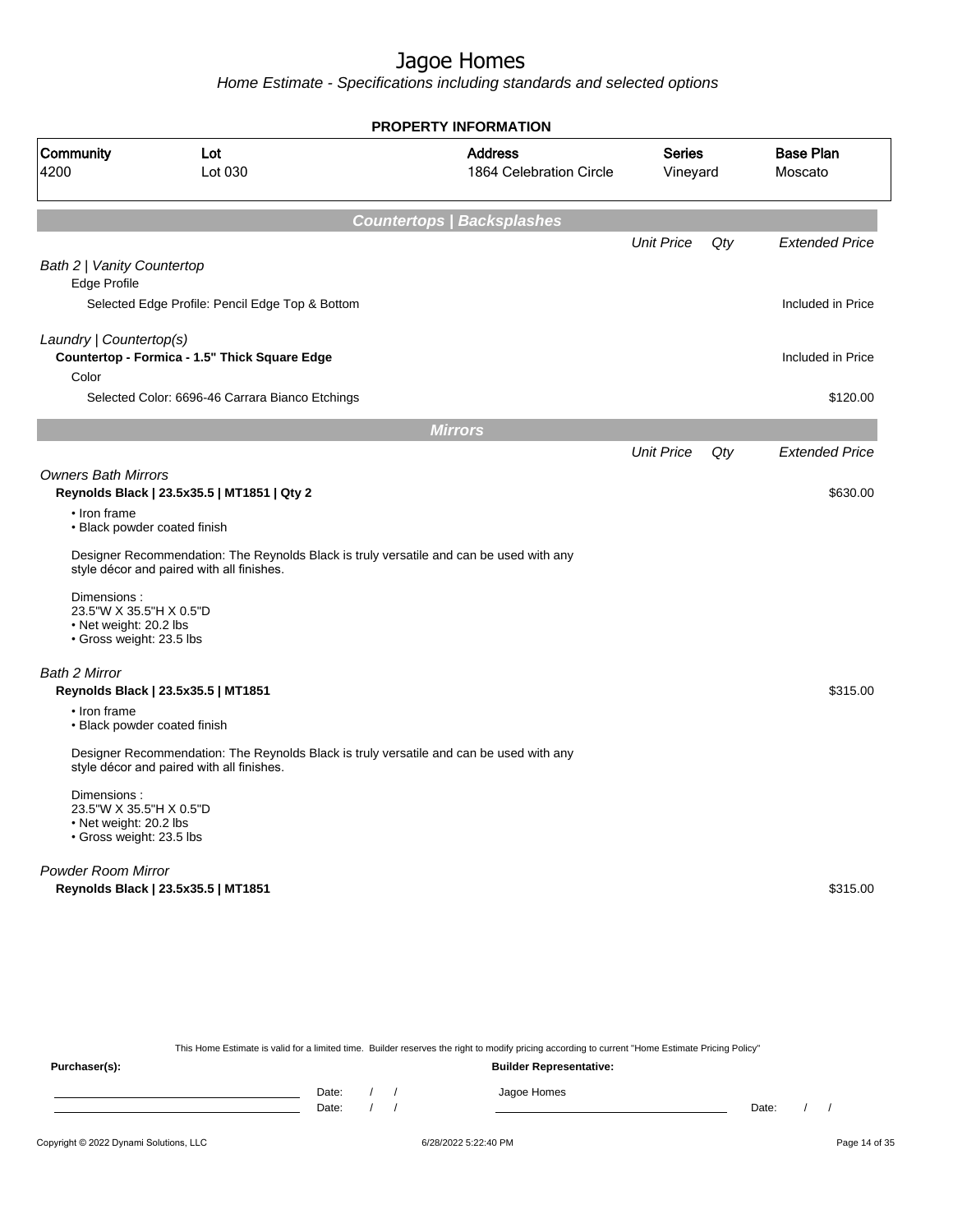Home Estimate - Specifications including standards and selected options

|                                                                                              |                                                                                                                                                                                                                                                         | <b>PROPERTY INFORMATION</b>               |                           |     |                             |  |  |  |  |
|----------------------------------------------------------------------------------------------|---------------------------------------------------------------------------------------------------------------------------------------------------------------------------------------------------------------------------------------------------------|-------------------------------------------|---------------------------|-----|-----------------------------|--|--|--|--|
| Community<br>4200                                                                            | Lot<br>Lot 030                                                                                                                                                                                                                                          | <b>Address</b><br>1864 Celebration Circle | <b>Series</b><br>Vineyard |     | <b>Base Plan</b><br>Moscato |  |  |  |  |
| <b>Mirrors</b>                                                                               |                                                                                                                                                                                                                                                         |                                           |                           |     |                             |  |  |  |  |
|                                                                                              |                                                                                                                                                                                                                                                         |                                           | <b>Unit Price</b>         | Qty | <b>Extended Price</b>       |  |  |  |  |
| <b>Powder Room Mirror</b><br>• Iron frame<br>• Black powder coated finish                    |                                                                                                                                                                                                                                                         |                                           |                           |     |                             |  |  |  |  |
|                                                                                              | Designer Recommendation: The Reynolds Black is truly versatile and can be used with any<br>style décor and paired with all finishes.                                                                                                                    |                                           |                           |     |                             |  |  |  |  |
| Dimensions:<br>23.5"W X 35.5"H X 0.5"D<br>• Net weight: 20.2 lbs<br>• Gross weight: 23.5 lbs |                                                                                                                                                                                                                                                         |                                           |                           |     |                             |  |  |  |  |
|                                                                                              |                                                                                                                                                                                                                                                         | <b>Appliances</b>                         |                           |     |                             |  |  |  |  |
|                                                                                              |                                                                                                                                                                                                                                                         |                                           | <b>Unit Price</b>         | Qty | <b>Extended Price</b>       |  |  |  |  |
| Range Hood                                                                                   | Metal Range Hood - GE Profile 36" Hood - Stainless Steel                                                                                                                                                                                                |                                           |                           |     | Included in Price           |  |  |  |  |
| Finish                                                                                       | Selected Finish: Stainless Steel - PV976NSS                                                                                                                                                                                                             |                                           |                           |     | Included in Price           |  |  |  |  |
|                                                                                              |                                                                                                                                                                                                                                                         |                                           |                           |     |                             |  |  |  |  |
| <b>Wall Oven</b>                                                                             | Wall Oven - GE Cafe 30" Smart Convection                                                                                                                                                                                                                |                                           |                           |     | Included in Price           |  |  |  |  |
|                                                                                              | 30 Inch Built-In Single Electric Wall Oven with True Convection, LCD Touch Display, Cafe<br>App Enabled, Steam Clean, Self Clean, Scan to Cook, Roller Racks, Temperature Probe,<br>Cafe Fit Promise, Big View Oven Window and Brushed Stainless Handle |                                           |                           |     |                             |  |  |  |  |
|                                                                                              | Technical Specification: Approx Dimensions (HxDxW)<br>28 3/8 in X 27 3/16 in X 29 3/4 in                                                                                                                                                                |                                           |                           |     |                             |  |  |  |  |
| Finish                                                                                       | Selected Finish: Stainless Steel - CTS70DP2NS1                                                                                                                                                                                                          |                                           |                           |     | Included in Price           |  |  |  |  |
|                                                                                              |                                                                                                                                                                                                                                                         |                                           |                           |     |                             |  |  |  |  |
| Kitchen Range                                                                                | Cooktop - Gas - GE Cafe 36"- Stainless Steel                                                                                                                                                                                                            |                                           |                           |     | Included in Price           |  |  |  |  |
| Finish                                                                                       | Selected Finish: Stainless Steel - CGP95362MS1                                                                                                                                                                                                          |                                           |                           |     | Included in Price           |  |  |  |  |
|                                                                                              | Kitchen Microwave or Microwave Hood                                                                                                                                                                                                                     |                                           |                           |     |                             |  |  |  |  |
|                                                                                              | <b>Built In Microwave - GE Cafe Convection Stainless w/Kit</b>                                                                                                                                                                                          |                                           |                           |     | Included in Price           |  |  |  |  |
| CAFÉ™ 30" TRIM                                                                               | CAFÉ™ 1.5 CU. FT. SMART COUNTERTOP CONVECTION/MICROWAVE OVEN w/                                                                                                                                                                                         |                                           |                           |     |                             |  |  |  |  |
|                                                                                              | Technical Specification: APPROXIMATE DIMENSIONS (HxWxD)<br>13 H x 21 3/4 W x 20 D in                                                                                                                                                                    |                                           |                           |     |                             |  |  |  |  |
| <b>Built In Microwave Trim Kit</b>                                                           |                                                                                                                                                                                                                                                         |                                           |                           |     |                             |  |  |  |  |
|                                                                                              | Selected Built In Microwave Trim Kit: Stainless Steel - CX153P2MSS                                                                                                                                                                                      |                                           |                           |     | Included in Price           |  |  |  |  |
|                                                                                              |                                                                                                                                                                                                                                                         |                                           |                           |     |                             |  |  |  |  |
|                                                                                              |                                                                                                                                                                                                                                                         |                                           |                           |     |                             |  |  |  |  |

This Home Estimate is valid for a limited time. Builder reserves the right to modify pricing according to current "Home Estimate Pricing Policy"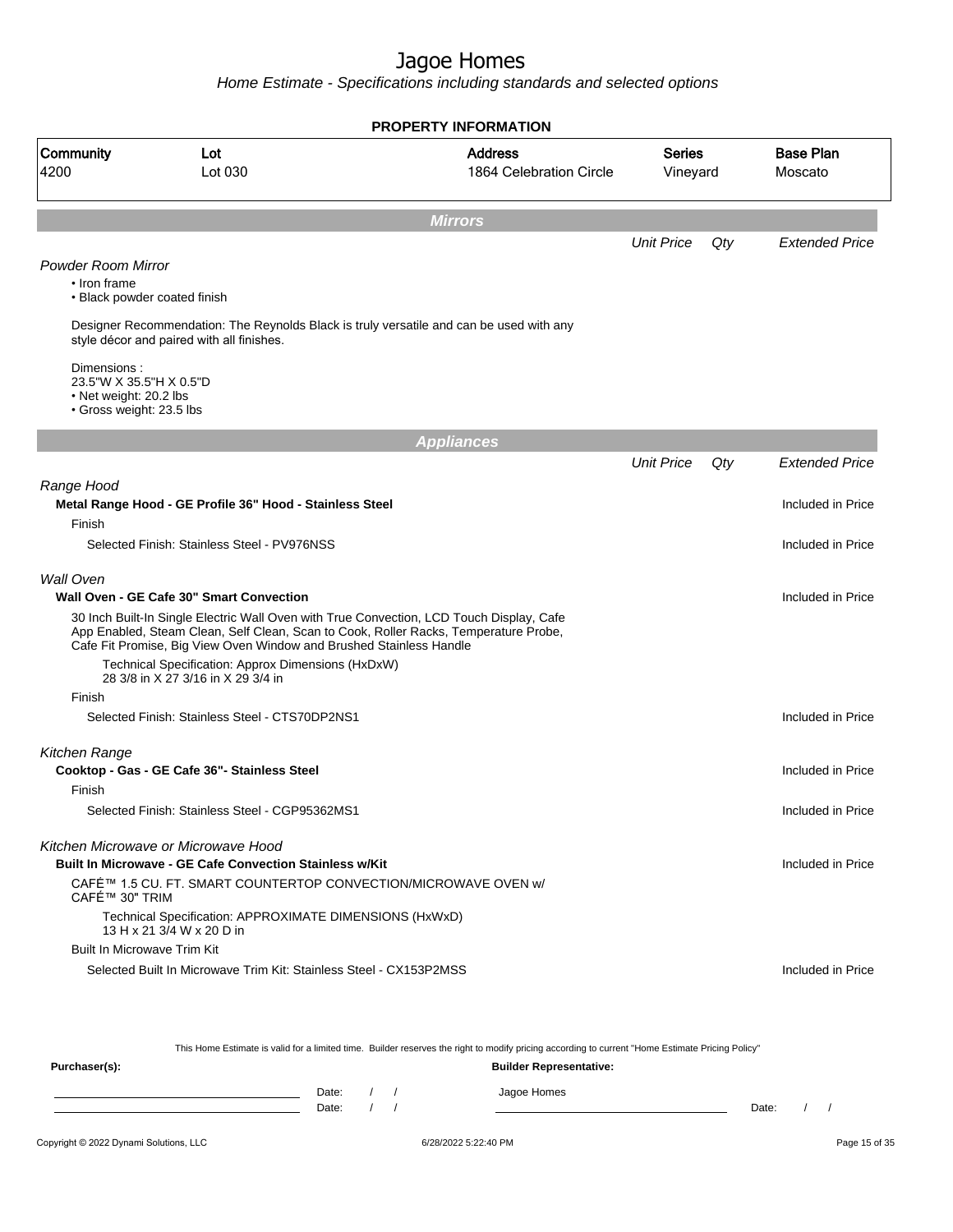Home Estimate - Specifications including standards and selected options

|                                      | <b>PROPERTY INFORMATION</b>                                                                                 |                                           |                           |     |                             |  |  |  |
|--------------------------------------|-------------------------------------------------------------------------------------------------------------|-------------------------------------------|---------------------------|-----|-----------------------------|--|--|--|
| Community<br>4200                    | Lot<br>Lot 030                                                                                              | <b>Address</b><br>1864 Celebration Circle | <b>Series</b><br>Vineyard |     | <b>Base Plan</b><br>Moscato |  |  |  |
|                                      |                                                                                                             | <b>Appliances</b>                         |                           |     |                             |  |  |  |
|                                      |                                                                                                             |                                           | <b>Unit Price</b>         | Qty | <b>Extended Price</b>       |  |  |  |
|                                      | Kitchen Microwave or Microwave Hood                                                                         |                                           |                           |     |                             |  |  |  |
| Microwave                            |                                                                                                             |                                           |                           |     |                             |  |  |  |
|                                      | Selected Microwave: Stainless Steel - CEB515P2NSS                                                           |                                           |                           |     | Included in Price           |  |  |  |
| Kitchen Dishwasher                   |                                                                                                             |                                           |                           |     |                             |  |  |  |
|                                      | Dishwasher - GE Cafe' Hidden Controls - Stainless Steel                                                     |                                           |                           |     | Included in Price           |  |  |  |
|                                      | CAFÉ™ SMART STAINLESS STEEL INTERIOR DISHWASHER WITH SANITIZE AND<br>ULTRA WASH & DUAL CONVECTION ULTRA DRY |                                           |                           |     |                             |  |  |  |
|                                      | Technical Specification: APPROXIMATE DIMENSIONS (HxWxD)<br>34 H x 23 3/4 W x 24 D in                        |                                           |                           |     |                             |  |  |  |
| Finish                               |                                                                                                             |                                           |                           |     |                             |  |  |  |
|                                      | Selected Finish: Stainless Steel - CDT845P2                                                                 |                                           |                           |     | Included in Price           |  |  |  |
| Refrigerator                         |                                                                                                             |                                           |                           |     |                             |  |  |  |
|                                      | Refrigerator - GE Cafe' Counter Depth French Door - Stainless Steel                                         |                                           |                           |     | Included in Price           |  |  |  |
| Finish                               |                                                                                                             |                                           |                           |     |                             |  |  |  |
|                                      | Selected Finish: Stainless Steel - CYE22TP2MS1                                                              |                                           |                           |     | Included in Price           |  |  |  |
| <b>Beverage Cooler</b>               |                                                                                                             |                                           |                           |     |                             |  |  |  |
|                                      | Beverage Center - GE Profile - Stainless Steel                                                              |                                           |                           |     | Included in Price           |  |  |  |
| Finish                               |                                                                                                             |                                           |                           |     |                             |  |  |  |
|                                      | Selected Finish: Stainless Steel - CCP06BP2PS1                                                              |                                           |                           |     | Included in Price           |  |  |  |
|                                      |                                                                                                             | <b>Plumbing</b>                           |                           |     |                             |  |  |  |
|                                      |                                                                                                             |                                           | <b>Unit Price</b>         | Qty | <b>Extended Price</b>       |  |  |  |
| Owners Bath   Fixtures               |                                                                                                             |                                           |                           |     |                             |  |  |  |
| <b>Bath Fixtures   White</b>         |                                                                                                             |                                           |                           |     | Included in Price           |  |  |  |
| <b>Owners Bath   Vanity</b>          |                                                                                                             |                                           |                           |     |                             |  |  |  |
| <b>Specification Per Base Plan</b>   |                                                                                                             |                                           |                           |     | Included in Price           |  |  |  |
| for more information.                | Vanity specification as indicated on Base Floor Plan. Please contact your Design Coordinator                |                                           |                           |     |                             |  |  |  |
| <b>Owners Bath   Lavatory Faucet</b> |                                                                                                             |                                           |                           |     |                             |  |  |  |
| <b>Delta Lahara Collection</b>       |                                                                                                             |                                           |                           |     | \$0.00                      |  |  |  |
| Finish                               |                                                                                                             |                                           |                           |     |                             |  |  |  |
|                                      | Selected Finish: Champagne Bronze                                                                           |                                           |                           |     | \$360.00                    |  |  |  |
| Spread                               |                                                                                                             |                                           |                           |     |                             |  |  |  |
|                                      | Selected Spread: 3538   8" Spread                                                                           |                                           |                           |     | Included in Price           |  |  |  |

|               | This Home Estimate is valid for a limited time. Builder reserves the right to modify pricing according to current "Home Estimate Pricing Policy" |                                |  |  |             |  |  |
|---------------|--------------------------------------------------------------------------------------------------------------------------------------------------|--------------------------------|--|--|-------------|--|--|
| Purchaser(s): |                                                                                                                                                  | <b>Builder Representative:</b> |  |  |             |  |  |
|               |                                                                                                                                                  | Date:                          |  |  | Jagoe Homes |  |  |

Copyright © 2022 Dynami Solutions, LLC **Capital Contract Contract Contract Contract Contract Contract Contract Contract Contract Contract Contract Contract Contract Contract Contract Contract Contract Contract Contract Con** Date: / / Date: / /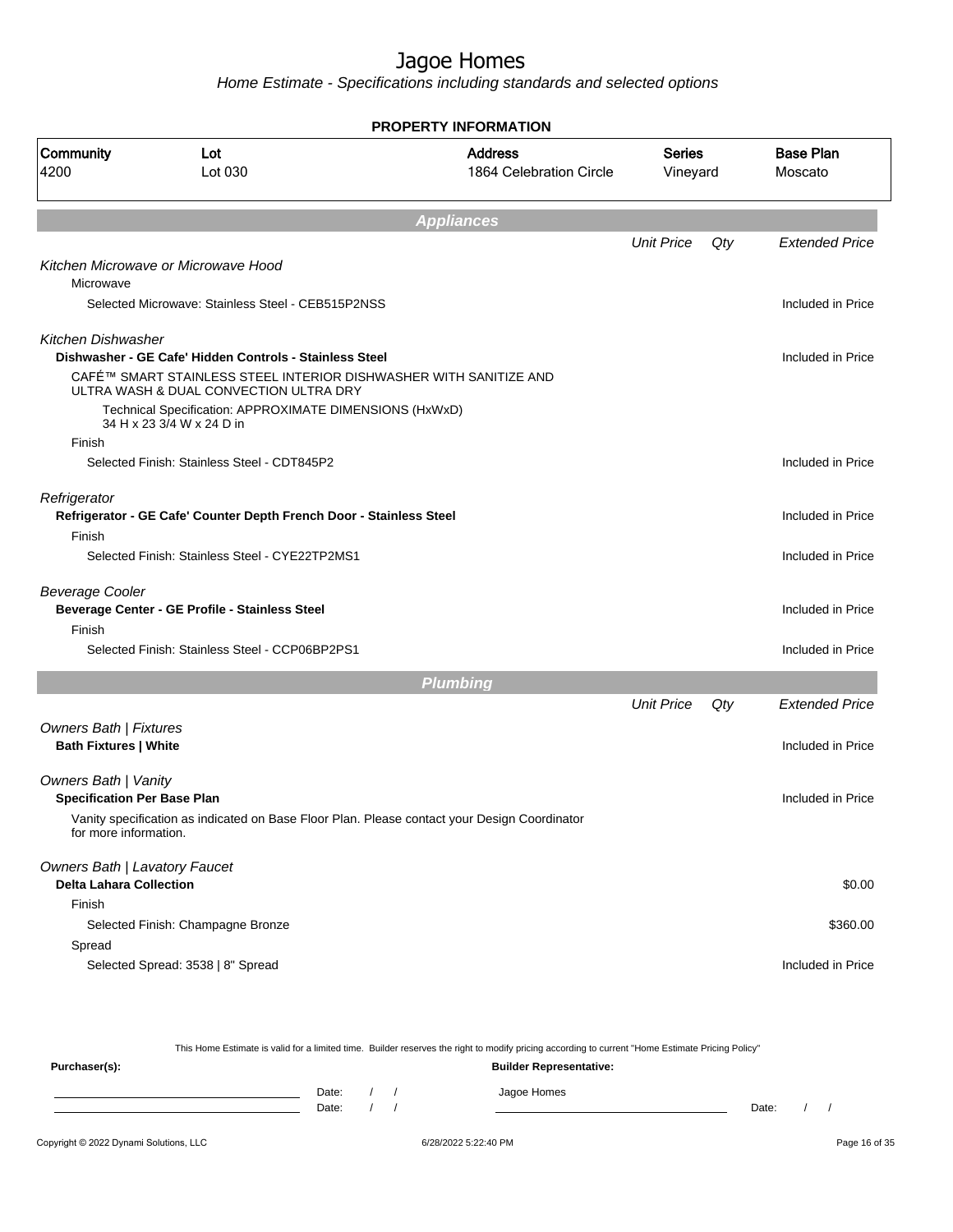Home Estimate - Specifications including standards and selected options

|                                                                                   | <b>PROPERTY INFORMATION</b>                                                                                                |                                           |                    |     |                             |  |  |  |  |
|-----------------------------------------------------------------------------------|----------------------------------------------------------------------------------------------------------------------------|-------------------------------------------|--------------------|-----|-----------------------------|--|--|--|--|
| <b>Community</b><br>4200                                                          | Lot<br>Lot 030                                                                                                             | <b>Address</b><br>1864 Celebration Circle | Series<br>Vineyard |     | <b>Base Plan</b><br>Moscato |  |  |  |  |
|                                                                                   |                                                                                                                            | <b>Plumbing</b>                           |                    |     |                             |  |  |  |  |
|                                                                                   |                                                                                                                            |                                           | <b>Unit Price</b>  | Qty | <b>Extended Price</b>       |  |  |  |  |
|                                                                                   | Owners Bath   Tub/Shower or Shower Stall                                                                                   |                                           |                    |     |                             |  |  |  |  |
|                                                                                   | Ceramic Shower   Ceramic   Per Plan   Ceramic Shower Floor                                                                 |                                           |                    |     | Included in Price           |  |  |  |  |
| Ceramic Shower Per Plan                                                           |                                                                                                                            |                                           |                    |     |                             |  |  |  |  |
| Included:<br><b>Accent Strip</b><br>Ceramic Shower Floor<br>(2) 9" Corner Shelves | Frameless Hinged Clear Glass Door in Chrome<br>Additional Ceramic Shower Design Options are available for Personalization. |                                           |                    |     |                             |  |  |  |  |
|                                                                                   | Owners Bath   Ceramic Shower   Wall Tile                                                                                   |                                           |                    |     |                             |  |  |  |  |
| Wall Tile   12x24                                                                 |                                                                                                                            |                                           |                    |     | Included in Price           |  |  |  |  |
| Ceramic Color                                                                     |                                                                                                                            |                                           |                    |     |                             |  |  |  |  |
|                                                                                   | Selected Ceramic Color: CT76 CALACATTA EMPIRE                                                                              |                                           |                    |     | Included in Price           |  |  |  |  |
| Ceramic Install Pattern                                                           |                                                                                                                            |                                           |                    |     |                             |  |  |  |  |
|                                                                                   | Selected Ceramic Install Pattern: Horizontal Straight Stack                                                                |                                           |                    |     | Included in Price           |  |  |  |  |
| <b>Grout Color</b>                                                                |                                                                                                                            |                                           |                    |     |                             |  |  |  |  |
| Trim                                                                              | Selected Grout Color: 02 Pewter                                                                                            |                                           |                    |     | Included in Price           |  |  |  |  |
|                                                                                   | Selected Trim: Jolly   Brushed Graphite                                                                                    |                                           |                    |     | Included in Price           |  |  |  |  |
|                                                                                   | Owners Bath   Ceramic Shower   Storage                                                                                     |                                           |                    |     |                             |  |  |  |  |
| <b>Storage</b>                                                                    |                                                                                                                            |                                           |                    |     | \$0.00                      |  |  |  |  |
| <b>Shower Shelving</b>                                                            | (2) Corner Shelves Included. Niche selection is in place of corner shelves.                                                |                                           |                    |     |                             |  |  |  |  |
|                                                                                   | Selected Shower Shelving: 12x24 Vertical Niche                                                                             |                                           |                    |     | Included in Price           |  |  |  |  |
|                                                                                   |                                                                                                                            |                                           |                    |     |                             |  |  |  |  |
|                                                                                   | Owners Bath   Ceramic Shower   Additional Storage                                                                          |                                           |                    |     |                             |  |  |  |  |
| <b>Additional Shelf</b>                                                           |                                                                                                                            |                                           |                    |     | \$130.00                    |  |  |  |  |
|                                                                                   | (1) Additional Shelf per Redline Location                                                                                  |                                           |                    |     |                             |  |  |  |  |
| <b>Shower Shelving</b>                                                            |                                                                                                                            |                                           |                    |     |                             |  |  |  |  |
|                                                                                   | Selected Shower Shelving: White Carrara                                                                                    |                                           |                    |     | Included in Price           |  |  |  |  |
|                                                                                   | Owners Bath   Ceramic Shower   Door                                                                                        |                                           |                    |     |                             |  |  |  |  |
|                                                                                   | Shower Door   Per Plan   Frameless Hinged                                                                                  |                                           |                    |     | Included in Price           |  |  |  |  |
| Glass Pattern                                                                     |                                                                                                                            |                                           |                    |     |                             |  |  |  |  |
|                                                                                   | Selected Glass Pattern: Clear                                                                                              |                                           |                    |     | Included in Price           |  |  |  |  |
| <b>Shower Door Finish</b>                                                         |                                                                                                                            |                                           |                    |     |                             |  |  |  |  |
|                                                                                   | Selected Shower Door Finish: Matte Black                                                                                   |                                           |                    |     | \$740.00                    |  |  |  |  |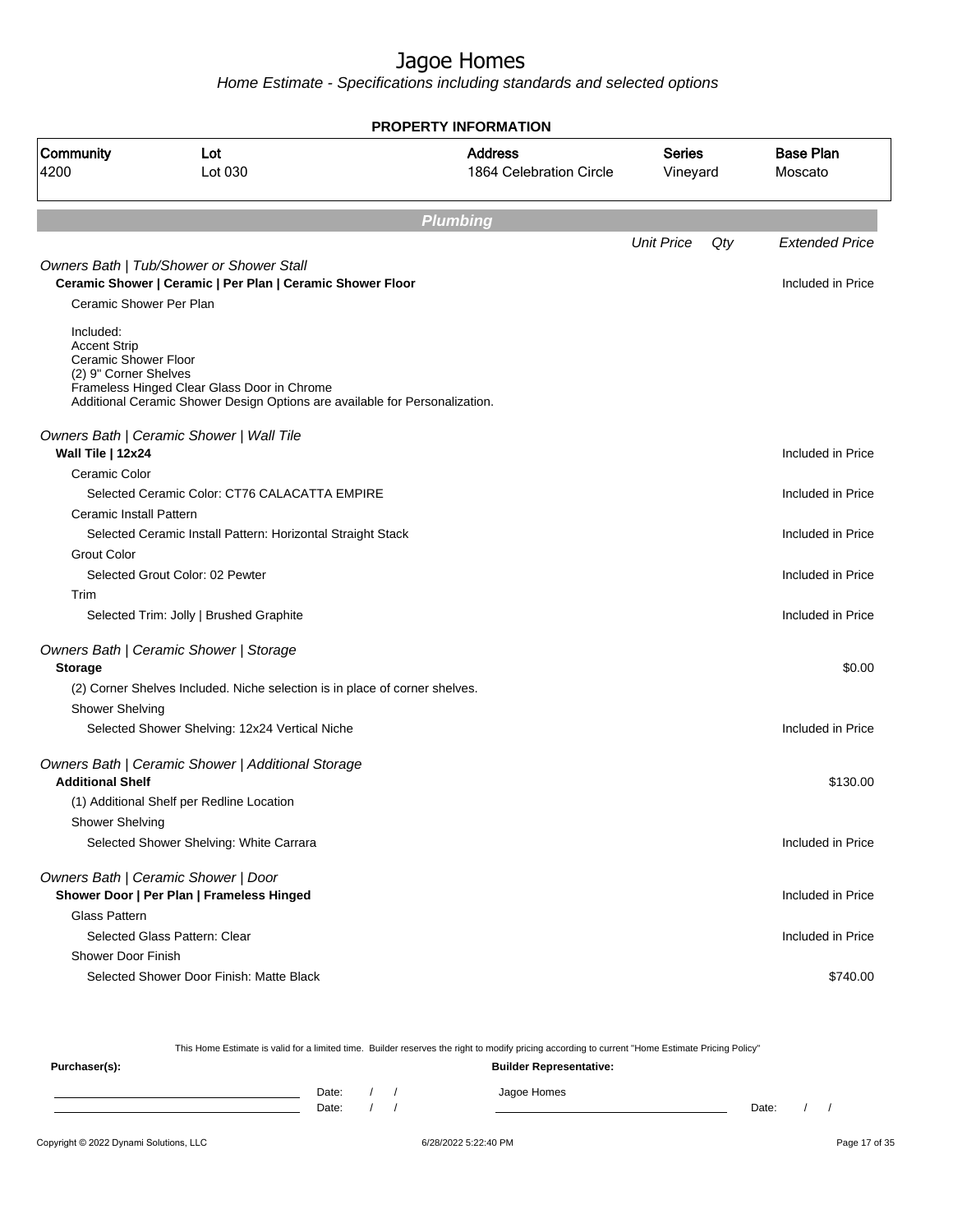Home Estimate - Specifications including standards and selected options

| <b>PROPERTY INFORMATION</b>      |                                                                                                                                                                                                       |                                           |                    |     |                             |  |  |  |
|----------------------------------|-------------------------------------------------------------------------------------------------------------------------------------------------------------------------------------------------------|-------------------------------------------|--------------------|-----|-----------------------------|--|--|--|
| Community<br>4200                | Lot<br>Lot 030                                                                                                                                                                                        | <b>Address</b><br>1864 Celebration Circle | Series<br>Vineyard |     | <b>Base Plan</b><br>Moscato |  |  |  |
|                                  |                                                                                                                                                                                                       | <b>Plumbing</b>                           |                    |     |                             |  |  |  |
|                                  |                                                                                                                                                                                                       |                                           | <b>Unit Price</b>  | Qty | <b>Extended Price</b>       |  |  |  |
|                                  | Owners Bath   Ceramic Shower   Accent                                                                                                                                                                 |                                           |                    |     |                             |  |  |  |
|                                  | <b>Accent Strip   Mosaic   Vertical</b>                                                                                                                                                               |                                           |                    |     | \$505.00                    |  |  |  |
|                                  | Accent Strip to be installed with pattern running Vertical (JHI Design Standard)                                                                                                                      |                                           |                    |     |                             |  |  |  |
| Ceramic Color                    |                                                                                                                                                                                                       |                                           |                    |     |                             |  |  |  |
|                                  | Selected Ceramic Color: Hexagon RL23 Stamina Gray                                                                                                                                                     |                                           |                    |     | Included in Price           |  |  |  |
|                                  | Owners Bath   Ceramic Shower   Floor                                                                                                                                                                  |                                           |                    |     |                             |  |  |  |
|                                  | Shower Floor   Per Plan   Mosaic                                                                                                                                                                      |                                           |                    |     | Included in Price           |  |  |  |
| Ceramic Color                    |                                                                                                                                                                                                       |                                           |                    |     |                             |  |  |  |
|                                  | Selected Ceramic Color: Hexagon RL23 Stamina Gray                                                                                                                                                     |                                           |                    |     | Included in Price           |  |  |  |
| <b>Grout Color</b>               |                                                                                                                                                                                                       |                                           |                    |     |                             |  |  |  |
|                                  | Selected Grout Color: To Match Wall Tile Selection                                                                                                                                                    |                                           |                    |     | Included in Price           |  |  |  |
| <b>Mount Rain Can</b>            | Owners Bath   Shower Stall Faucet<br>Delta Lahara®   Monitor® 17 Series Shower Trim   Wall Mount Hand Held Sprayer   Wall<br>Includes: Separate handles for volume + temperature control and diverter |                                           |                    |     | \$0.00                      |  |  |  |
| Finish                           |                                                                                                                                                                                                       |                                           |                    |     |                             |  |  |  |
|                                  | Selected Finish: Champagne Bronze                                                                                                                                                                     |                                           |                    |     | \$220.00                    |  |  |  |
| Owners Bath   Free Standing Tub  |                                                                                                                                                                                                       |                                           |                    |     |                             |  |  |  |
|                                  | American Standard Cadet 66" Acrylic Free Standing Soaking Tub with Chrome Faucet                                                                                                                      |                                           |                    |     | Included in Price           |  |  |  |
| See plans for details.           | Walls may have to be moved to accommodate tub.                                                                                                                                                        |                                           |                    |     |                             |  |  |  |
| Color                            |                                                                                                                                                                                                       |                                           |                    |     |                             |  |  |  |
|                                  | Selected Color: White                                                                                                                                                                                 |                                           |                    |     | Included in Price           |  |  |  |
| Owners Bath   Commode            | Commode   Elongated Bowl   Hymont                                                                                                                                                                     |                                           |                    |     | Included in Price           |  |  |  |
| Hymont is approx. 17" tall       |                                                                                                                                                                                                       |                                           |                    |     |                             |  |  |  |
|                                  |                                                                                                                                                                                                       |                                           |                    |     |                             |  |  |  |
| Delta Lahara® Options            | Owners Bath   Bath Accessory Collection                                                                                                                                                               |                                           |                    |     | \$0.00                      |  |  |  |
| <b>Owners Bath   Accessories</b> | Delta Lahara®   Toilet Paper Holder                                                                                                                                                                   |                                           |                    |     | \$0.00                      |  |  |  |
| Finish                           |                                                                                                                                                                                                       |                                           |                    |     |                             |  |  |  |
|                                  | Selected Finish: Champagne Bronze                                                                                                                                                                     |                                           |                    |     | \$30.00                     |  |  |  |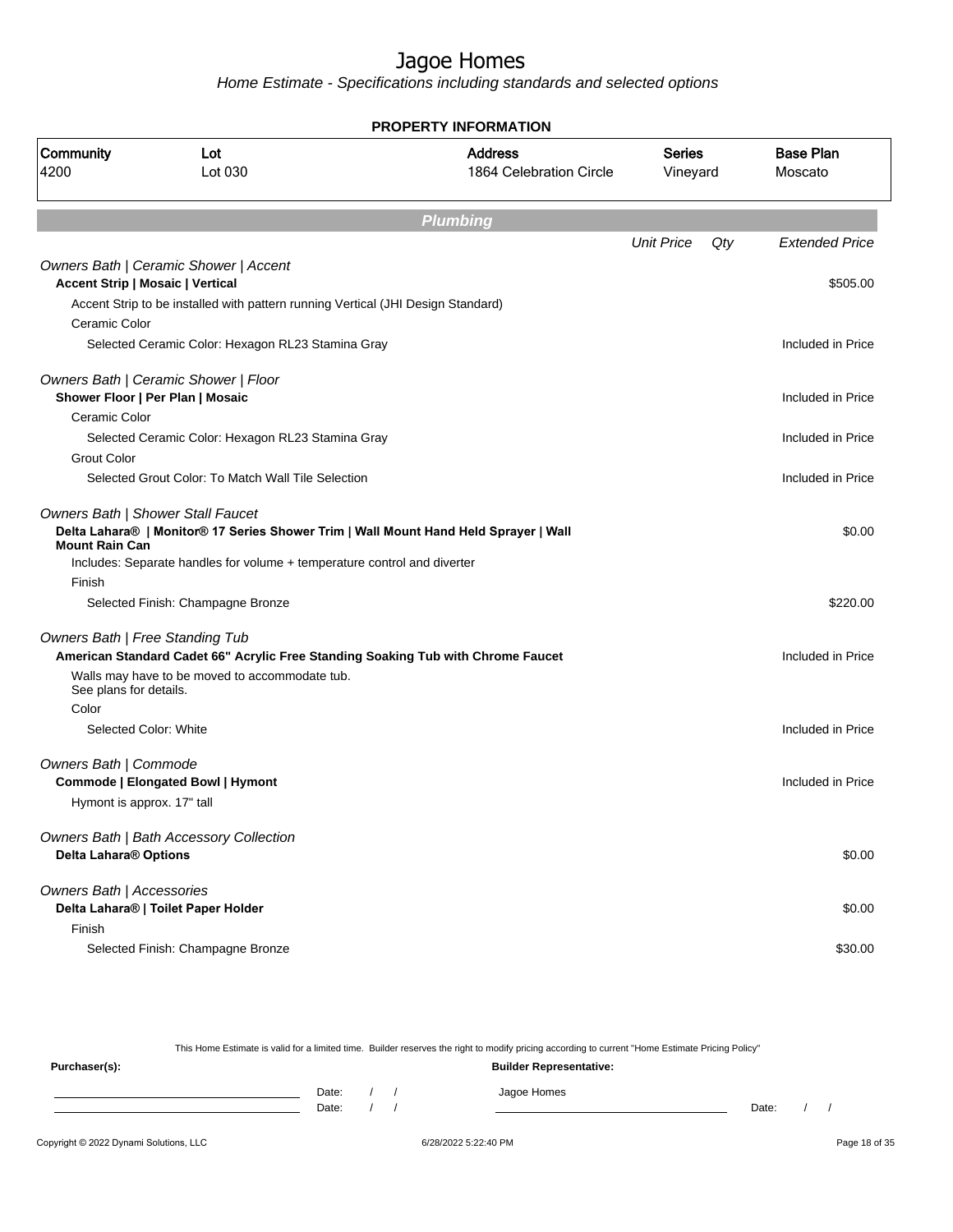Home Estimate - Specifications including standards and selected options

| <b>Base Plan</b>      |
|-----------------------|
| Moscato               |
|                       |
| <b>Extended Price</b> |
| \$0.00                |
|                       |
| \$30.00               |
| \$0.00                |
| \$60.00               |
|                       |
| Included in Price     |
|                       |
| \$0.00                |
|                       |
| \$180.00              |
|                       |
| Included in Price     |
|                       |
| Included in Price     |
| Included in Price     |
|                       |
| Included in Price     |
|                       |
| Included in Price     |
|                       |
| Included in Price     |
|                       |
| Included in Price     |
|                       |
| \$0.00                |
|                       |
| \$320.00              |
|                       |
|                       |
|                       |

This Home Estimate is valid for a limited time. Builder reserves the right to modify pricing according to current "Home Estimate Pricing Policy"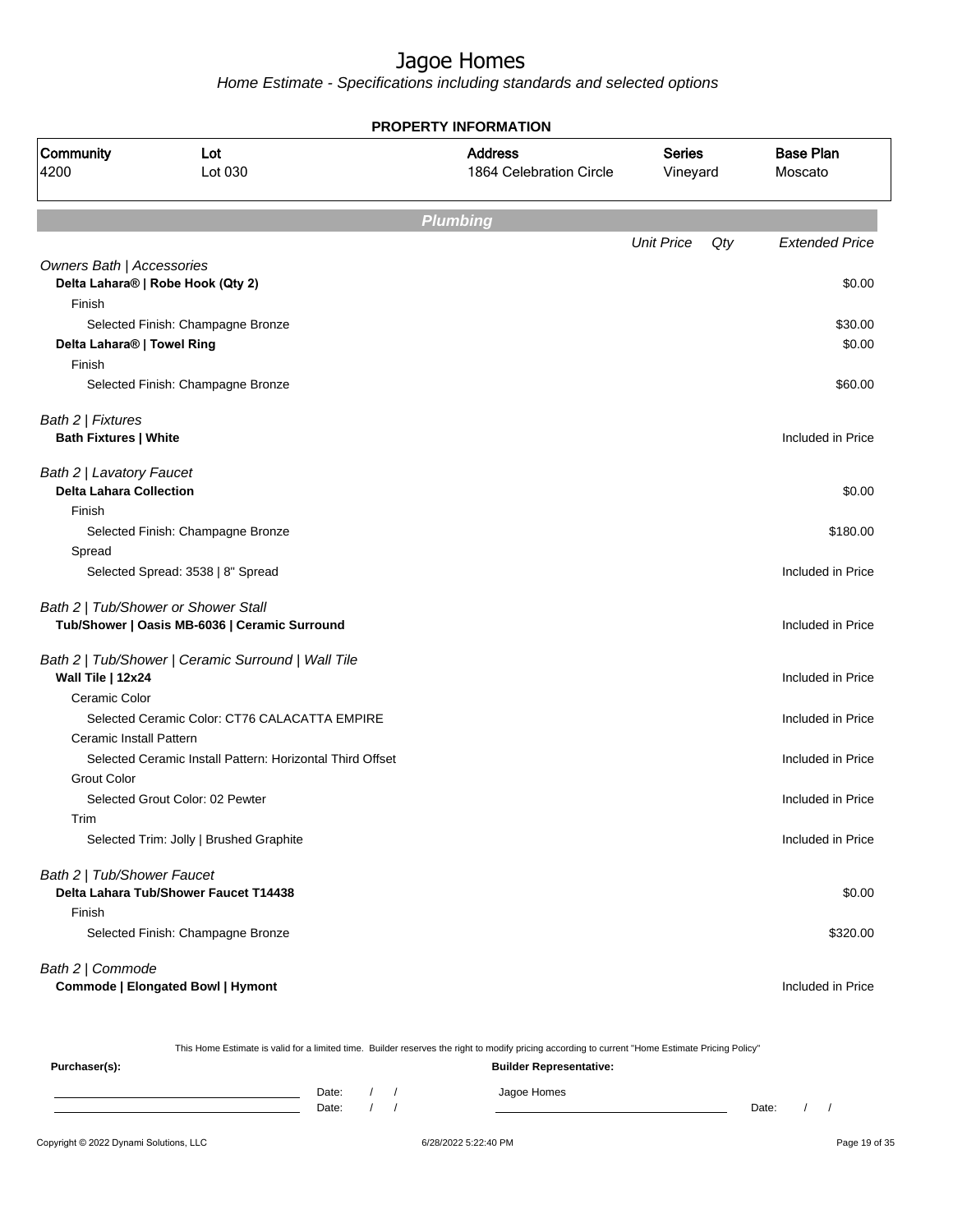Home Estimate - Specifications including standards and selected options

| <b>PROPERTY INFORMATION</b>                                     |                                          |                                           |                           |     |                             |  |  |
|-----------------------------------------------------------------|------------------------------------------|-------------------------------------------|---------------------------|-----|-----------------------------|--|--|
| Community<br>4200                                               | Lot<br>Lot 030                           | <b>Address</b><br>1864 Celebration Circle | <b>Series</b><br>Vineyard |     | <b>Base Plan</b><br>Moscato |  |  |
|                                                                 |                                          | <b>Plumbing</b>                           |                           |     |                             |  |  |
|                                                                 |                                          |                                           | <b>Unit Price</b>         | Qty | <b>Extended Price</b>       |  |  |
| Bath 2   Commode<br>Hymont is approx. 17" tall                  |                                          |                                           |                           |     |                             |  |  |
| Bath 2   Bath Accessory Collection<br>Delta Lahara® Options     |                                          |                                           |                           |     | \$0.00                      |  |  |
| Bath 2   Accessories<br>Delta Lahara®   Towel Ring              |                                          |                                           |                           |     | \$0.00                      |  |  |
| Finish                                                          | Selected Finish: Champagne Bronze        |                                           |                           |     | \$30.00                     |  |  |
| Finish                                                          | Delta Lahara®   Toilet Paper Holder      |                                           |                           |     | \$0.00                      |  |  |
|                                                                 | Selected Finish: Champagne Bronze        |                                           |                           |     | \$30.00                     |  |  |
| Finish                                                          | Delta Lahara®   Robe Hook (Qty 2)        |                                           |                           |     | \$0.00                      |  |  |
|                                                                 | Selected Finish: Champagne Bronze        |                                           |                           |     | \$30.00                     |  |  |
| Powder   Fixtures                                               |                                          |                                           |                           |     |                             |  |  |
| <b>Bath Fixtures   White</b>                                    |                                          |                                           |                           |     | Included in Price           |  |  |
| <b>Powder Lavatory Faucet</b><br><b>Delta Lahara Collection</b> |                                          |                                           |                           |     | \$0.00                      |  |  |
| Finish                                                          |                                          |                                           |                           |     | \$180.00                    |  |  |
| Spread                                                          | Selected Finish: Champagne Bronze        |                                           |                           |     |                             |  |  |
|                                                                 | Selected Spread: 3538   8" Spread        |                                           |                           |     | Included in Price           |  |  |
| Powder   Commode                                                | <b>Commode   Elongated Bowl   Hymont</b> |                                           |                           |     | Included in Price           |  |  |
| Hymont is approx. 17" tall                                      |                                          |                                           |                           |     |                             |  |  |
| Delta Lahara® Options                                           | Powder   Bath Accessory Collection       |                                           |                           |     | \$0.00                      |  |  |
| Powder   Accessories<br>Delta Lahara®   Towel Ring              |                                          |                                           |                           |     | \$0.00                      |  |  |
| Finish                                                          | Selected Finish: Champagne Bronze        |                                           |                           |     | \$30.00                     |  |  |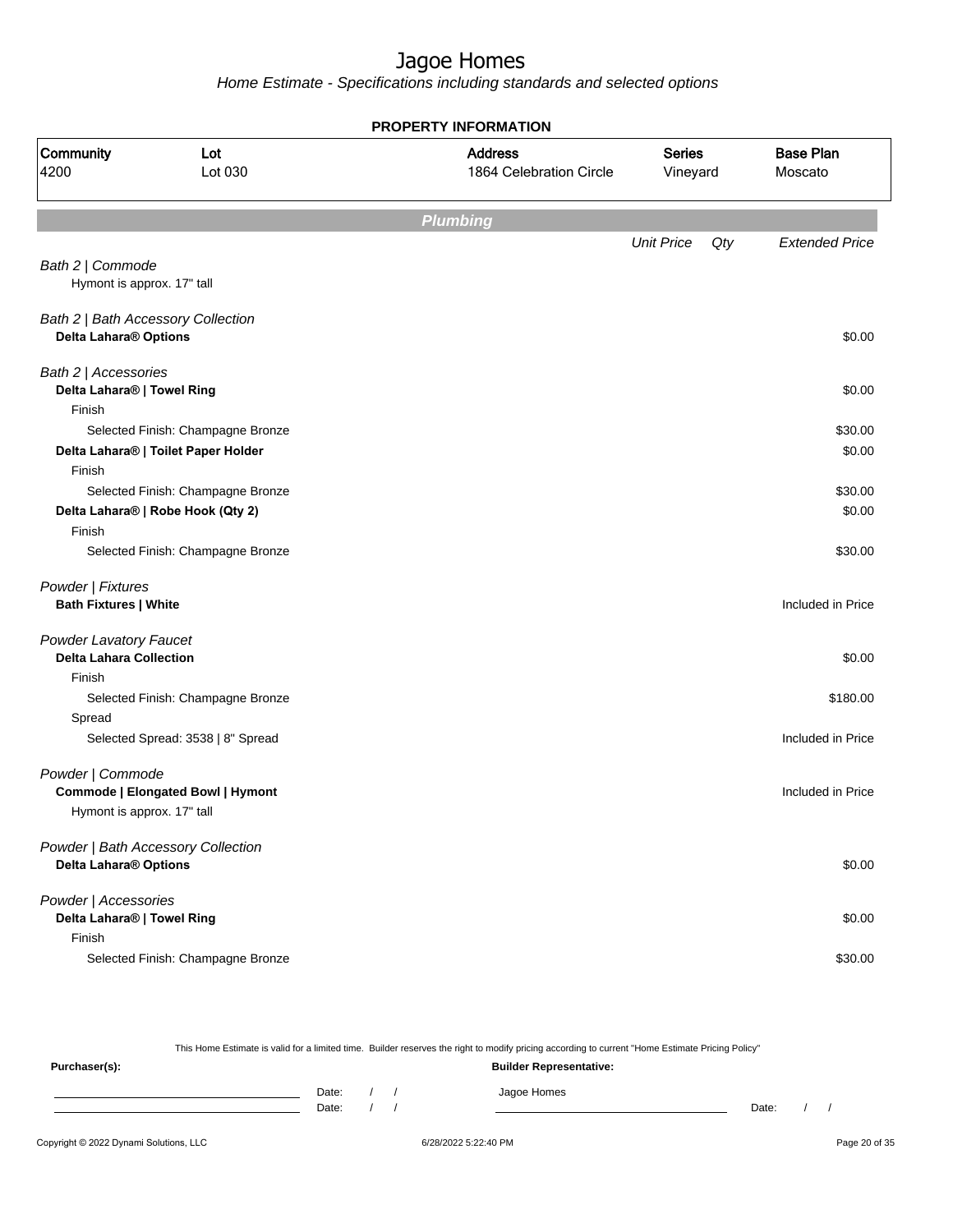Home Estimate - Specifications including standards and selected options

| <b>PROPERTY INFORMATION</b>                   |                                                            |                                                                                    |                           |     |                             |  |  |  |
|-----------------------------------------------|------------------------------------------------------------|------------------------------------------------------------------------------------|---------------------------|-----|-----------------------------|--|--|--|
| Community<br>4200                             | Lot<br>Lot 030                                             | <b>Address</b><br>1864 Celebration Circle                                          | <b>Series</b><br>Vineyard |     | <b>Base Plan</b><br>Moscato |  |  |  |
|                                               |                                                            | <b>Plumbing</b>                                                                    |                           |     |                             |  |  |  |
|                                               |                                                            |                                                                                    | <b>Unit Price</b>         | Qty | <b>Extended Price</b>       |  |  |  |
| Powder   Accessories                          | Delta Lahara®   Toilet Paper Holder                        |                                                                                    |                           |     | \$0.00                      |  |  |  |
| Finish                                        |                                                            |                                                                                    |                           |     |                             |  |  |  |
|                                               | Selected Finish: Champagne Bronze                          |                                                                                    |                           |     | \$30.00                     |  |  |  |
| Kitchen   Sink<br>& Disposal Flange           |                                                            | Blanco Diamond Undermount Sink - 60/40 Double High Divide w/Chrome Basket Strainer |                           |     | \$620.00                    |  |  |  |
| Large Bowl 9 1/2" Deep<br>Small Bowl, 8" Deep |                                                            |                                                                                    |                           |     |                             |  |  |  |
| Color                                         |                                                            |                                                                                    |                           |     |                             |  |  |  |
|                                               | Selected Color: Metallic Gray-440178                       |                                                                                    |                           |     | Included in Price           |  |  |  |
| Kitchen   Sink Faucet                         | Emmaline #9182   Single Handle Pull Down                   |                                                                                    |                           |     | \$80.00                     |  |  |  |
| Finish                                        |                                                            |                                                                                    |                           |     |                             |  |  |  |
|                                               | Selected Finish: Champagne Bronze                          |                                                                                    |                           |     | \$210.00                    |  |  |  |
| Kitchen   Garbage Disposal                    |                                                            |                                                                                    |                           |     |                             |  |  |  |
| Garbage Disposal 1/2 hp                       |                                                            |                                                                                    |                           |     | Included in Price           |  |  |  |
| Kitchen Ice Maker Water Line                  |                                                            |                                                                                    |                           |     |                             |  |  |  |
| <b>Ice Maker Water Line</b>                   |                                                            |                                                                                    |                           |     | Included in Price           |  |  |  |
| Kitchen   Gas Line for Range                  |                                                            |                                                                                    |                           |     |                             |  |  |  |
|                                               | Gas Line for Range, Includes 110-Volt Outlet               |                                                                                    |                           |     | Included in Price           |  |  |  |
|                                               | Existing 220v outlet remains.                              |                                                                                    |                           |     |                             |  |  |  |
| Laundry   Sink                                |                                                            |                                                                                    |                           |     |                             |  |  |  |
|                                               | Drop-In Laundry Stainless Sink DSE2522 w/Delta 2497 Faucet |                                                                                    |                           |     | Included in Price           |  |  |  |
|                                               | Elkay Stainless Steel Sink - 25"X 22"                      |                                                                                    |                           |     |                             |  |  |  |
| Finish                                        |                                                            |                                                                                    |                           |     |                             |  |  |  |
|                                               | Selected Finish: Arctic Stainless                          |                                                                                    |                           |     | Included in Price           |  |  |  |
| <b>Entire Home Water Heater</b>               |                                                            |                                                                                    |                           |     |                             |  |  |  |
| <b>Tankless Water Heater</b>                  |                                                            |                                                                                    |                           |     | Included in Price           |  |  |  |
|                                               | Entire Home Main Water Shutoff Valve                       |                                                                                    |                           |     |                             |  |  |  |
| <b>Main Water Shutoff Valve</b>               |                                                            |                                                                                    |                           |     | Included in Price           |  |  |  |
|                                               |                                                            |                                                                                    |                           |     |                             |  |  |  |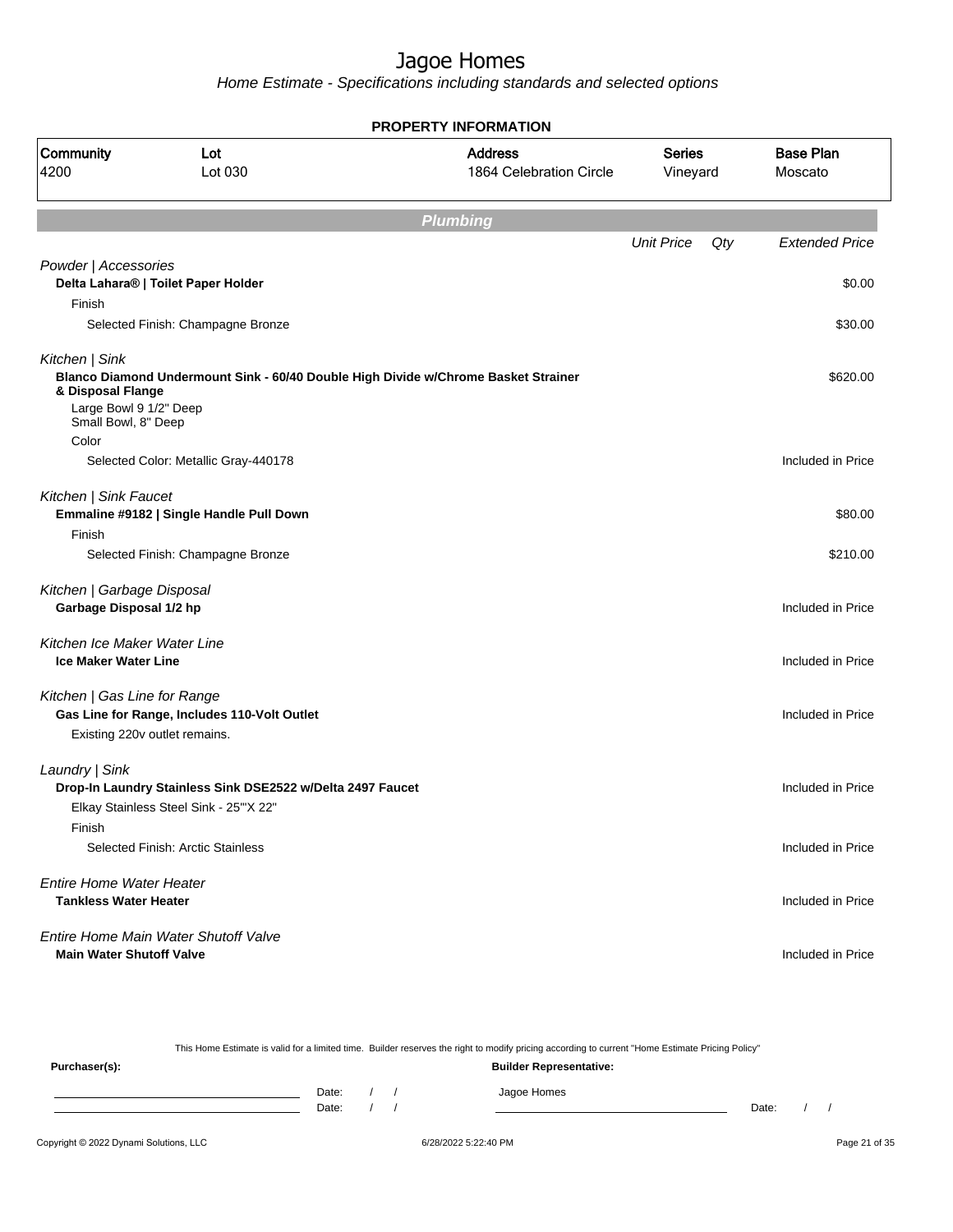Home Estimate - Specifications including standards and selected options

|                                                                        |                                                                                                       | <b>PROPERTY INFORMATION</b>               |                           |     |                             |
|------------------------------------------------------------------------|-------------------------------------------------------------------------------------------------------|-------------------------------------------|---------------------------|-----|-----------------------------|
| Community<br>4200                                                      | Lot<br>Lot 030                                                                                        | <b>Address</b><br>1864 Celebration Circle | <b>Series</b><br>Vineyard |     | <b>Base Plan</b><br>Moscato |
|                                                                        |                                                                                                       | <b>Plumbing</b>                           |                           |     |                             |
|                                                                        |                                                                                                       |                                           | <b>Unit Price</b>         | Qty | <b>Extended Price</b>       |
|                                                                        | <b>Entire Home Plumbing Supply Pipes</b><br><b>Plumbing Pipes: Water Continuous PEX Piping</b>        |                                           |                           |     | Included in Price           |
| <b>Plumbing Drains and Vents PVC</b>                                   | Entire Home Plumbing Waste & Vent Lines                                                               |                                           |                           |     | Included in Price           |
|                                                                        | Entire Home Secondary Shut-Off Valves<br>Secondary Shut-Off Valves at each fixture                    |                                           |                           |     | Included in Price           |
| <b>Exterior Plumbing Sewer Lines</b>                                   | Plumbing Pipes: Exterior Sewer Lines PVC Schedule 40                                                  |                                           |                           |     | Included in Price           |
| <b>Exterior Sillcocks</b>                                              | <b>Outside Faucets Frost Proof (Per Plan)</b>                                                         |                                           |                           |     | Included in Price           |
| <b>Gas Line for Outdoor Grill</b><br><b>Gas Line for Outdoor Grill</b> |                                                                                                       |                                           |                           |     | \$635.00                    |
|                                                                        |                                                                                                       | <b>Electrical</b>                         |                           |     |                             |
|                                                                        |                                                                                                       |                                           | <b>Unit Price</b>         | Qty | <b>Extended Price</b>       |
| Front Porch LED Downlighting<br>3000K<br><b>HORIZON II</b>             | Kichler LED Downlighting   Per Plan<br>Kichler #43870 - Textured White.                               |                                           |                           |     | Included in Price           |
| Height 1.25"<br>Width 6.25"                                            |                                                                                                       |                                           |                           |     |                             |
| <b>Exterior Wall Lighting</b>                                          | Exterior Wall Mini Accent Lights #15374 w/BKT Mounting Bracket #15607 (Qty per plan)                  |                                           |                           |     | Included in Price           |
| Finish                                                                 | Selected Finish: Textured Black                                                                       |                                           |                           |     | Included in Price           |
| <b>Exterior Front Step Lighting</b>                                    | Front Step Lighting Kichler #15782 White (Qty per Homesite)<br>White Louvered Lens Deck & Patio Light |                                           |                           |     | Included in Price           |
|                                                                        |                                                                                                       |                                           |                           |     |                             |

This Home Estimate is valid for a limited time. Builder reserves the right to modify pricing according to current "Home Estimate Pricing Policy"

**Purchaser(s): Builder Representative:** Date: / / Jagoe Homes<br>Date: / / Jagoe Homes Date: / / **Date: / / 2006** Date: / / / Date: / / / Date: / / / 2006 Date: / / / 2006 Date: / / / 2006 Date: / / / 2006 Date: / / / 2007 Date: / / / 2007 Date: / / / 2007 Date: / / / 2007 Date: / / / 2007 Date: / / / 2007 D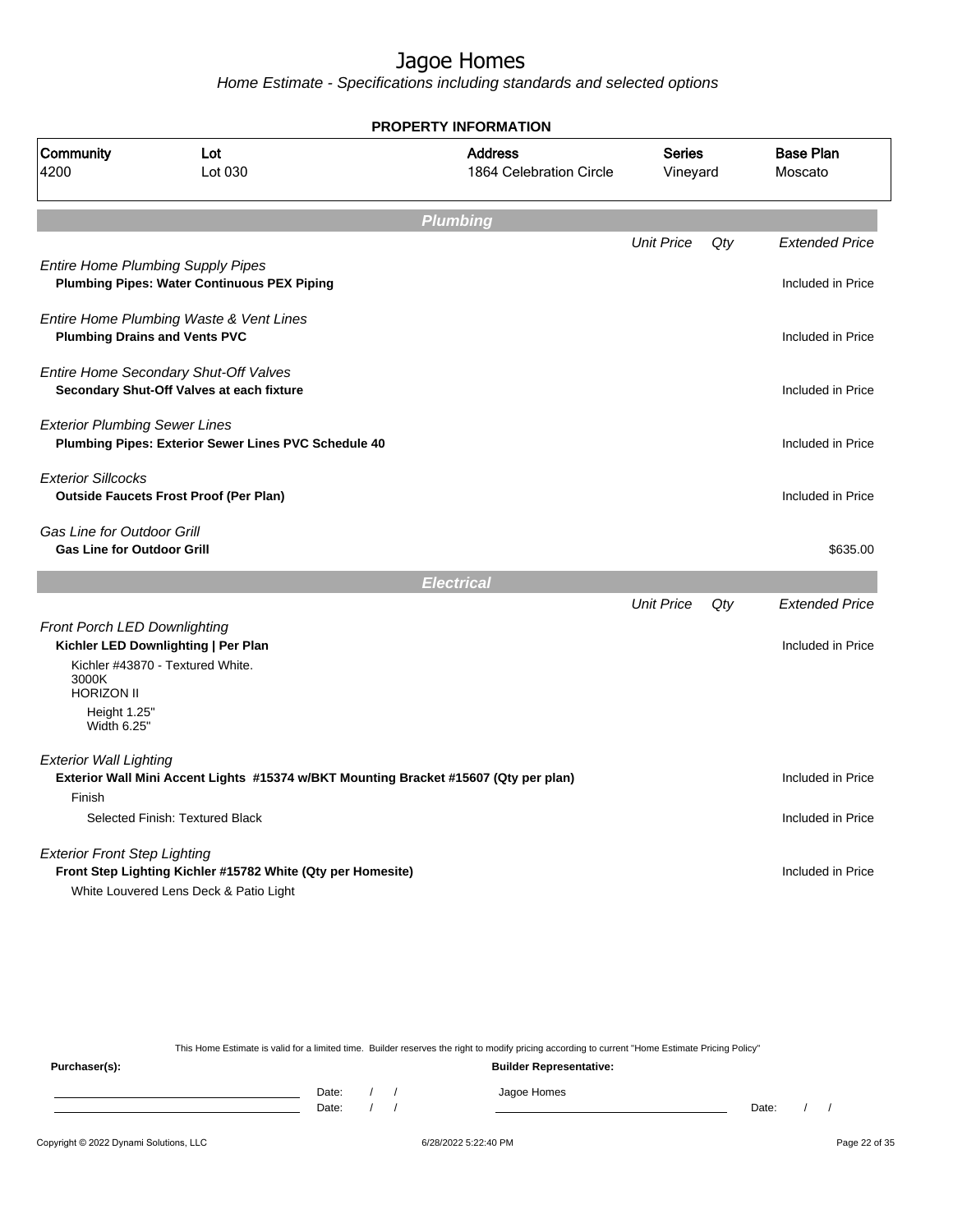Home Estimate - Specifications including standards and selected options

|                                                  |                                                                                | <b>PROPERTY INFORMATION</b>                                                                                                                      |                           |                             |
|--------------------------------------------------|--------------------------------------------------------------------------------|--------------------------------------------------------------------------------------------------------------------------------------------------|---------------------------|-----------------------------|
| Community<br>4200                                | Lot<br>Lot 030                                                                 | <b>Address</b><br>1864 Celebration Circle                                                                                                        | <b>Series</b><br>Vineyard | <b>Base Plan</b><br>Moscato |
|                                                  |                                                                                | <b>Electrical</b>                                                                                                                                |                           |                             |
|                                                  |                                                                                |                                                                                                                                                  | <b>Unit Price</b><br>Qty  | <b>Extended Price</b>       |
| Foyer Light(s)                                   | Kichler - #43675 Shailene 3 Light Semi Flush w/Drum Shade on Separate Switch   |                                                                                                                                                  |                           | \$0.00                      |
| 14" W x 10" H                                    |                                                                                |                                                                                                                                                  |                           |                             |
| Height: 10.00"                                   | Technical Specification: Width: 14.00"<br>Shade Description: White Micro Fiber |                                                                                                                                                  |                           |                             |
| Finish                                           |                                                                                |                                                                                                                                                  |                           |                             |
|                                                  | Selected Finish: Brushed Nickel                                                |                                                                                                                                                  |                           | Included in Price           |
| <b>Great Room Ceiling Lighting</b>               | Kichler LED Downlighting   Per Plan                                            |                                                                                                                                                  |                           | Included in Price           |
| 3000K                                            | Kichler #43870 - Textured White.                                               |                                                                                                                                                  |                           |                             |
| <b>HORIZON II</b><br>Height 1.25"<br>Width 6.25" |                                                                                |                                                                                                                                                  |                           |                             |
| <b>Floor Outlet(s)</b>                           | Family Room/Great Room 110V Floor Outlet(s)                                    |                                                                                                                                                  |                           | Included in Price           |
|                                                  | Includes one additional floor outlet to be installed in choice of location     |                                                                                                                                                  |                           |                             |
| Kitchen   LED Downlighting                       | Kichler LED Downlighting   Per Plan                                            |                                                                                                                                                  |                           | Included in Price           |
| 3000K<br><b>HORIZON II</b>                       | Kichler #43870 - Textured White.                                               |                                                                                                                                                  |                           |                             |
| Height 1.25"<br>Width 6.25"                      |                                                                                |                                                                                                                                                  |                           |                             |
| Kitchen   Island Pendants                        | Pendant   Everly #42047   ILO Recessed Can   Qy 2                              |                                                                                                                                                  |                           | \$370.00                    |
| Detail.                                          |                                                                                | (ILO (2) Recessed Cans over Island. Placement may need to be adjusted. See Redlines for                                                          |                           |                             |
| Finish                                           |                                                                                |                                                                                                                                                  |                           |                             |
|                                                  | Selected Finish: Natural Brass                                                 |                                                                                                                                                  |                           | Included in Price           |
| Kitchen Under Cabinet Light                      | Under Cabinet Lighting Package, per plan                                       |                                                                                                                                                  |                           | Included in Price           |
| Kitchen GFI Outlet                               |                                                                                |                                                                                                                                                  |                           |                             |
| Interior GFI Outlet(s)                           |                                                                                |                                                                                                                                                  |                           | Included in Price           |
|                                                  |                                                                                | This Home Estimate is valid for a limited time. Builder reserves the right to modify pricing according to current "Home Estimate Pricing Policy" |                           |                             |
| Purchaser(s):                                    |                                                                                | <b>Builder Representative:</b>                                                                                                                   |                           |                             |

Date: / / Jagoe Homes<br>Date: / / Jagoe Homes Date: / / Date: / /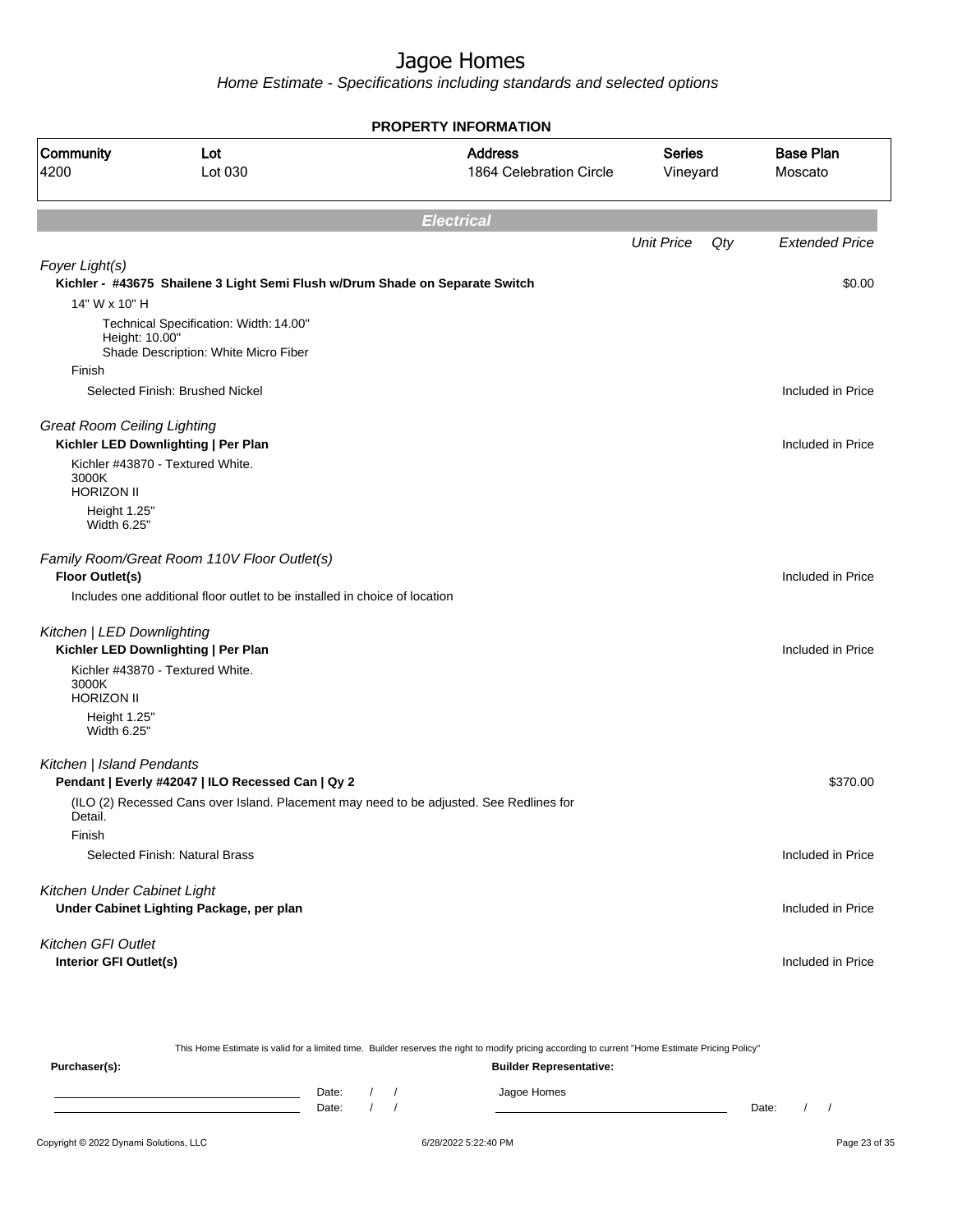Home Estimate - Specifications including standards and selected options

|                                |                                                                                 | <b>PROPERTY INFORMATION</b>               |                           |     |                             |
|--------------------------------|---------------------------------------------------------------------------------|-------------------------------------------|---------------------------|-----|-----------------------------|
| <b>Community</b><br>4200       | Lot<br>Lot 030                                                                  | <b>Address</b><br>1864 Celebration Circle | <b>Series</b><br>Vineyard |     | <b>Base Plan</b><br>Moscato |
|                                |                                                                                 | <b>Electrical</b>                         |                           |     |                             |
|                                |                                                                                 |                                           | <b>Unit Price</b>         | Qty | <b>Extended Price</b>       |
| Kitchen Range Receptacle       |                                                                                 |                                           |                           |     |                             |
| Range 220 Volt Receptacle      |                                                                                 |                                           |                           |     | Included in Price           |
| Dining Area   Ceiling Light(s) |                                                                                 |                                           |                           |     |                             |
|                                | Kichler LED Downlighting   Per Plan                                             |                                           |                           |     | Included in Price           |
| 3000K<br><b>HORIZON II</b>     | Kichler #43870 - Textured White.                                                |                                           |                           |     |                             |
| Height 1.25"<br>Width 6.25"    |                                                                                 |                                           |                           |     |                             |
|                                | Dining Area   Additional Ceiling Fixture                                        |                                           |                           |     |                             |
|                                | Kichler - #43871 Elata 5 Light Chandelier                                       |                                           |                           |     | \$640.00                    |
| Finish                         |                                                                                 |                                           |                           |     |                             |
|                                | Selected Finish: Olde Bronze OZ w/Gold Accents                                  |                                           |                           |     | Included in Price           |
| Study   LED Downlighting       |                                                                                 |                                           |                           |     |                             |
|                                | Kichler LED Downlighting   Per Plan                                             |                                           |                           |     | Included in Price           |
| 3000K                          | Kichler #43870 - Textured White.                                                |                                           |                           |     |                             |
| <b>HORIZON II</b>              |                                                                                 |                                           |                           |     |                             |
| Height 1.25"<br>Width 6.25"    |                                                                                 |                                           |                           |     |                             |
| Powder Room Vanity Light       |                                                                                 |                                           |                           |     |                             |
| Avery   3 Light   24"   45973  |                                                                                 |                                           |                           |     | \$50.00                     |
|                                | Create a masterpiece with this 3 light bath light from the Avery collection.    |                                           |                           |     |                             |
|                                | Designer Recommendation: The Avery pairs perfectly with Mamie Cabinet Hardware. |                                           |                           |     |                             |
| Finish                         |                                                                                 |                                           |                           |     |                             |
|                                | Selected Finish: Natural Brass                                                  |                                           |                           |     | Included in Price           |
| Powder Room Fan or Fan/Light   |                                                                                 |                                           |                           |     |                             |
|                                | Bath   Exhaust Fan w/ Recessed Light   Whisper #FV08VRL1-O                      |                                           |                           |     | Included in Price           |
| Hall #1 Ceiling Light          |                                                                                 |                                           |                           |     |                             |
|                                | Kichler LED Downlighting   Per Plan                                             |                                           |                           |     | Included in Price           |
| 3000K<br><b>HORIZON II</b>     | Kichler #43870 - Textured White.                                                |                                           |                           |     |                             |
| Height 1.25"                   |                                                                                 |                                           |                           |     |                             |
| Width 6.25"                    |                                                                                 |                                           |                           |     |                             |
|                                |                                                                                 |                                           |                           |     |                             |

|               |       |  |  | This Home Estimate is valid for a limited time. Builder reserves the right to modify pricing according to current "Home Estimate Pricing Policy" |       |  |
|---------------|-------|--|--|--------------------------------------------------------------------------------------------------------------------------------------------------|-------|--|
| Purchaser(s): |       |  |  | <b>Builder Representative:</b>                                                                                                                   |       |  |
|               | Date: |  |  | Jagoe Homes                                                                                                                                      |       |  |
|               | Date: |  |  |                                                                                                                                                  | Date: |  |
|               |       |  |  |                                                                                                                                                  |       |  |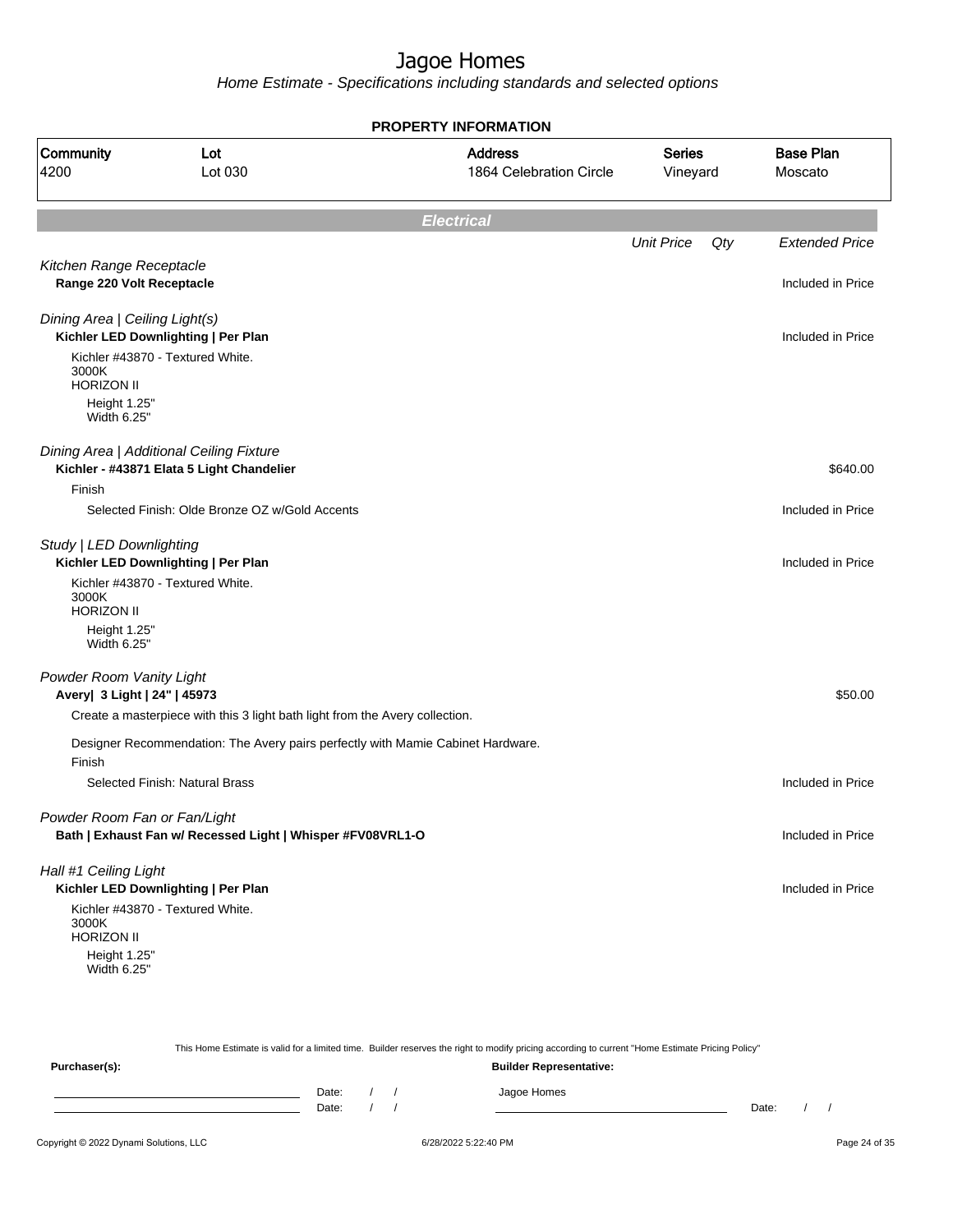Home Estimate - Specifications including standards and selected options

|                                                       |                                                                                                                                                  | <b>PROPERTY INFORMATION</b>               |                           |                             |
|-------------------------------------------------------|--------------------------------------------------------------------------------------------------------------------------------------------------|-------------------------------------------|---------------------------|-----------------------------|
| Community<br>4200                                     | Lot<br>Lot 030                                                                                                                                   | <b>Address</b><br>1864 Celebration Circle | <b>Series</b><br>Vineyard | <b>Base Plan</b><br>Moscato |
|                                                       |                                                                                                                                                  | <b>Electrical</b>                         |                           |                             |
|                                                       |                                                                                                                                                  |                                           | <b>Unit Price</b><br>Qty  | <b>Extended Price</b>       |
| Family Entry Ceiling Fixture(s)                       | Kichler LED Downlighting   Per Plan                                                                                                              |                                           |                           | Included in Price           |
| 3000K<br><b>HORIZON II</b>                            | Kichler #43870 - Textured White.                                                                                                                 |                                           |                           |                             |
| Height 1.25"<br>Width 6.25"                           |                                                                                                                                                  |                                           |                           |                             |
| Family Entry Closet Light                             | Satco - 7" Square Flush Mount, 13.5 Watt/LED w/Switch                                                                                            |                                           |                           | Included in Price           |
| <b>Laundry Ceiling Light</b>                          | Satco - 9" Square Flush Mount, 18.5 Watt/LED w/Switch                                                                                            |                                           |                           | Included in Price           |
| Laundry Dryer Receptacle<br>Dryer 220 Volt Receptacle |                                                                                                                                                  |                                           |                           | Included in Price           |
| <b>Owner's Suite Ceiling Light</b>                    | Kichler - #43871 Elata 5 Light Chandelier                                                                                                        |                                           |                           | \$630.00                    |
| Finish                                                | Selected Finish: Olde Bronze OZ w/Gold Accents                                                                                                   |                                           |                           | Included in Price           |
| <b>Owners Suite   LED Downlighting</b>                | Kichler LED Downlighting   Per Plan                                                                                                              |                                           |                           | Included in Price           |
| 3000K<br><b>HORIZON II</b>                            | Kichler #43870 - Textured White.                                                                                                                 |                                           |                           |                             |
| Height 1.25"<br>Width 6.25"                           |                                                                                                                                                  |                                           |                           |                             |
| <b>Owner's Closet #1 Light</b>                        | Satco - 9" Square Flush Mount, 18.5 Watt/LED w/Switch                                                                                            |                                           |                           | Included in Price           |
| Owner's Closet #2 Light                               | Satco - 9" Square Flush Mount, 18.5 Watt/LED w/Switch                                                                                            |                                           |                           | Included in Price           |
| <b>Owners Bath Vanity Light</b>                       | Avery   4 Light   33.25"   45974   Qty 2                                                                                                         |                                           |                           | \$150.00                    |
| Finish                                                | Selected Finish: Natural Brass                                                                                                                   |                                           |                           | Included in Price           |
|                                                       | Owners Bath Free Standing Tub Ceiling Light<br>Kichler Horizon II Downlighting LED, w/switch (Per Plan)                                          |                                           |                           | Included in Price           |
| Purchaser(s):                                         | This Home Estimate is valid for a limited time. Builder reserves the right to modify pricing according to current "Home Estimate Pricing Policy" | <b>Builder Representative:</b>            |                           |                             |
|                                                       | D <sub>0</sub>                                                                                                                                   | ممجمول ممجما                              |                           |                             |

Copyright © 2022 Dynami Solutions, LLC <br>
6/28/2022 5:22:40 PM Page 25 of 35 Date: / / Jagoe Homes<br>Date: / / Jagoe Homes Date: / / Date: / /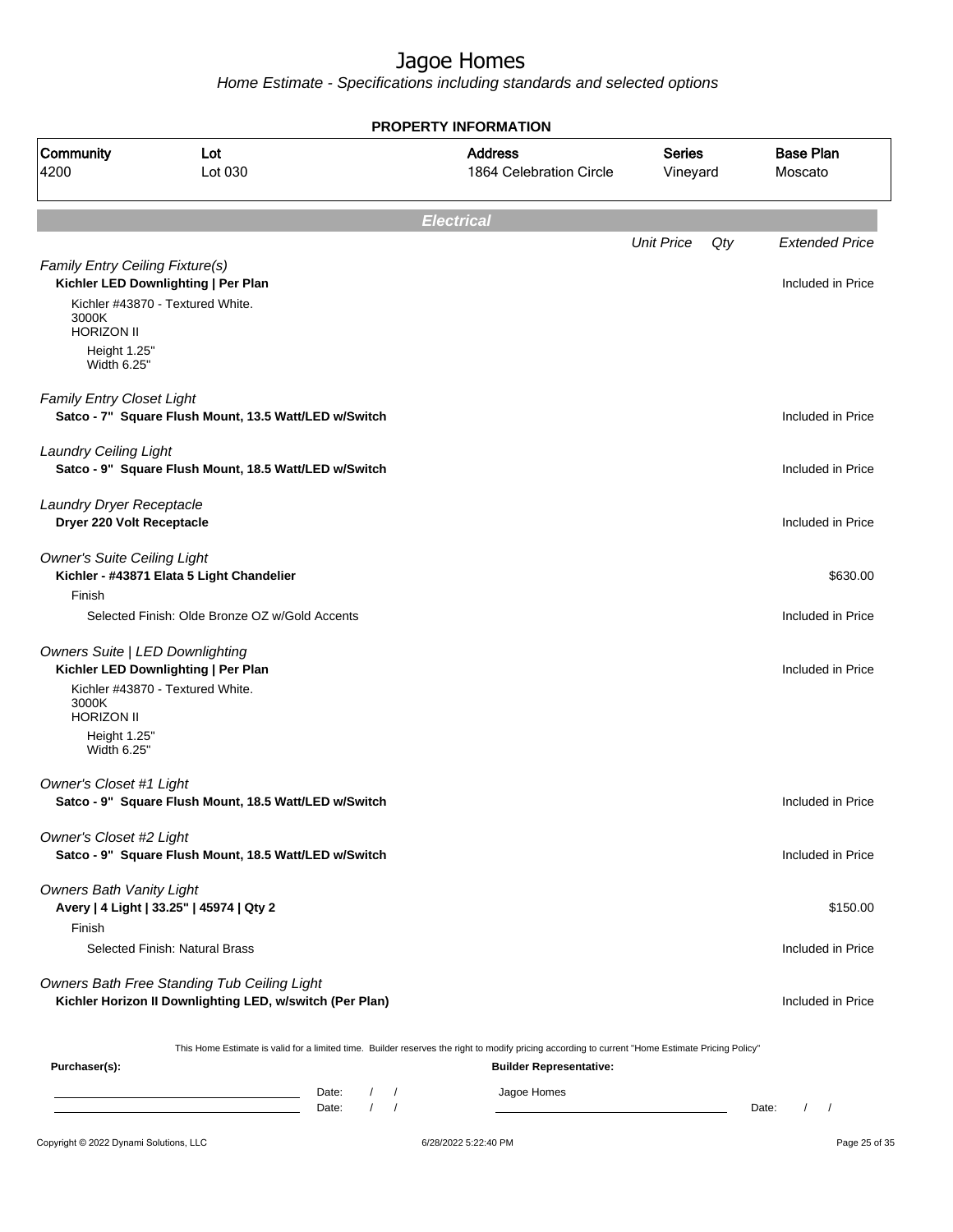Home Estimate - Specifications including standards and selected options

**Electrical** Unit Price Qty Extended Price Owner's Bath Ceramic Shower Recessed Fan/Recessed Light Combo **Bath | Exhaust Fan w/ Recessed Light | Whisper #FV08VRL1-O Included in Price** Included in Price Owner's Bath 2nd Recessed Fan/Recessed Light Combo **Bath | Exhaust Fan w/ Recessed Light | Whisper #FV08VRL1-O Included in Price** Included in Price Owner's Bath GFI Outlet **GFI Interior Outlet(s)** Included in Price Bedroom 2 | Ceiling Light(s) **Kichler LED Downlighting | Per Plan** Included in Price **Included in Price** Kichler #43870 - Textured White. 3000K HORIZON II Height 1.25" Width 6.25" Bedroom 2 | Closet Light **Satco - 7" Square Flush Mount, 13.5 Watt/LED Included in Price Included in Price** Bedroom 3 | Ceiling Light(s) **Kichler LED Downlighting | Per Plan** Included in Price Kichler #43870 - Textured White. 3000K HORIZON II Height 1.25" Width 6.25" Bedroom 3 | Closet Light **Satco - 7" Square Flush Mount, 13.5 Watt/LED Included in Price Included in Price** Bath 2 Vanity Light **Avery | 4 Light | 33.25" | 45974** \$75.00 Create a masterpiece with this 3 light bath light from the Avery collection. Designer Recommendation: The Avery pairs perfectly with Mamie Cabinet Hardware. Finish Selected Finish: Natural Brass Included in Price Bath 2 GFI Outlet **Interior GFI Outlet(s)** Included in Price **PROPERTY INFORMATION** Vineyard Series 1864 Celebration Circle Address 4200 Lot 030 Community Lot Moscato Base Plan

|               |       |  | This Home Estimate is valid for a limited time. Builder reserves the right to modify pricing according to current "Home Estimate Pricing Policy" |       |  |
|---------------|-------|--|--------------------------------------------------------------------------------------------------------------------------------------------------|-------|--|
| Purchaser(s): |       |  | <b>Builder Representative:</b>                                                                                                                   |       |  |
|               | Date: |  | Jagoe Homes                                                                                                                                      |       |  |
|               | Date: |  |                                                                                                                                                  | Date: |  |
|               |       |  |                                                                                                                                                  |       |  |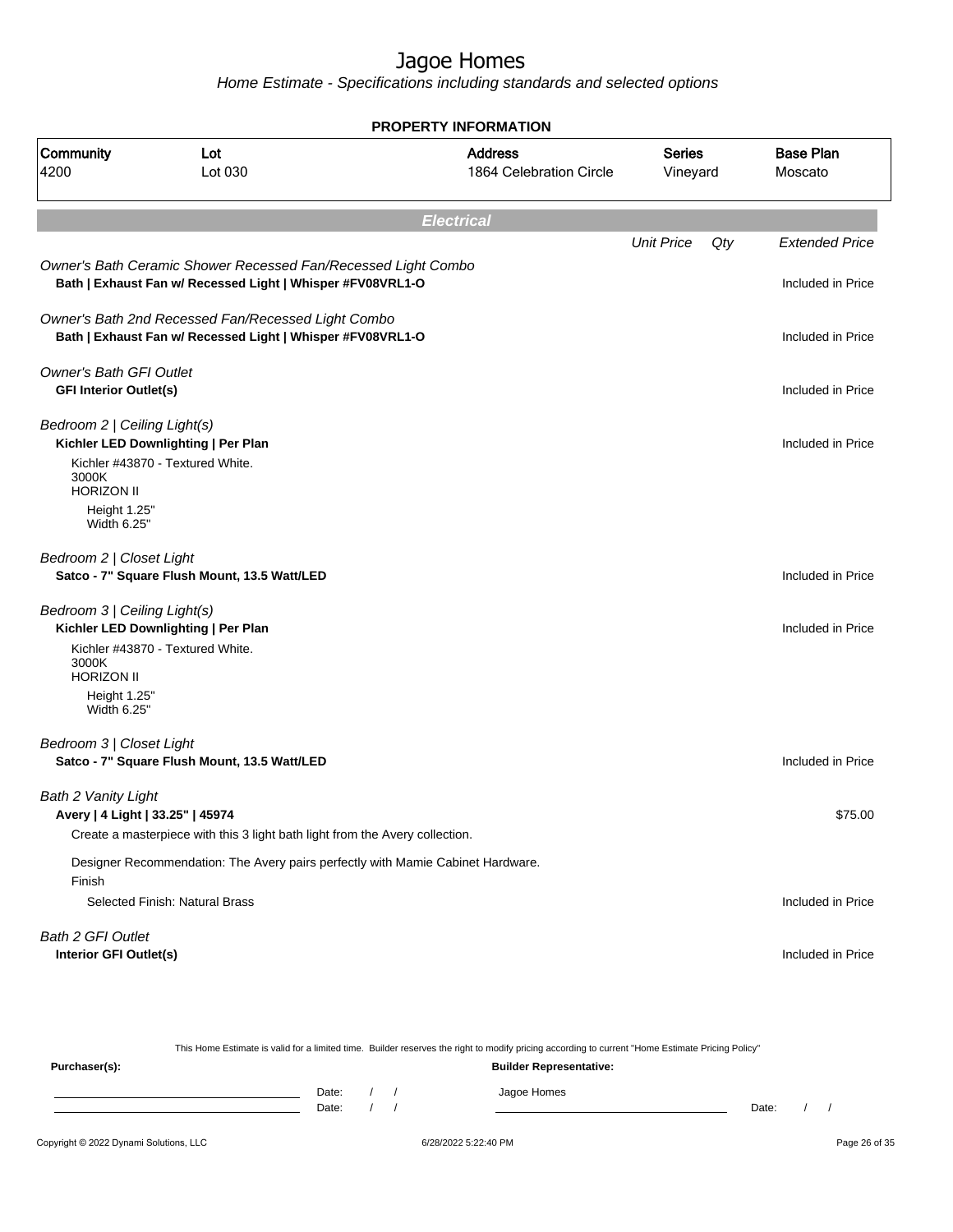Home Estimate - Specifications including standards and selected options

**Electrical** Unit Price Qty Extended Price Bath 2 Recessed Fan/Recessed Light Combo **Bath | Exhaust Fan w/ Recessed Light | Whisper #FV08VRL1-O Included in Price** Included in Price Loft Ceiling Light(s) **Kichler LED Downlighting | Per Plan** Included in Price **Included in Price** Kichler #43870 - Textured White. 3000K HORIZON II Height 1.25" Width 6.25" Stairway Lighting **Pass & Seymour NTLFULL-WCC6 Stairway Lighting, (3) or (4) Step Lights per plan, (2) Switches** Included in Price NTLFULLWCC6 Install extra nighttime convenience, control and safety with P&S night light devices. Ideal for hallways, kitchens and nurseries, this full night light features five adjustable light levels, a hidden sensor that automatically controls the night light and an impact-resistant Lexan lens, face and body. LED Night Light, HORIZONTAL INSTALL Stairway Ceiling Lighting **Kichler LED Downlighting | Per Plan Included in Price** Kichler #43870 - Textured White. 3000K HORIZON II Height 1.25" Width 6.25" Garage Ceiling Light(s) **Satco - 9" Square Flush Mount, 18.5 Watt/LED (Qty 2) Included in Price Included in Price** Garage Opener **Garage Door Opener Pre-Wire** Included in Price Included in Price Included in Price Garage Exterior Light **Coach Light | Mercer #59062 | 20" 1 Light** Included in Price The Mercer™ 20" 1 Light outdoor wall light features clear seeded glass. Available in two finishes. Finish Selected Finish: Black with Silver Highlights Included in Price **PROPERTY INFORMATION** Vineyard Series 1864 Celebration Circle Address 4200 Lot 030 Community Lot Moscato Base Plan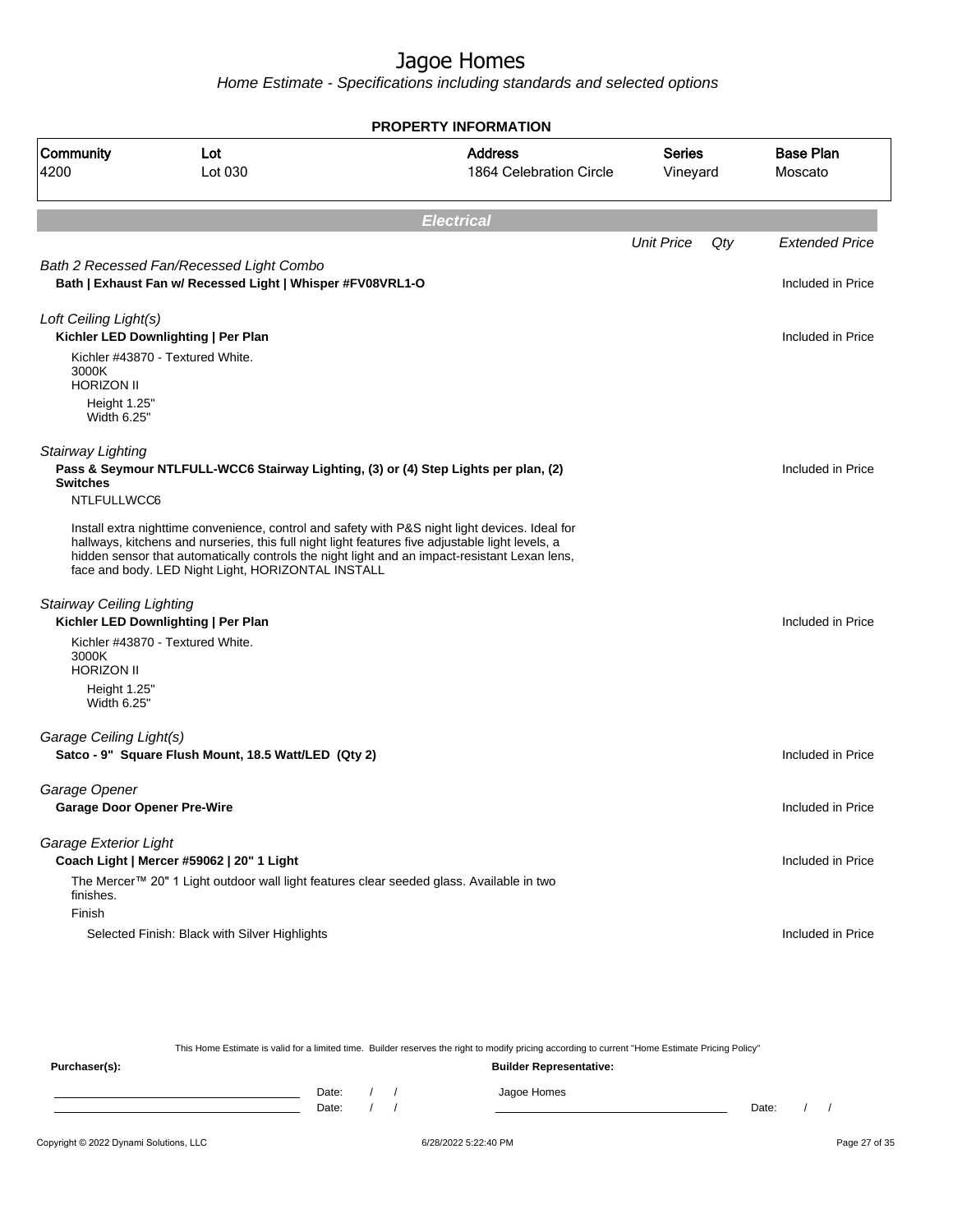Home Estimate - Specifications including standards and selected options

|                                                                           |                                                                                                                                         | <b>PROPERTY INFORMATION</b>               |                           |     |                             |
|---------------------------------------------------------------------------|-----------------------------------------------------------------------------------------------------------------------------------------|-------------------------------------------|---------------------------|-----|-----------------------------|
| Community<br>4200                                                         | Lot<br>Lot 030                                                                                                                          | <b>Address</b><br>1864 Celebration Circle | <b>Series</b><br>Vineyard |     | <b>Base Plan</b><br>Moscato |
|                                                                           |                                                                                                                                         | <b>Electrical</b>                         |                           |     |                             |
|                                                                           |                                                                                                                                         |                                           | <b>Unit Price</b>         | Qty | <b>Extended Price</b>       |
|                                                                           | Front Porch Ceiling Fans or Hanging Lanterns<br>Ceiling Fan   Renew Designer #330163   LED Light Kit                                    |                                           |                           |     | Included in Price           |
| Color                                                                     |                                                                                                                                         |                                           |                           |     |                             |
|                                                                           | Selected Color: Matte White w/ Distressed Antique Gray Blades                                                                           |                                           |                           |     | Included in Price           |
| Covered Patio Ceiling Light(s)                                            | Kichler LED Downlighting   Per Plan                                                                                                     |                                           |                           |     | Included in Price           |
| 3000K<br><b>HORIZON II</b>                                                | Kichler #43870 - Textured White.                                                                                                        |                                           |                           |     |                             |
| Height 1.25"<br>Width 6.25"                                               |                                                                                                                                         |                                           |                           |     |                             |
| <b>Attic Light</b><br>Attic   Lights   Keyless                            |                                                                                                                                         |                                           |                           |     | Included in Price           |
| <b>Front Door Doorbell Button</b><br><b>Doorbell Button at Front Door</b> |                                                                                                                                         |                                           |                           |     | Included in Price           |
| <b>Front Door Door Chime</b><br><b>Door Chime</b>                         |                                                                                                                                         |                                           |                           |     | Included in Price           |
|                                                                           | <b>Entire Home - Electrical Outlets and Switches</b><br>Electrical Outlets & Switches per Plan & Code                                   |                                           |                           |     | Included in Price           |
| Color                                                                     |                                                                                                                                         |                                           |                           |     |                             |
|                                                                           | Selected Color: White                                                                                                                   |                                           |                           |     | Included in Price           |
| Entire Home - Dimmer Switch                                               | <b>Dimmer Switch to Existing Light</b>                                                                                                  |                                           | \$170.00                  | 2   | \$340.00                    |
|                                                                           | Includes addition of dimmer switch to your choice of existing lights(excluding flourescent).<br>Buyer must indicate location of dimmer. |                                           |                           |     |                             |
|                                                                           | Technical Specification: Dimmer only adjusts lighting on ceiling fan not speed of blades.<br>not available for 3-way swirches           |                                           |                           |     |                             |
|                                                                           | <b>Comments: Owner's Suite light fixture</b><br><b>Dining Area light fixture</b>                                                        |                                           |                           |     |                             |
|                                                                           | Entire Home - Addition of Ceiling Light Outlet w/ Switch Capped w/Plate Cover                                                           |                                           |                           |     |                             |
|                                                                           | Light Outlet with Switch for Future Light, to be Capped with Plate Cover                                                                |                                           |                           |     | \$130.00                    |
|                                                                           | <b>Comments: Study</b>                                                                                                                  |                                           |                           |     |                             |

This Home Estimate is valid for a limited time. Builder reserves the right to modify pricing according to current "Home Estimate Pricing Policy"

**Purchaser(s): Builder Representative:** Date: / / Jagoe Homes<br>Date: / / Jagoe Homes Date: / / **Date: / / 2006** Date: / / / Date: / / /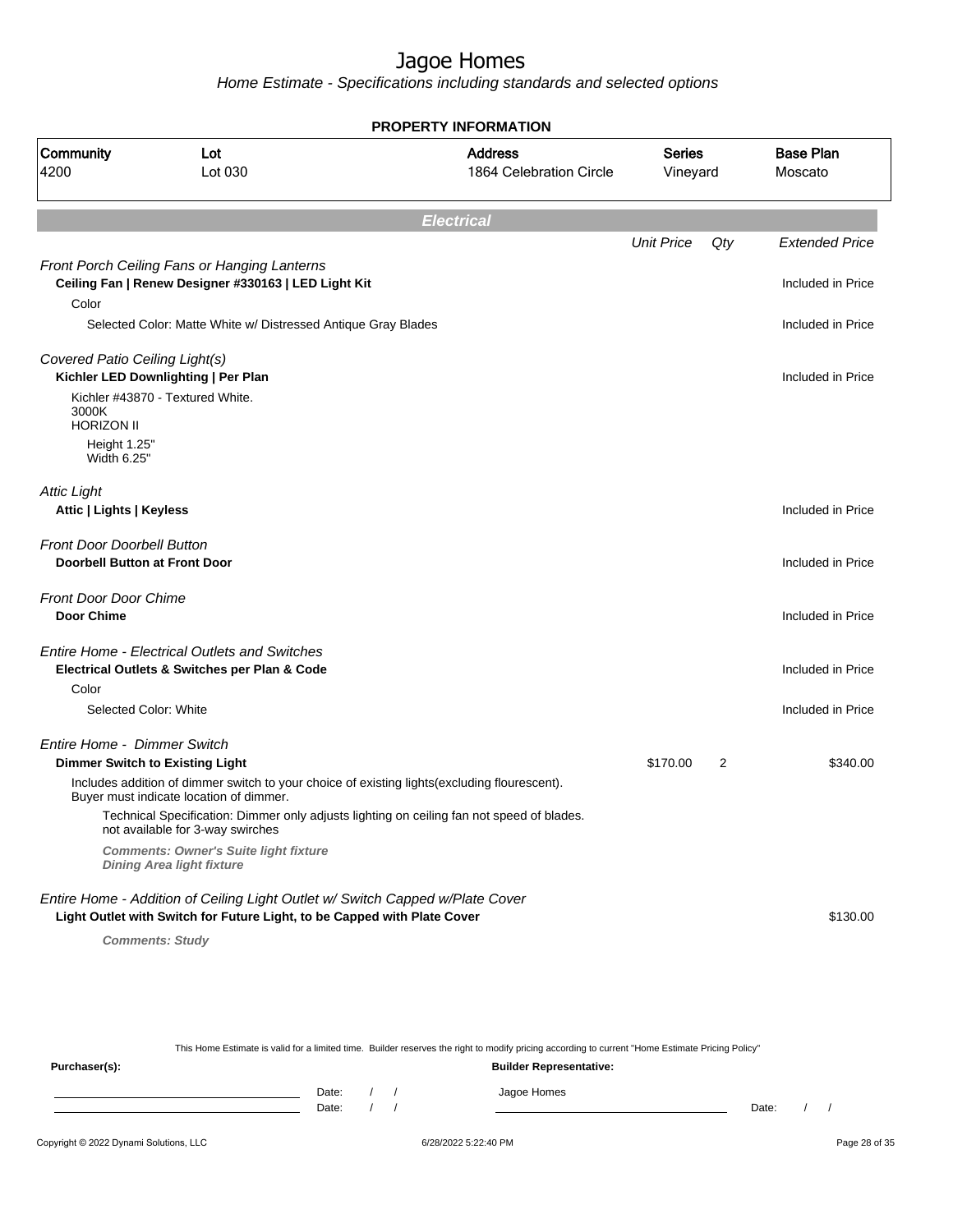Home Estimate - Specifications including standards and selected options

| 1864 Celebration Circle<br><b>Electrical</b><br><b>Structured Wiring   Smart Home</b><br>- Shielded Cat6 w/ Male Termination   Panel to Owners   Labeled at Panel (Qty 1)<br>- Shielded Cat6 w/ Male Termination   Panel to Family Room   Labeled at Panel (Qty 1)<br>Central Wiring Panel Locations determined based on overall home layout and efficient | Vineyard<br><b>Unit Price</b><br><b>Unit Price</b>                                                    | Qty<br>Qty | Moscato                                                                                                                                                 |
|------------------------------------------------------------------------------------------------------------------------------------------------------------------------------------------------------------------------------------------------------------------------------------------------------------------------------------------------------------|-------------------------------------------------------------------------------------------------------|------------|---------------------------------------------------------------------------------------------------------------------------------------------------------|
|                                                                                                                                                                                                                                                                                                                                                            |                                                                                                       |            | <b>Extended Price</b><br>Included in Price<br>Included in Price<br>Included in Price<br>Included in Price<br><b>Extended Price</b><br>Included in Price |
|                                                                                                                                                                                                                                                                                                                                                            |                                                                                                       |            |                                                                                                                                                         |
|                                                                                                                                                                                                                                                                                                                                                            |                                                                                                       |            |                                                                                                                                                         |
|                                                                                                                                                                                                                                                                                                                                                            |                                                                                                       |            |                                                                                                                                                         |
|                                                                                                                                                                                                                                                                                                                                                            |                                                                                                       |            |                                                                                                                                                         |
|                                                                                                                                                                                                                                                                                                                                                            |                                                                                                       |            |                                                                                                                                                         |
|                                                                                                                                                                                                                                                                                                                                                            |                                                                                                       |            |                                                                                                                                                         |
|                                                                                                                                                                                                                                                                                                                                                            |                                                                                                       |            |                                                                                                                                                         |
|                                                                                                                                                                                                                                                                                                                                                            |                                                                                                       |            |                                                                                                                                                         |
| *Shielded Cat6 w/ Female Termination   Owners to Panel   Labeled at Panel (Qty 1)*                                                                                                                                                                                                                                                                         |                                                                                                       |            | Included in Price<br>Included in Price                                                                                                                  |
|                                                                                                                                                                                                                                                                                                                                                            |                                                                                                       |            |                                                                                                                                                         |
|                                                                                                                                                                                                                                                                                                                                                            |                                                                                                       |            |                                                                                                                                                         |
|                                                                                                                                                                                                                                                                                                                                                            | <b>Unit Price</b>                                                                                     | Qty        | <b>Extended Price</b><br>Included in Price                                                                                                              |
| <b>Builder Representative:</b>                                                                                                                                                                                                                                                                                                                             |                                                                                                       |            |                                                                                                                                                         |
| Jagoe Homes                                                                                                                                                                                                                                                                                                                                                |                                                                                                       | Date:      | $\prime$<br>$\prime$                                                                                                                                    |
|                                                                                                                                                                                                                                                                                                                                                            | - Shielded Cat6 w/ Female Termination   Great Room to Panel   Labeled at Panel (Qty 1)<br><b>HVAC</b> |            | This Home Estimate is valid for a limited time. Builder reserves the right to modify pricing according to current "Home Estimate Pricing Policy"        |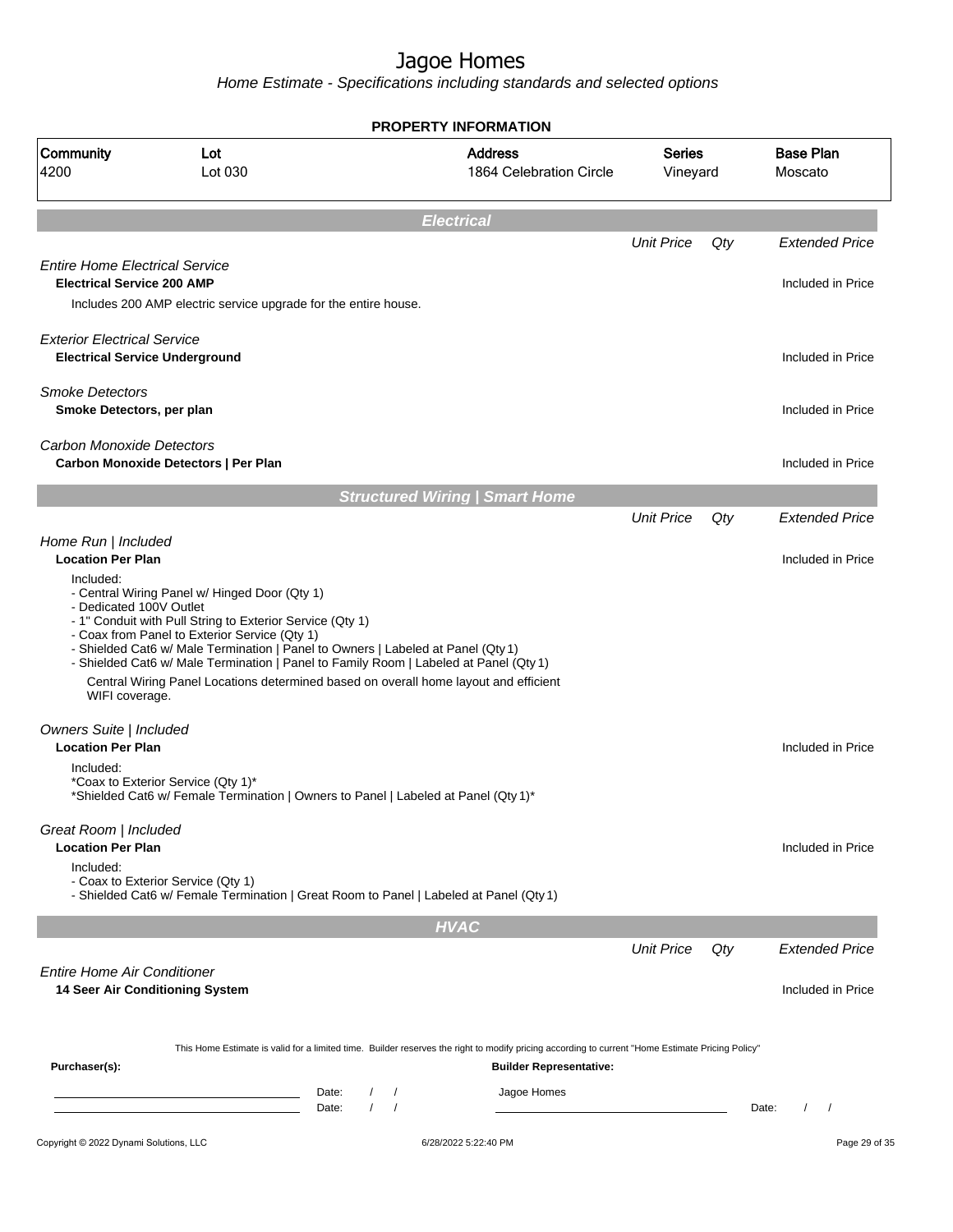Home Estimate - Specifications including standards and selected options

|                                                                 |                                                                     | <b>PROPERTY INFORMATION</b>               |                           |     |                             |
|-----------------------------------------------------------------|---------------------------------------------------------------------|-------------------------------------------|---------------------------|-----|-----------------------------|
| Community<br>4200                                               | Lot<br>Lot 030                                                      | <b>Address</b><br>1864 Celebration Circle | <b>Series</b><br>Vineyard |     | <b>Base Plan</b><br>Moscato |
|                                                                 |                                                                     | <b>HVAC</b>                               |                           |     |                             |
|                                                                 |                                                                     |                                           | <b>Unit Price</b>         | Qty | <b>Extended Price</b>       |
| <b>Entire Home Air Conditioner</b>                              | Up to 14 Seer Air Conditioning System                               |                                           |                           |     |                             |
| <b>Entire Home Furnace</b>                                      | 92% Plus High Efficiency Gas Home Furnace                           |                                           |                           |     | Included in Price           |
|                                                                 | Includes 92% plus high efficiency gas home furnace                  |                                           |                           |     |                             |
|                                                                 | Builder makes no guarantee with respect to heating and cooling cost |                                           |                           |     |                             |
| <b>Entire Home Furnace Filter</b>                               | Aprilaire Model 2000 Series Air Filter                              |                                           |                           |     | Included in Price           |
| <b>Entire Home Thermostat</b><br><b>Programmable Thermostat</b> |                                                                     |                                           |                           |     | Included in Price           |
| <b>Indoor Air Quality</b>                                       | Honeywell Fresh Air Ventilation System                              |                                           |                           |     | Included in Price           |
| <b>Entire Home Duct System</b><br><b>Flexible Duct</b>          |                                                                     |                                           |                           |     | Included in Price           |
| Entire Home Return Air<br><b>Multiple Return Air Vents</b>      | One Return per Bedroom & One Central Return                         |                                           |                           |     | Included in Price           |
| Laundry Dryer Vent<br><b>Dryer Vent Vented to Outside</b>       |                                                                     |                                           |                           |     | Included in Price           |
|                                                                 |                                                                     | <b>Floor Coverings</b>                    |                           |     |                             |
|                                                                 |                                                                     |                                           | <b>Unit Price</b>         | Qty | <b>Extended Price</b>       |
| Entire Home   Carpet Selection                                  | <b>Mohawk Carpet   Authentic Look</b>                               |                                           |                           |     | Included in Price           |
| Color                                                           | Selected Color: Dovetail   720                                      |                                           |                           |     | Included in Price           |
| <b>Entire Home Carpet Pad</b><br>8# Moisture Barrier Carpet Pad |                                                                     |                                           |                           |     | Included in Price           |
|                                                                 |                                                                     |                                           |                           |     |                             |

This Home Estimate is valid for a limited time. Builder reserves the right to modify pricing according to current "Home Estimate Pricing Policy"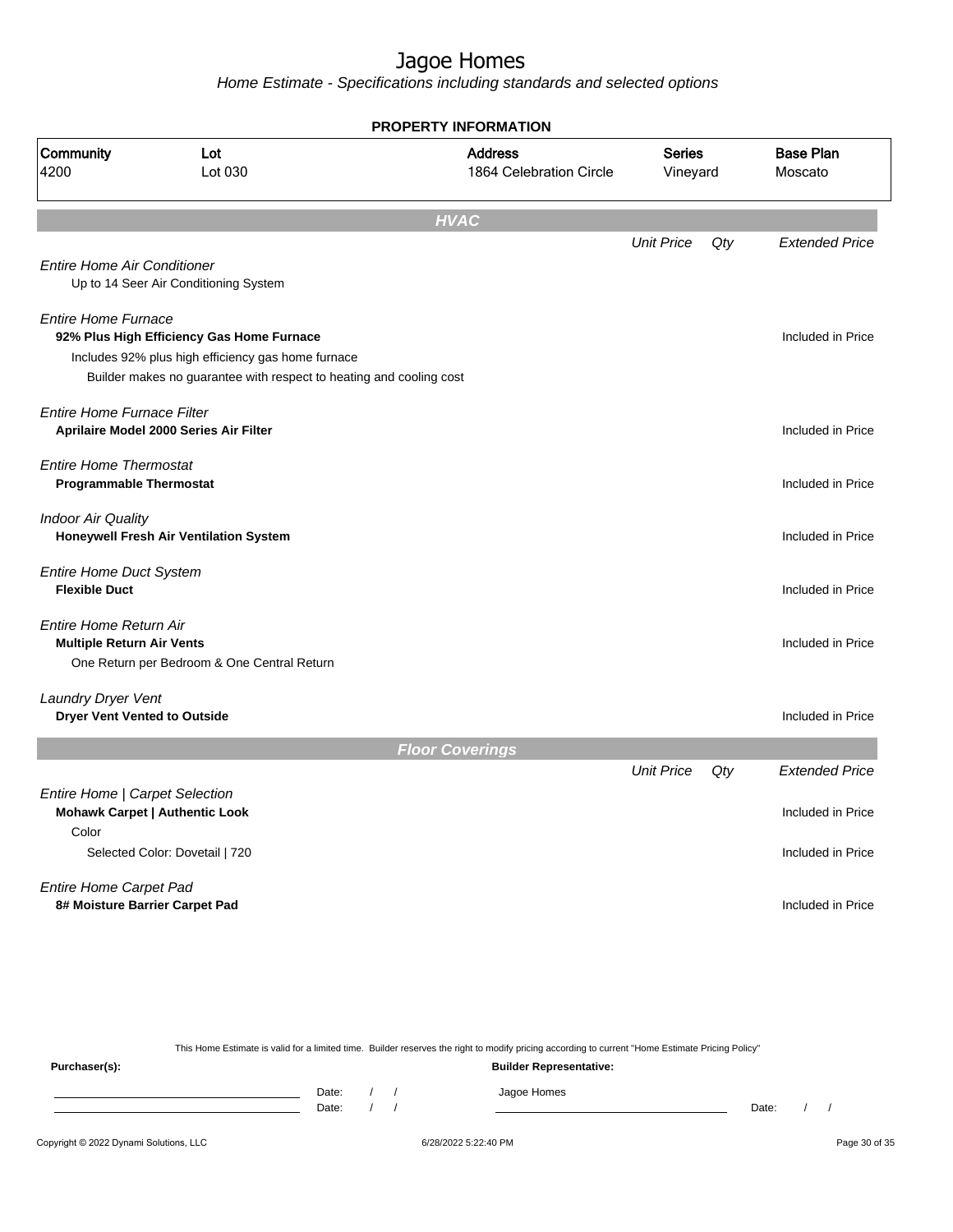Home Estimate - Specifications including standards and selected options

|                                         |                                                                                               | <b>PROPERTY INFORMATION</b>               |                           |     |                             |
|-----------------------------------------|-----------------------------------------------------------------------------------------------|-------------------------------------------|---------------------------|-----|-----------------------------|
| Community<br>4200                       | Lot<br>Lot 030                                                                                | <b>Address</b><br>1864 Celebration Circle | <b>Series</b><br>Vineyard |     | <b>Base Plan</b><br>Moscato |
|                                         |                                                                                               | <b>Floor Coverings</b>                    |                           |     |                             |
|                                         |                                                                                               |                                           | <b>Unit Price</b>         | Qty | <b>Extended Price</b>       |
|                                         | Main Level Living Areas   Flooring   Per Plan<br><b>Revwood Select   Boardwalk Collective</b> |                                           |                           |     | Included in Price           |
| built to withstand real life.           | The ultimate solution, giving you all the beauty of gorgeous wood in water-resistant flooring |                                           |                           |     |                             |
| See Specific Plan for Details.<br>Color | Where Applicable: Main Level Flooring does not include Bedrooms, Full Baths, or Laundry.      |                                           |                           |     |                             |
|                                         | Selected Color: Sail Cloth                                                                    |                                           |                           |     | Included in Price           |
| <b>Installation Direction</b>           |                                                                                               |                                           |                           |     |                             |
|                                         | Selected Installation Direction: Front to Back                                                |                                           |                           |     | Included in Price           |
| Ceramic   12x24   Per Plan              | Owners Bath   Tub Surround   Freestanding                                                     |                                           |                           |     | \$1,090.00                  |
| Ceramic Color                           |                                                                                               |                                           |                           |     |                             |
|                                         | Selected Ceramic Color: CT76 Calacatta Empire                                                 |                                           |                           |     | Included in Price           |
| <b>Ceramic Direction</b>                |                                                                                               |                                           |                           |     |                             |
|                                         | Selected Ceramic Direction: Horizontal                                                        |                                           |                           |     | Included in Price           |
| Ceramic Install Pattern                 |                                                                                               |                                           |                           |     |                             |
|                                         | Selected Ceramic Install Pattern: Straight Stack                                              |                                           |                           |     | Included in Price           |
| <b>Grout Color</b>                      |                                                                                               |                                           |                           |     |                             |
|                                         | Selected Grout Color: 02 Pewter                                                               |                                           |                           |     | Included in Price           |
| Trim                                    |                                                                                               |                                           |                           |     |                             |
|                                         | Selected Trim: Jolly   Brushed Graphite                                                       |                                           |                           |     | Included in Price           |
| <b>Owners Bath   Flooring</b>           |                                                                                               |                                           |                           |     |                             |
| Ceramic   12x24                         |                                                                                               |                                           |                           |     | Included in Price           |
| Ceramic Color                           |                                                                                               |                                           |                           |     |                             |
|                                         | Selected Ceramic Color: CT76 Calacatta Empire                                                 |                                           |                           |     | Included in Price           |
| <b>Ceramic Install Pattern</b>          |                                                                                               |                                           |                           |     |                             |
|                                         | Selected Ceramic Install Pattern: Third Offset                                                |                                           |                           |     | Included in Price           |
| <b>Grout Color</b>                      |                                                                                               |                                           |                           |     |                             |
|                                         | Selected Grout Color: 02 Pewter                                                               |                                           |                           |     | Included in Price           |
| <b>Installation Direction</b>           |                                                                                               |                                           |                           |     |                             |
|                                         | Selected Installation Direction: Front to Back                                                |                                           |                           |     | Included in Price           |

This Home Estimate is valid for a limited time. Builder reserves the right to modify pricing according to current "Home Estimate Pricing Policy"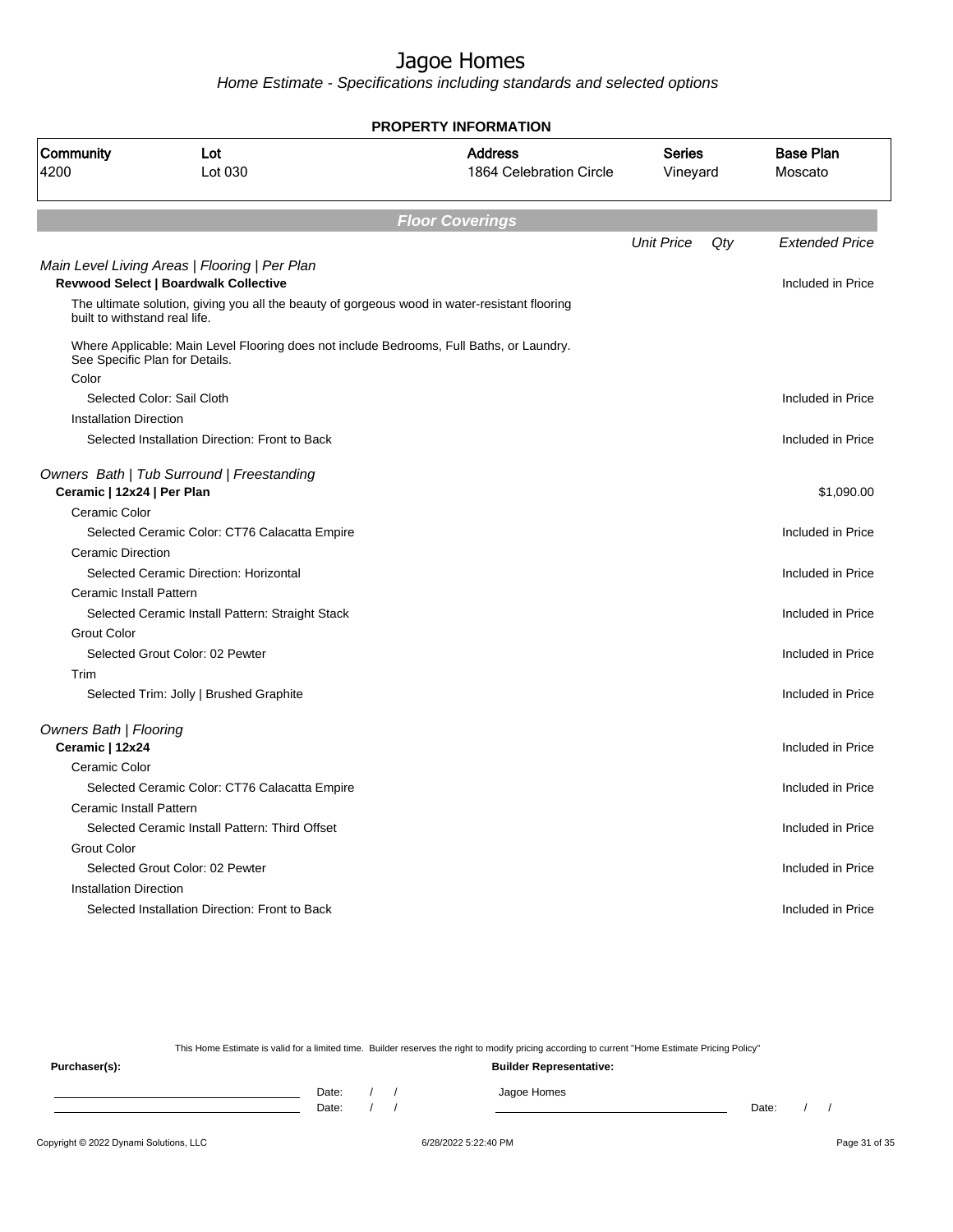Home Estimate - Specifications including standards and selected options

|                                      |                                                                                               | <b>PROPERTY INFORMATION</b>               |                           |        |                             |
|--------------------------------------|-----------------------------------------------------------------------------------------------|-------------------------------------------|---------------------------|--------|-----------------------------|
| Community<br>4200                    | Lot<br>Lot 030                                                                                | <b>Address</b><br>1864 Celebration Circle | <b>Series</b><br>Vineyard |        | <b>Base Plan</b><br>Moscato |
|                                      |                                                                                               | <b>Floor Coverings</b>                    |                           |        |                             |
|                                      |                                                                                               |                                           | <b>Unit Price</b>         | $Q$ ty | <b>Extended Price</b>       |
| <b>Owners Suite   Flooring</b>       | <b>Revwood Select   Boardwalk Collective</b>                                                  |                                           |                           |        | \$790.00                    |
| built to withstand real life.        | The ultimate solution, giving you all the beauty of gorgeous wood in water-resistant flooring |                                           |                           |        |                             |
| See Specific Plan for Details.       | Where Applicable: Main Level Flooring does not include Bedrooms, Full Baths, or Laundry.      |                                           |                           |        |                             |
| Color                                |                                                                                               |                                           |                           |        |                             |
|                                      | Selected Color: Sail Cloth                                                                    |                                           |                           |        | Included in Price           |
| <b>Installation Direction</b>        |                                                                                               |                                           |                           |        |                             |
|                                      | Selected Installation Direction: Front to Back                                                |                                           |                           |        | Included in Price           |
| Bath 2   Flooring<br>Ceramic   12x24 |                                                                                               |                                           |                           |        | Included in Price           |
| Ceramic Color                        |                                                                                               |                                           |                           |        |                             |
|                                      | Selected Ceramic Color: CT76 Calacatta Empire                                                 |                                           |                           |        | Included in Price           |
| <b>Ceramic Install Pattern</b>       |                                                                                               |                                           |                           |        |                             |
|                                      | Selected Ceramic Install Pattern: Third Offset                                                |                                           |                           |        | Included in Price           |
| <b>Grout Color</b>                   |                                                                                               |                                           |                           |        |                             |
|                                      | Selected Grout Color: 02 Pewter                                                               |                                           |                           |        | Included in Price           |
| Installation Direction               |                                                                                               |                                           |                           |        |                             |
|                                      | Selected Installation Direction: Side to Side                                                 |                                           |                           |        | Included in Price           |
| Laundry   Flooring                   |                                                                                               |                                           |                           |        |                             |
| Ceramic   12x24                      |                                                                                               |                                           |                           |        | Included in Price           |
| Ceramic Color                        |                                                                                               |                                           |                           |        |                             |
|                                      | Selected Ceramic Color: CT76 Calacatta Empire                                                 |                                           |                           |        | Included in Price           |
| Ceramic Install Pattern              |                                                                                               |                                           |                           |        |                             |
|                                      | Selected Ceramic Install Pattern: Third Offset                                                |                                           |                           |        | Included in Price           |
| <b>Grout Color</b>                   |                                                                                               |                                           |                           |        |                             |
|                                      | Selected Grout Color: 02 Pewter                                                               |                                           |                           |        | Included in Price           |
| <b>Installation Direction</b>        |                                                                                               |                                           |                           |        |                             |
|                                      | Selected Installation Direction: Front to Back                                                |                                           |                           |        | Included in Price           |
|                                      |                                                                                               |                                           |                           |        |                             |

This Home Estimate is valid for a limited time. Builder reserves the right to modify pricing according to current "Home Estimate Pricing Policy"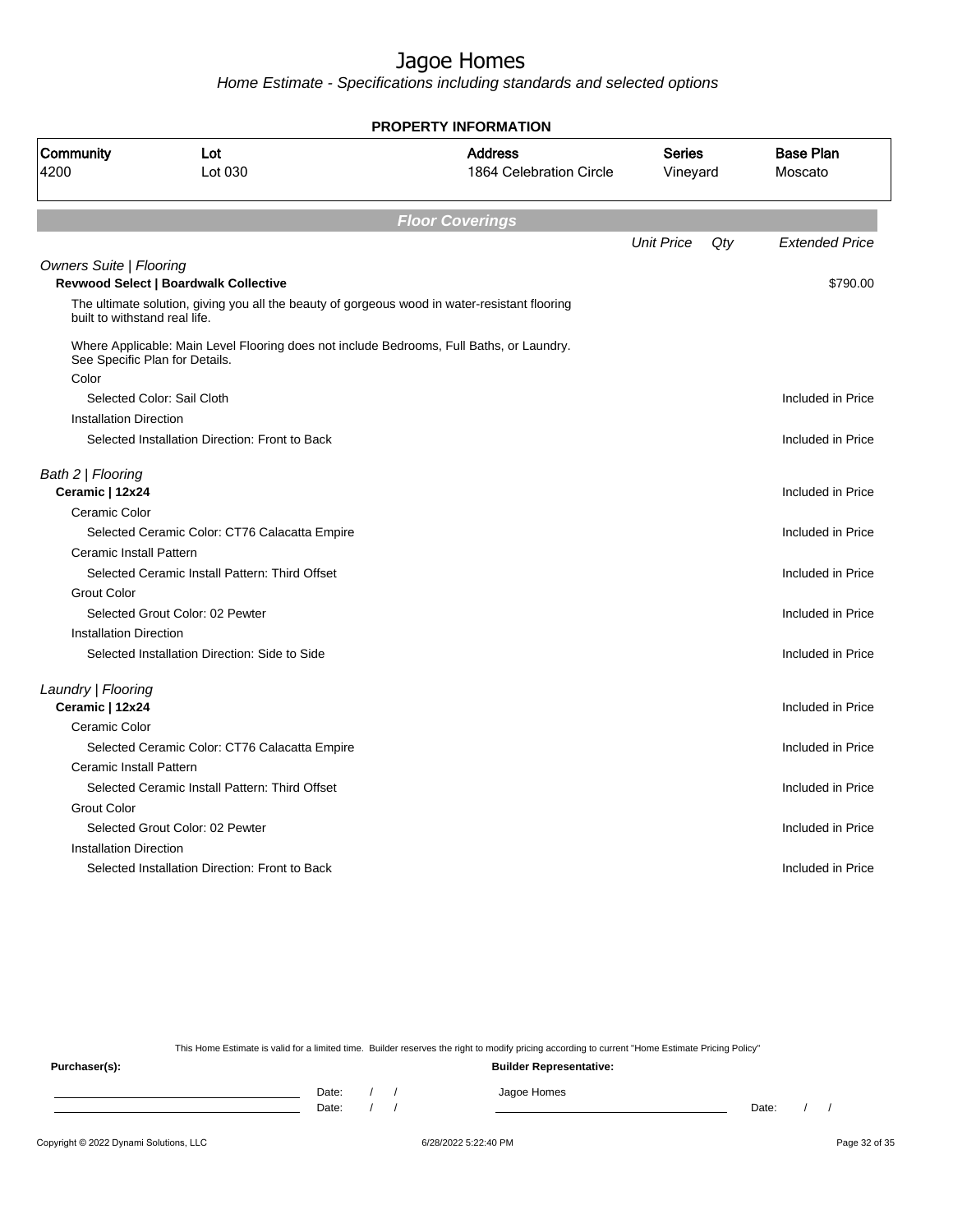Home Estimate - Specifications including standards and selected options

|                                       |                                                                                                                                                  | <b>PROPERTY INFORMATION</b>               |                           |     |                                               |
|---------------------------------------|--------------------------------------------------------------------------------------------------------------------------------------------------|-------------------------------------------|---------------------------|-----|-----------------------------------------------|
| Community<br>4200                     | Lot<br>Lot 030                                                                                                                                   | <b>Address</b><br>1864 Celebration Circle | <b>Series</b><br>Vineyard |     | <b>Base Plan</b><br>Moscato                   |
|                                       |                                                                                                                                                  | <b>Shelving</b>                           |                           |     |                                               |
|                                       |                                                                                                                                                  |                                           | <b>Unit Price</b>         | Qty | <b>Extended Price</b>                         |
| <b>Owner's Closet Shelf &amp; Rod</b> |                                                                                                                                                  |                                           |                           |     |                                               |
|                                       | <b>Closet Shelf MDF Board (Per Plan)</b>                                                                                                         |                                           |                           |     | Included in Price                             |
| Long Garment Hanging                  |                                                                                                                                                  |                                           |                           |     |                                               |
|                                       | Selected Long Garment Hanging: None                                                                                                              |                                           |                           |     | Included in Price                             |
| Standard Hanging                      |                                                                                                                                                  |                                           |                           |     |                                               |
|                                       | Selected Standard Hanging: Standard Hanging (42" & 84")                                                                                          |                                           |                           |     | Included in Price                             |
| Bedroom 2 Closet Shelf & Rod          |                                                                                                                                                  |                                           |                           |     |                                               |
|                                       | <b>Closet Shelf MDF Board (Per Plan)</b>                                                                                                         |                                           |                           |     | Included in Price                             |
| Long Garment Hanging                  |                                                                                                                                                  |                                           |                           |     |                                               |
|                                       | Selected Long Garment Hanging: None                                                                                                              |                                           |                           |     | Included in Price                             |
| Standard Hanging                      |                                                                                                                                                  |                                           |                           |     |                                               |
|                                       | Selected Standard Hanging: Standard Hanging (42" & 84")                                                                                          |                                           |                           |     | Included in Price                             |
| Bedroom 3 Closet Shelf & Rod          |                                                                                                                                                  |                                           |                           |     |                                               |
|                                       | <b>Closet Shelf MDF Board (Per Plan)</b>                                                                                                         |                                           |                           |     | Included in Price                             |
| Long Garment Hanging                  |                                                                                                                                                  |                                           |                           |     |                                               |
|                                       | Selected Long Garment Hanging: None                                                                                                              |                                           |                           |     | Included in Price                             |
| Standard Hanging                      |                                                                                                                                                  |                                           |                           |     |                                               |
|                                       | Selected Standard Hanging: Standard Hanging (42" & 84")                                                                                          |                                           |                           |     | Included in Price                             |
| <b>Entire Home Storage Shelf</b>      |                                                                                                                                                  |                                           |                           |     |                                               |
|                                       | Storage Shelf MDF Board (Per Plan)                                                                                                               |                                           |                           |     | Included in Price                             |
|                                       |                                                                                                                                                  | <b>Foundations</b>                        |                           |     |                                               |
|                                       |                                                                                                                                                  |                                           | <b>Unit Price</b>         | Qty | <b>Extended Price</b>                         |
| <b>Entire Home Footing Size</b>       |                                                                                                                                                  |                                           |                           |     |                                               |
| 19" Wide x 8" Deep, 3000 psi,         |                                                                                                                                                  |                                           |                           |     | Included in Price                             |
|                                       |                                                                                                                                                  | Framing                                   |                           |     |                                               |
|                                       |                                                                                                                                                  |                                           | <b>Unit Price</b>         | Qty | <b>Extended Price</b>                         |
| Entire Home 2 x 4 Wall Studs          |                                                                                                                                                  |                                           |                           |     |                                               |
|                                       | Studs 2 x 4 @ 16" oc, SPF Grade                                                                                                                  |                                           |                           |     | Included in Price                             |
|                                       |                                                                                                                                                  |                                           |                           |     |                                               |
| Entire Home 2 x 6 Wall Studs          |                                                                                                                                                  |                                           |                           |     |                                               |
|                                       | Studs 2 x 6 @ 24" oc, SPF Grade (Per Plan)                                                                                                       |                                           |                           |     | Included in Price                             |
|                                       | <b>Entire Home Exterior Wall Sheathing</b><br>Exterior Wall Sheathing (7/16" OSB &/or 1/2" Styrofoam)                                            |                                           |                           |     | Included in Price                             |
|                                       | This Home Estimate is valid for a limited time. Builder reserves the right to modify pricing according to current "Home Estimate Pricing Policy" |                                           |                           |     |                                               |
| Purchaser(s):                         |                                                                                                                                                  | <b>Builder Representative:</b>            |                           |     |                                               |
|                                       | Date:<br>$\sqrt{2}$<br>$\sqrt{ }$<br>the control of the control of the control of the                                                            | Jagoe Homes                               |                           |     |                                               |
|                                       | the control of the control of the control of the control of<br>$\sqrt{2}$<br>$\sqrt{ }$<br>Date:                                                 |                                           |                           |     | $\prime$<br>Date:<br>$\overline{\phantom{a}}$ |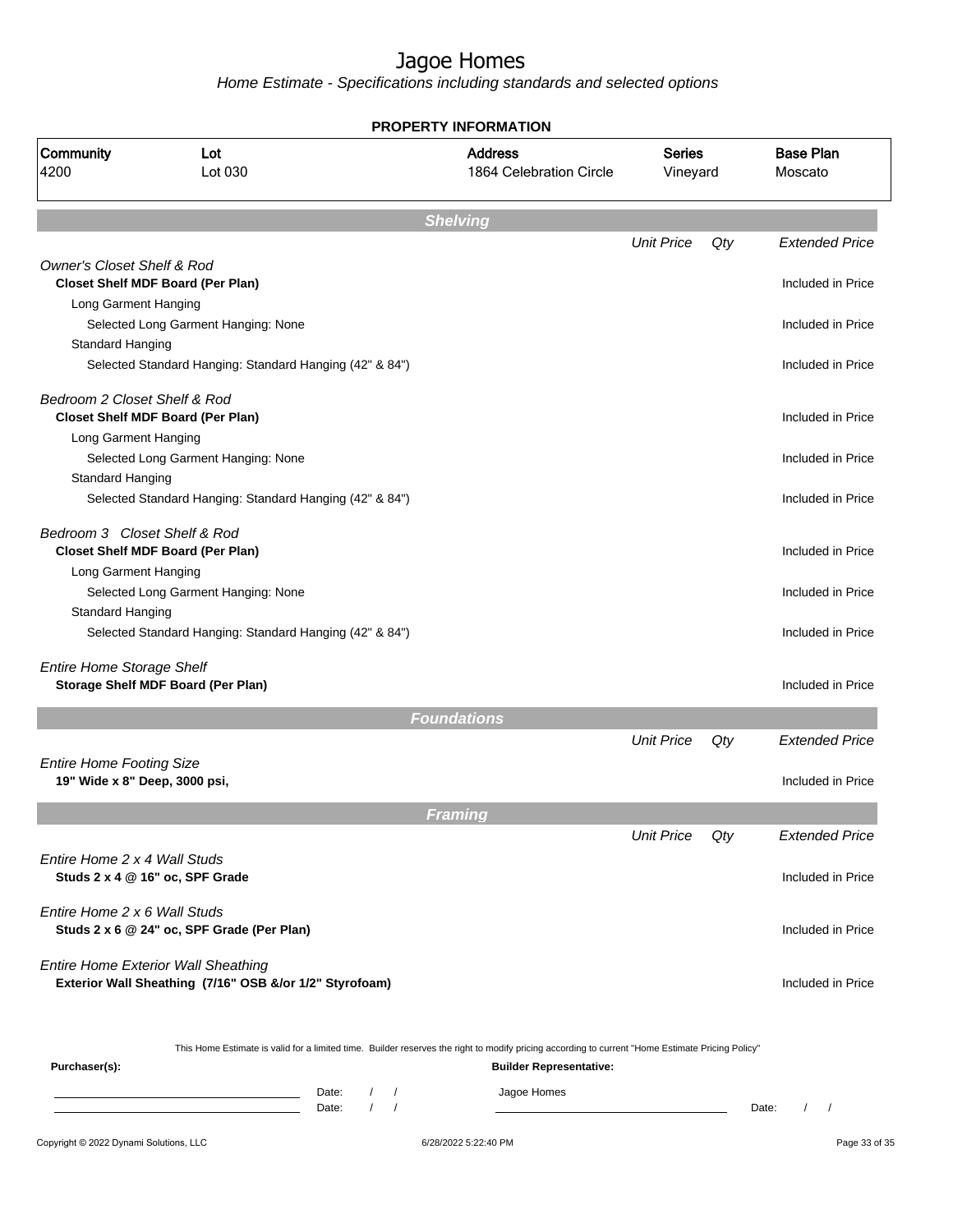Home Estimate - Specifications including standards and selected options

| Community<br>4200                                               | Lot<br>Lot 030                                                                                       | <b>PROPERTY INFORMATION</b><br><b>Address</b><br>1864 Celebration Circle                                                                                                           |                   | <b>Series</b><br>Vineyard | <b>Base Plan</b><br>Moscato                   |
|-----------------------------------------------------------------|------------------------------------------------------------------------------------------------------|------------------------------------------------------------------------------------------------------------------------------------------------------------------------------------|-------------------|---------------------------|-----------------------------------------------|
|                                                                 |                                                                                                      |                                                                                                                                                                                    |                   |                           |                                               |
|                                                                 |                                                                                                      | <b>Framing</b>                                                                                                                                                                     |                   |                           |                                               |
|                                                                 |                                                                                                      |                                                                                                                                                                                    | <b>Unit Price</b> | Qty                       | <b>Extended Price</b>                         |
|                                                                 | Entire Home Exterior Wall House Wrap<br><b>Exterior Wall Covering House Wrap</b>                     |                                                                                                                                                                                    |                   |                           | Included in Price                             |
| <b>Entire Home Foundation Plates</b>                            | Foundation Plates treated yellow pine                                                                |                                                                                                                                                                                    |                   |                           | Included in Price                             |
|                                                                 | Entire Home - Sub Floor (Where Applicable)<br>Sub Floor 3/4" OSB T&G, glued & screwed or nailed      |                                                                                                                                                                                    |                   |                           | Included in Price                             |
| Main Level Ceiling Heights<br>Interior Flat Ceiling Height 9'0" | Certain ceiling heights may vary.                                                                    |                                                                                                                                                                                    |                   |                           | Included in Price                             |
| Per Plan Roof Trusses<br><b>Roof Trusses</b>                    |                                                                                                      |                                                                                                                                                                                    |                   |                           | Included in Price                             |
| <b>Roof Sheathing</b><br>Roof Sheathing 7/16" OSB               |                                                                                                      |                                                                                                                                                                                    |                   |                           | Included in Price                             |
|                                                                 |                                                                                                      | <b>Landscaping &amp; Yard</b>                                                                                                                                                      |                   |                           |                                               |
|                                                                 |                                                                                                      |                                                                                                                                                                                    | <b>Unit Price</b> | Qty                       | <b>Extended Price</b>                         |
| <b>Bury Downspouts</b>                                          | Tile Front and Back Downspouts Underground                                                           |                                                                                                                                                                                    |                   |                           | Included in Price                             |
| <b>Exterior Lawn Sod</b><br><b>Basins</b> )                     | Sod All of Yard, Fescue & Bluegrass (Excludes Areas with Brush & Trees & Retention                   |                                                                                                                                                                                    |                   |                           | Included in Price                             |
| Shrubs & Trees                                                  | Shrubs & Trees 4200 Landscaping Package                                                              |                                                                                                                                                                                    |                   |                           | \$0.00                                        |
|                                                                 |                                                                                                      | <b>Ventilation</b>                                                                                                                                                                 |                   |                           |                                               |
|                                                                 |                                                                                                      |                                                                                                                                                                                    | <b>Unit Price</b> | Qty                       | <b>Extended Price</b>                         |
| <b>Bath Vent Fans</b><br><b>Bath Fans Vented to Exterior</b>    |                                                                                                      |                                                                                                                                                                                    |                   |                           | Included in Price                             |
|                                                                 | Kitchen Range Hood or Microwave Hood Vent<br>Kitchen Range Hood or Microwave Hood Vented to Exterior |                                                                                                                                                                                    |                   | Included in Price         |                                               |
| Roof Ridge Vent<br><b>Attic Ventilation Ridge Vent</b>          |                                                                                                      |                                                                                                                                                                                    |                   |                           | Included in Price                             |
| Purchaser(s):                                                   |                                                                                                      | This Home Estimate is valid for a limited time. Builder reserves the right to modify pricing according to current "Home Estimate Pricing Policy"<br><b>Builder Representative:</b> |                   |                           |                                               |
|                                                                 | Date:<br>the control of the control of the control of the<br>$\prime$<br>Date:                       | Jagoe Homes<br>$\prime$<br>$\prime$                                                                                                                                                |                   |                           | $\prime$<br>Date:<br>$\overline{\phantom{a}}$ |
| Copyright © 2022 Dynami Solutions, LLC                          |                                                                                                      | 6/28/2022 5:22:40 PM                                                                                                                                                               |                   |                           | Page 34 of 35                                 |